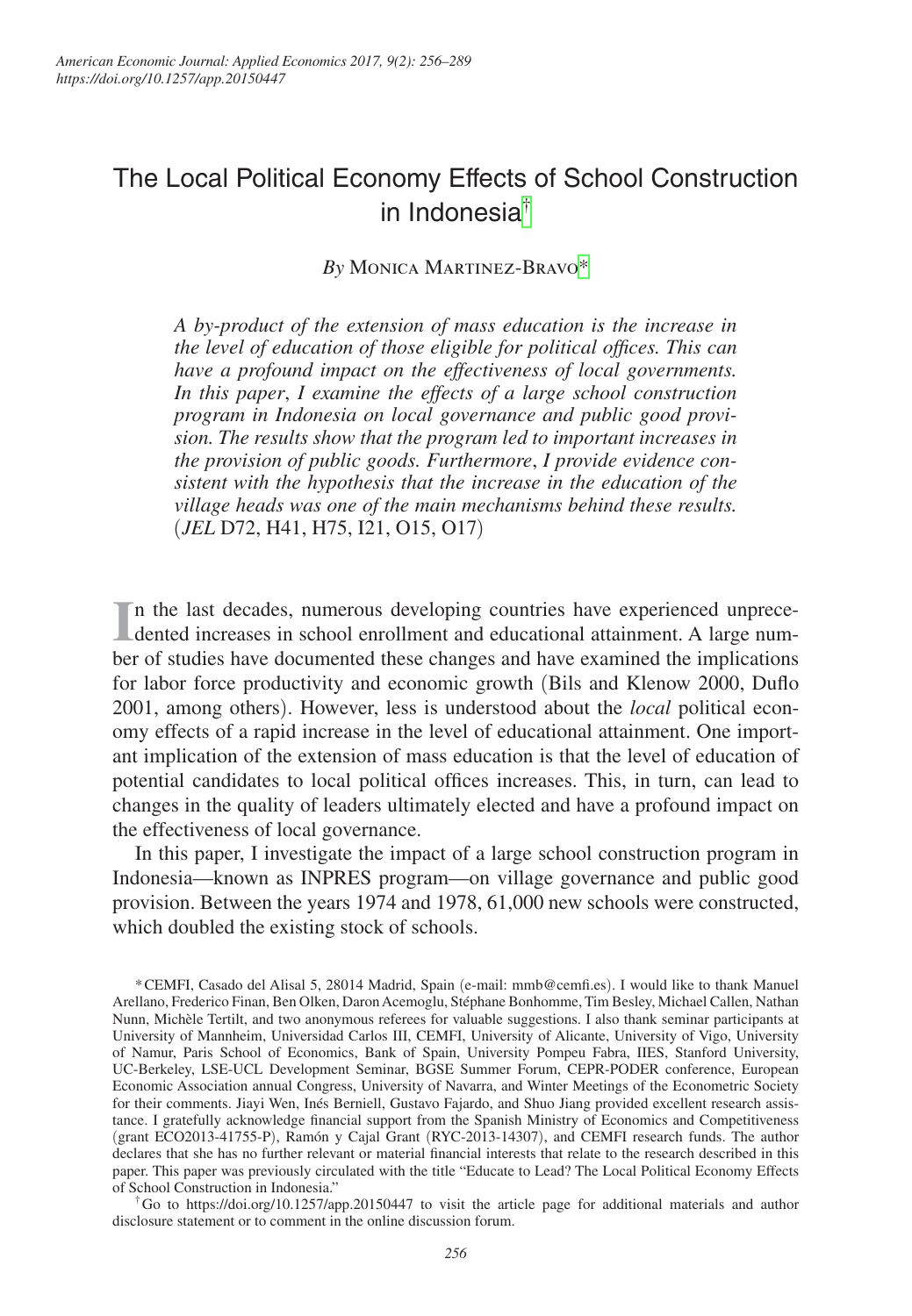A key challenge of this project is to discern whether changes in public good provision are driven by changes in local governance or by the increase in the education of the labor force. To isolate the effects of changes in local governance, I combine the presence of the school construction program with other sources of variation. First, Indonesian adults can join the labor force when they are 16 years old, but they have to wait until they turn 25 in order to contest the village head position. Hence, the effects on public good provision that are driven by the influx of educated candidates start taking place considerably later in time. Second, village electoral calendars are not synchronized. Consequently, the timing of the first village head election in which newly educated cohorts are eligible to run as candidates is staggered across villages. My main identification strategy combines the intensity of the school construction program with the timing of village elections to isolate the effects on the public good provision that are driven by changes in local governance.

In order to conduct this research design, I construct a village-level panel dataset of approximately 10,000 villages in the island of Java between the years 1986 and 2003. I create this panel by merging several waves of the Indonesia village census (*Potensi Desa*) which is collected every three or four years. These data contain information on the level of provision of a number of public goods, such as the number of health facilities, household access to basic services, and the number of schools. To my knowledge, this is one of the largest panel datasets, in terms of the number of administrative units, ever used to document the evolution of public good provision in a developing country.

Using these data, I implement a *Differences-in-Differences* strategy that provides estimates of the impact of the first election to which newly educated cohorts run as candidates on public good provision. In particular, I compare public good provision in each village before and after the first post-1992 election, and across villages that have already held their post-1992 election to those that had not. The inclusion of village fixed effects controls for any time-invariant unobserved determinant of the level of public good provision, such as geographic characteristics, cultural factors, and the quality of informal institutions. Furthermore, I include year fixed effects which capture changes over time that affect all villages in a similar way. Since the year when the newly educated cohorts join the labor market is the same across villages, the year fixed effects control for part of the secular improvement in the level of education of the labor force.<sup>1</sup>

The main set of results shows that the first election to which newly educated cohorts could run as candidates led to important increases in the provision of key public goods: number of doctors, presence of primary health care centers, and access to basic services, such as safe drinking water and garbage disposal. Furthermore, I show that the effects are stronger for villages where the 1970s school construction program was more intense. This is as expected, since those are the villages that should have experienced greater improvements in local governance. The effects are also heterogeneous across villages as a function of villagers' demands for public

<span id="page-1-0"></span><sup>&</sup>lt;sup>1</sup>By a similar argument, the year fixed effects also control for part of the increase in the education level of the population eligible to vote. The minimum voting age is 17 years old across Indonesia. See Section V for further discussion.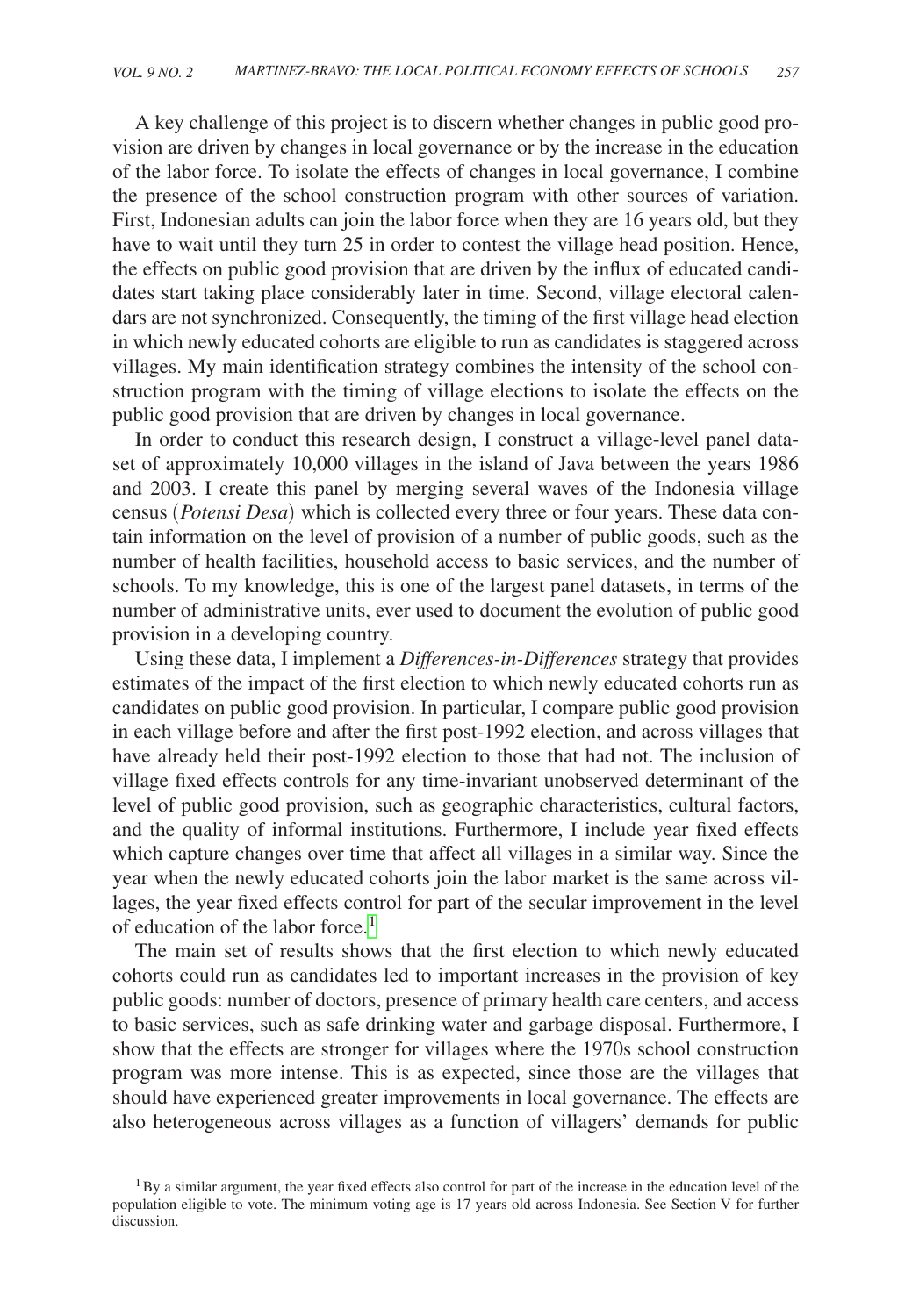goods: The public goods that improve the most are those in worse condition at baseline.

The main identifying assumption is that the timing of the village elections and their interaction with school construction intensity is quasi-random (i.e., as good as randomly assigned conditional on controls). I provide evidence of the validity of this assumption. In particular, I show that the timing of the election is uncorrelated to preexisting trends of a large number of covariates and that the results are robust for controlling for the main determinants of the school construction program.

There are different mechanisms through which the influx of educated candidates could have affected local governance and public good provision. In a second part of the paper I explore the empirical relevance of the different mechanisms. A particular channel, which based on the existing literature seems particularly important, corresponds to inducing increases in the education of the village head that is ultimately elected (Evers 2000). I show that the first election where newly educated cohorts could run as candidates led to a significant increase in the level of education of the village head. Furthermore, I show that this increase was more pronounced in villages that experienced a more intense school construction program in the 1970s. In contrast, I provide evidence that changes in other characteristics of the village head, such as age or gender, cannot account for the results. I also show that changes in the education of the electorate do not seem to be an important driver of the results, since controlling for the average education of the electorate in each village does not affect the results.

Under the assumption that the increase in the education of the village head is the main channel behind the estimated increases in public good provision, I compute the implied elasticities. The evidence implies that every extra year of the education of the village head increases the availability of primary health centers, doctors, and safe drinking water by 13 percent, 11 percent, and 3 percent, respectively.

Finally, I explore the channels through which the increase in education of village heads could improve public good provision. I provide suggestive evidence that more educated village heads reallocate the village budget toward development projects. Furthermore, the results suggest that more educated village heads manage development projects more efficiently: Implementing a methodology analogous to Rasul and Rogger (forthcoming), I show that, conditional on the type of project and on the completion rate, more educated village leaders complete projects in less time.

This paper relates to a number of different literatures. First, it relates to the literature that has studied the political economy effects of the extension of mass education. This literature has typically focused on its impact on institutional change and democratization (Lipset 1959; Acemoglu et al. 2005; Glaeser, Ponzetto, and Shleifer 2007), or on political attitudes and democratic values (Milligan, Moretti, and Oreopoulos 2004; Dee 2004; Campante and Chor 2012; Friedman et al. 2016; Wantchekon, Kašnja, and Novta 2015). My paper contributes to this literature by focusing on a particular channel through which the expansion of mass education leads to better development outcomes: the improvement on the quality of local governance. Since a large fraction of public goods in developing countries are provided locally, improvements in the quality of local governance have a large potential to improve the well-being of the poor. In this aspect, this paper also relates to the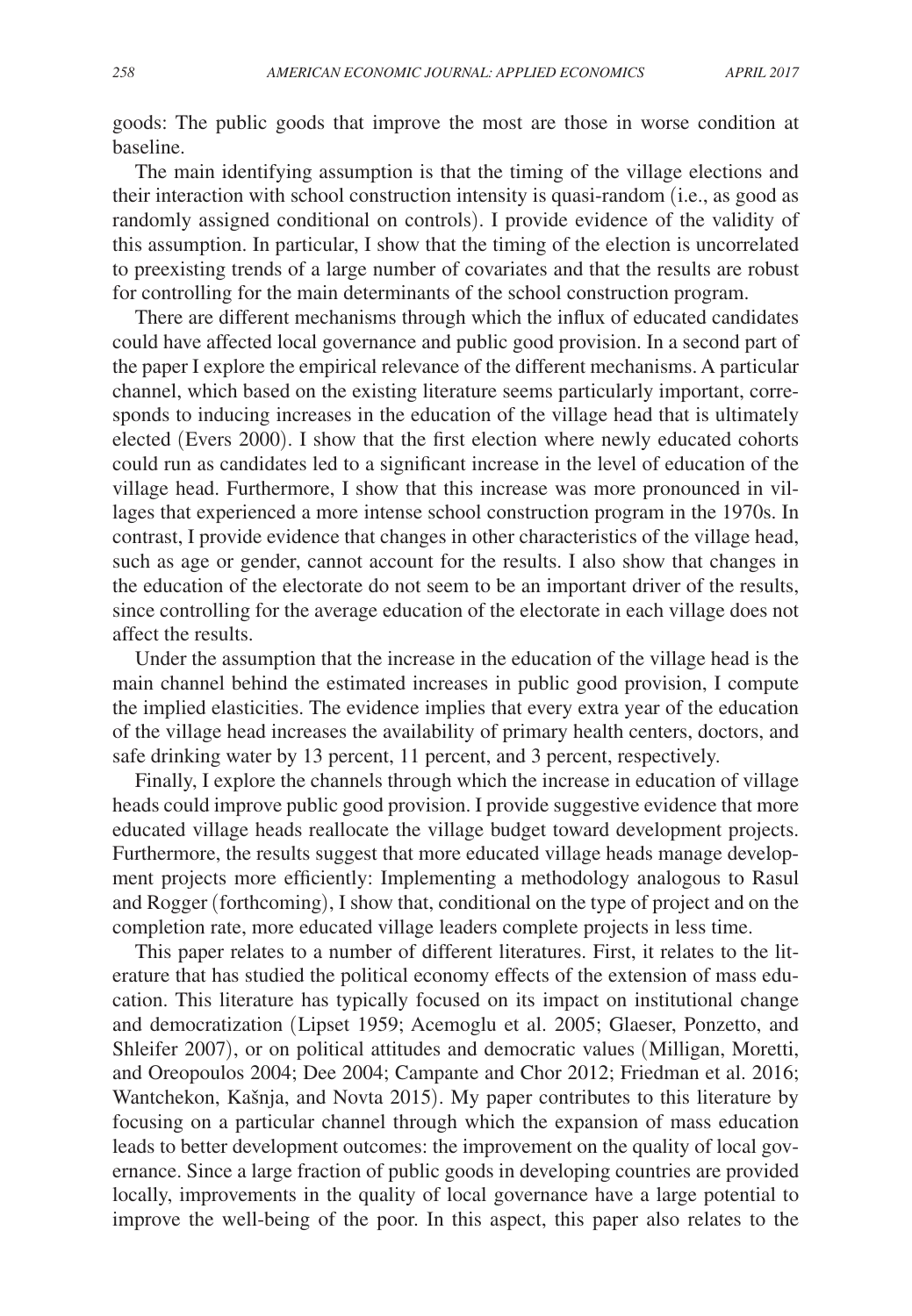nascent literature on the determinants of public sector effectiveness in developing countries (Dal Bó, Finan, and Rossi 2013; Hanna and Wang 2016; Callen et al. 2014; Ashraf, Bandiera, and Lee 2015; Rasul and Rogger forthcoming).

Second, this paper is related to the literature that examines the impact of the level of education of politicians on their performance. Besley, Pande, and Rao (2005) find that the level of education of village heads in India is correlated with lower corruption. Besley, Montalvo, and Reynal-Querol (2011) exploit natural deaths in office of heads of state to document that the exogenous removal of a highly educated leader has a negative impact on economic growth. This paper contributes to this literature by exploiting within-country variation in the education of village leaders originating from a large school construction program. It provides evidence consistent with the education of village heads being the main channel behind the effects on public good provision[.2](#page-3-0)

Third, this paper also relates to the recent literature in empirical political economy that studies the effects of institutional variations on the quality of local leaders. Some examples are Ferraz and Finan (2011), Fisman et al. (2015), Gagliarducci and Nannicini (2013), Brollo et al. (2013), and Beath et al. (2015). These papers use the level of formal education of politicians as a proxy for their quality or level of competence. This paper supports the idea that the education of politicians is a good proxy for competence, since I find that a policy change that increased the education of village heads is associated with significant improvements in the provision of a range of public goods.

Finally, this paper relates to the literature that has studied the determinants of local governance and public good provision in Indonesia. See, for instance, Evers (2000), Olken (2010), and Alatas et al. (2012, 2013). This paper also relates to the set of studies that have analyzed the impact of the INPRES school construction program in Indonesia. See, for instance, Duflo (2001, 2004), Breierova and Duflo (2004), Somanathan (2008), and Ashraf et al. (2015). This paper contributes to this literature by examining the impact of the program on the quality of local governance, which has been unexplored by the previous literature. Furthermore, this paper uses a novel dataset and empirical strategy.

The rest of the paper proceeds as follows. Section I describes the institutional background with special emphasis on the process of provision of public goods. Section II describes the data and the empirical strategy. Section III presents the main results and robustness checks. Section IV explores the mechanism behind the main effects and, finally, Section V concludes.

<span id="page-3-0"></span> $2$ This paper also relates to a recent paper by Carnes and Lupu (2016). The authors provide evidence that US congressmen and Brazilian mayors with college education do not sponsor more bills and do not engage in more corruption, respectively. The authors obtain these results by comparing highly educated politicians who entered politics after close elections with other politicians. In contrast to their results, the current paper provides evidence that more educated local politicians perform better and deliver more public goods.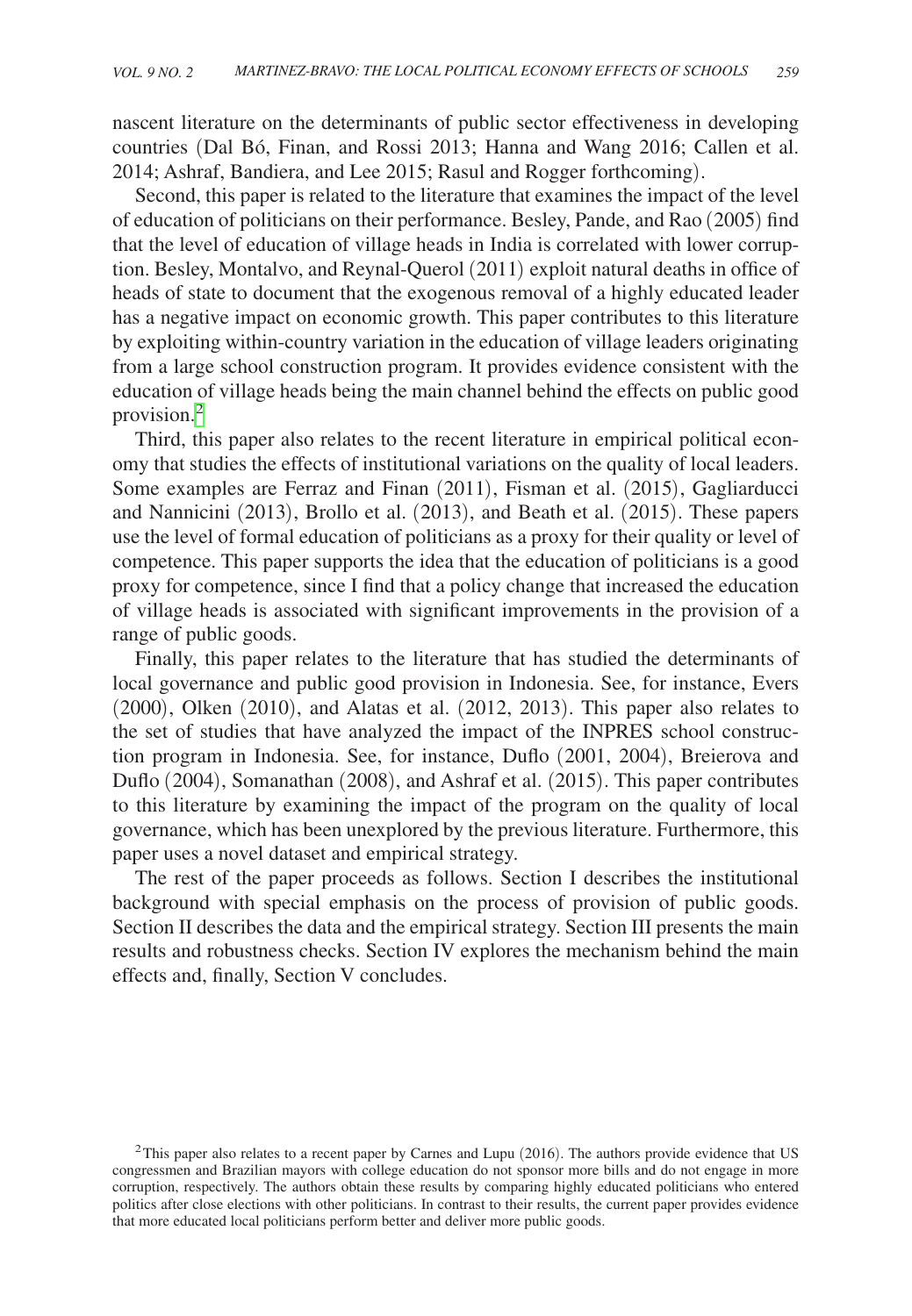#### **I. Institutional Background**

# A. *Political and Administrative Context*

Java is the world's most populous island, containing 141 million people (57 percent of the Indonesian population). The region is divided into four different administrative jurisdictions: provinces; districts; subdistricts; and villages, also known as *desa*. [3](#page-4-0)

The political context during the period of this study corresponds to the period of General Soeharto rule (1965–1998), also known as New Order. Soeharto's government undertook several institutional reforms with the objective to centralize power and to restrict political opposition. During this period, the country held elections every five years for national- and local-level parliaments. However, these elections were highly controlled and Soeharto's party always obtained wide margins of victory.<sup>[4](#page-4-1)</sup>

# B. *Village-Level Institutions*

Village-level institutions experienced a profound transformation during the New Order. When Soeharto took power, villages were considerably autonomous units governed by a variety of different traditional customs. While in Java village elections were institutionalized by the Dutch colonial powers, in other islands villages were ruled by hereditary leaders (Antlöv 2003). Soeharto found this heterogeneity in village governance structures not conducive for his objectives of top-down development and political control. As a result, in 1979 a new law on village government was adopted. This law imposed a uniform structure in village institutions across the country. The village government was formed by the village head and the village assembly. These reforms concentrated a high amount of power on the figure of the village head: the village head was ex-officio the head of the village assembly and had the right to appoint all of its members; village legislation and the village budget were drafted by the village head in collaboration with the village assembly; the village head also had the right to appoint all members of the village administration. In exchange for this concentration of power in the figure of the village head, village leaders had to be loyal to Soeharto's party and to avoid political and social unrest in their villages (Evers 2000, Antlöv 2003, 2004).

During the Soeharto regime there were few venues for community participation in village-level decisions. Villagers' participation was mainly restricted to voting for the village head position every eight years.<sup>[5](#page-4-2)</sup> Candidates for the village head position

<span id="page-4-0"></span><sup>3</sup>There is another type of village known as *kelurahan* or urban wards that are excluded from the analysis. *Kelurahan* have appointed village heads and do not serve for terms of a fixed amount of years. Eleven percent of the villages in Java are *kelurahan*. For a more detailed description see Martinez-Bravo (2014).

<span id="page-4-1"></span><sup>&</sup>lt;sup>4</sup>In 1998, Soeharto was forced to step down after losing crucial supports. A transitional government, led by vice president Habibie, implemented a number of reforms that effectively democratized the political system. See Martinez-Bravo (2014) for a more detailed summary of general elections during the New Order and the transitional

<span id="page-4-2"></span><sup>&</sup>lt;sup>5</sup> Village elections were nonpartisan elections. All candidates were supposed to be supporters of Soeharto's party. The candidate with the most votes obtained the village head position. Villagers had to be at least 17 years old to be able to vote in these elections. Seventeen is the minimum voting age in all elections in Indonesia.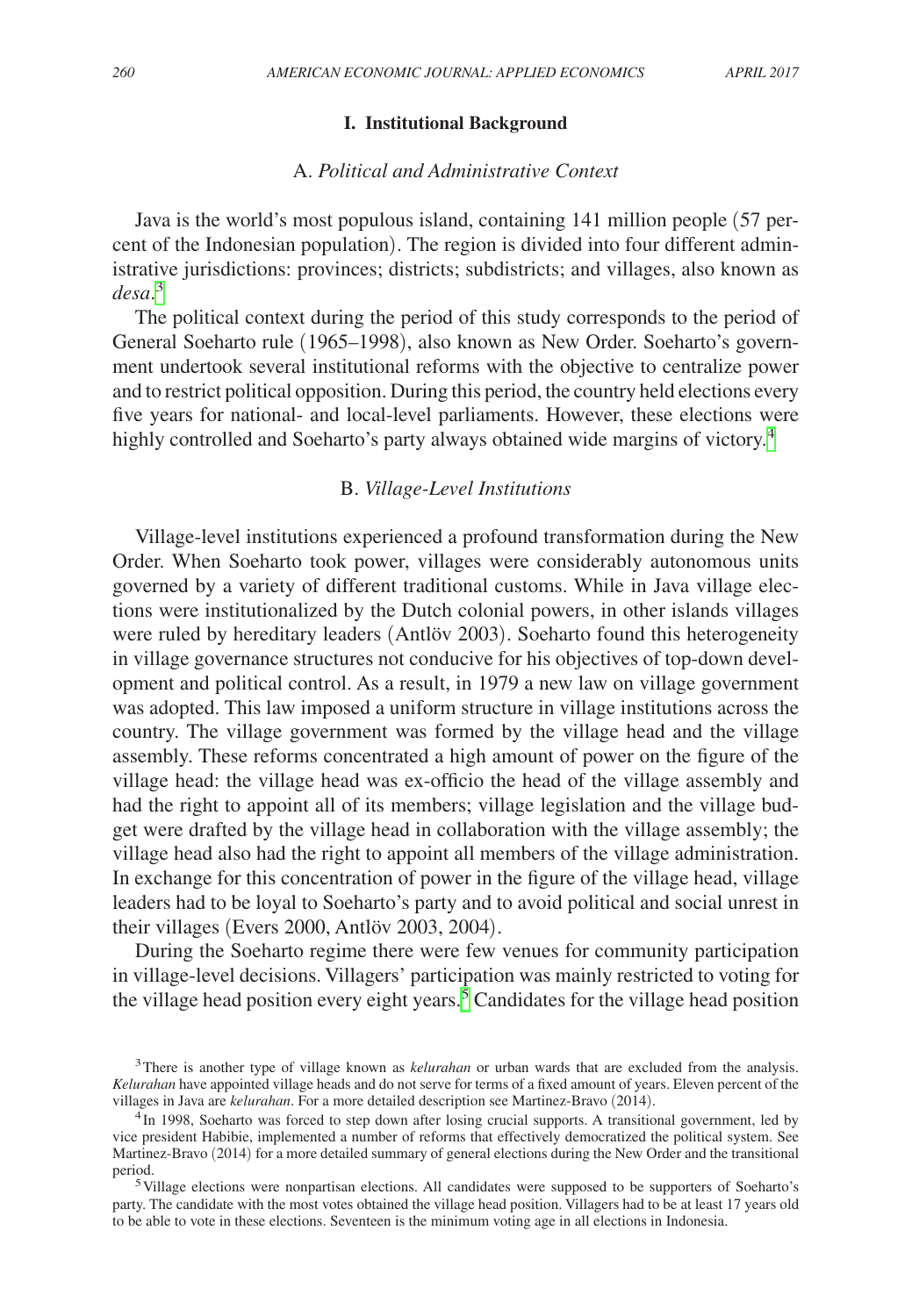were prescreened by upper levels. The fundamental objective of this prescreening process was to ban entry of any candidate that could have a communist past or that could be opposed to the Soeharto regime.<sup>[6](#page-5-0)</sup> Nevertheless, among candidates loyal to the Soeharto regime there was intense political competition in many villages and there were reports of candidates spending up to hundreds of thousands of dollars in campaign expenditures (Antlöv 2003).

Eligible candidates for the village head position had to be at least 25 years old. Once elected, the village head could serve at most two eight-year terms. Village-level electoral cycles were not synchronized across villages and, hence, villages held elections in different years. Indonesia has a tradition of allowing the local officials to finish their term when implementing institutional reforms.<sup>[7](#page-5-1)</sup> Therefore, the accumulation of events of early termination of the term of the village head—caused by death or by voluntary resignation—through the history of village elections could generate variation in the election timing. See Section IIB for further discussion.<sup>[8](#page-5-2)</sup>

# C. *Village-Level Public Good Provision*

Village-level public goods are provided by mainly two different mechanisms: they are either funded by the regular village government budget, or they are funded by the National Development Planning Process (P5D).<sup>[9](#page-5-3)</sup>

Online Appendix Table 1 shows the village budget of the average village in the year 1996. Most of the village government revenue, 64 percent, originates from within-village sources.<sup>[10](#page-5-4)</sup> Villages also receive a lump sum transfer from the central government that amounts to 6.5 million rupiah and some smaller amounts from the province and district governments. Village revenues are then allocated to routine expenses or to development expenses. On average, 61 percent of total revenue is allocated to development projects, mainly to fund transportation facilities, social facilities, and general infrastructure expenses.

<span id="page-5-3"></span>Institutions Study. This study consisted of substantial data collection and case study analysis conducted in 48 villages in the year 1996. Evers (2000) provides in-depth discussion about public good provision in these villages and how competent village leaders could influence the allocation of public goods.

<span id="page-5-4"></span><sup>10</sup>Revenues from village sources correspond to the sum of *village original income* (revenue from renting out village communal property, e.g., *titisara* land) and *village community income* (income contributed by households in cash, labor, or goods to finance village development projects, *swadaya*).

<span id="page-5-0"></span><sup>&</sup>lt;sup>6</sup>See Section 7.1 in the online Appendix for a complete list of the requirements that candidates had to fulfill and

<span id="page-5-1"></span>for additional discussion.<br><sup>7</sup>For instance, see Martinez-Bravo, Mukherjee, and Stegmann (2016) for a study that exploits district-level variation in the timing of appointment of Soeharto mayors.

<span id="page-5-2"></span><sup>&</sup>lt;sup>8</sup> After the fall of Soeharto, the transitional government passed a law on regional governance (*Law 22 of 1999*). The main change in village governance included in this law was the increase in the separation of powers between the village legislative and the executive body (i.e., the village head). However, a number of subsequent regulations limited the power of the legislative body to exert oversight over the village head. This led many observers to argue that the village reforms had not represented a clear break from the institutional framework of the Soeharto regime. (See Antlöv 2003). Other aspects of village-level regulations, such as the electoral rules, minimum age requirements to become a village head, village funding, etc., were unchanged by the new law. Furthermore, the new village law only came into effect once additional regulations were enacted, hence, not affecting village governance until 2002 or later. See Section IIIB for further discussion and robustness checks. <sup>9</sup>The discussion in this subsection is based on Evers (2000). This report was the result of the Local Level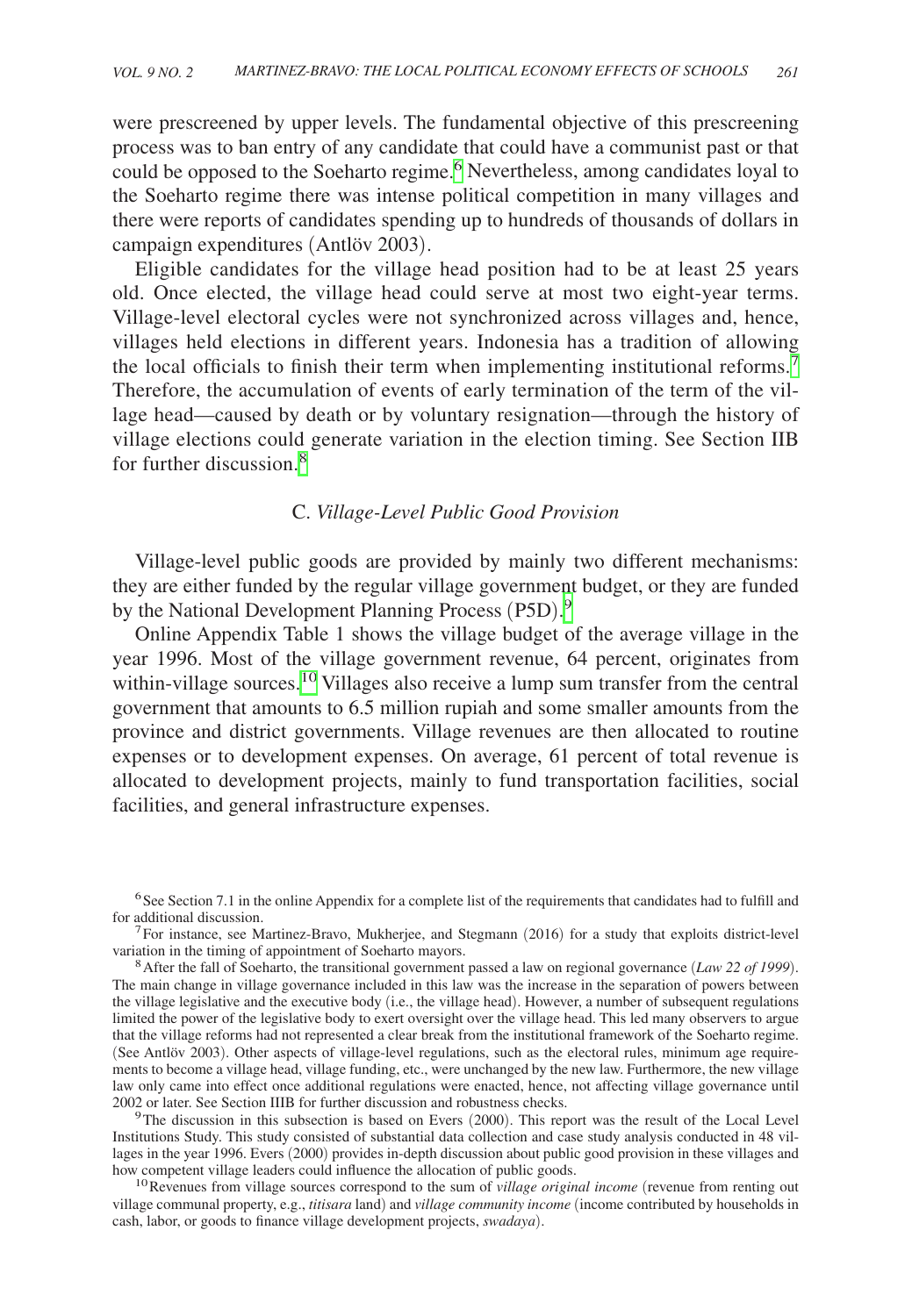One potential way through which the village government could affect the level of public good provision is through the reallocation of expenditures of the village budget. For instance, by spending less on administration and investing more in devel-opment projects.<sup>[11](#page-6-0)</sup>

Public good provision could also be affected through better management of development projects. During the period that corresponds to this study, most development projects were managed by the village, even when funded by upper levels of government.<sup>12</sup> Funds from upper level grants are typically used to buy materials necessary for the project, while labor is provided by villagers. The tasks of coordinating labor and raising any necessary additional cash contributions from villagers are typically undertaken by the village government. A better management of the development projects that is associated with lower rent seeking might attract more contributions from villagers and, hence, lead to better public services.

An alternative venue through which villages could increase public good provision is by applying for additional funds from the National Development Planning Process. Proposals are collected at the subdistrict level and then sent to the relevant sectoral agency at the district level for evaluation. According to Evers (2000), many village governments were not aware of these calls for proposals and, when aware, they submitted poor quality proposals not backed by proper cost estimates. More effective village governments might be better informed about these funding opportunities and may produce project proposals of higher quality.<sup>13</sup>

# D. *The Sekolah Dasar INPRES Program*

In the mid-1970s, Indonesia undertook one of the fastest school construction programs in the world to that date (World Bank 1990). Between the years 1974 and 1978, the stock of schools in Indonesia doubled: over 61,000 new primary schools were constructed. This corresponded to one new school per 500 children ages 5 to 14 in 1971 (Duflo 2001, 2004). The program was named Sekolah Dasar INPRES program, and it was mainly funded by oil revenues.

The INPRES program was designed by the central government. A number of presidential regulations were enacted, which stipulated the number of schools to be constructed in each district. This number was approximately proportional to the

<span id="page-6-0"></span><sup>&</sup>lt;sup>11</sup> Although the size of the village budget is not large, villages could still afford to finance relevant development projects. The total village budget revenue is about 40 million in 1996 prices, which corresponds to \$93,000 current 2010 USD-PPP adjusted. According to Evers (2000), a full school renovation cost 18 million rupiah in 1996. Hence, if a village were to spend all its development budget (25.5 million rupiah) in school renovations, it could fully renovate 1.4 schools every year.

<span id="page-6-1"></span> $^{12}$ The data used in this project reveal that in 1986, 80.5 percent of all development projects undertaken in villages were managed by villagers themselves. See Section IVD for further discussion.

<span id="page-6-2"></span><sup>&</sup>lt;sup>13</sup> In this paper, I examine the effects of a range of public goods. These public goods will be described in more detail in the next section. Public goods differ on their main source of funding. Some public goods, such as primary care health centers or doctors, are likely to be funded predominantly through the P5D program. Other public goods could be funded by the P5D program but also by village sources: for instance, improving access to safe drinking water typically requires conducting some small scale infrastructure projects that villages regularly undertake and fund. For larger infrastructure requirements, villages would be required to obtain funds from the P5D program. Finally, other projects are funded and managed exclusively by the village government: that is the case of the system for garbage bin disposal or the presence of health posts in the villages. Unfortunately, there are no data on the particular funding source for each public good present in the villages.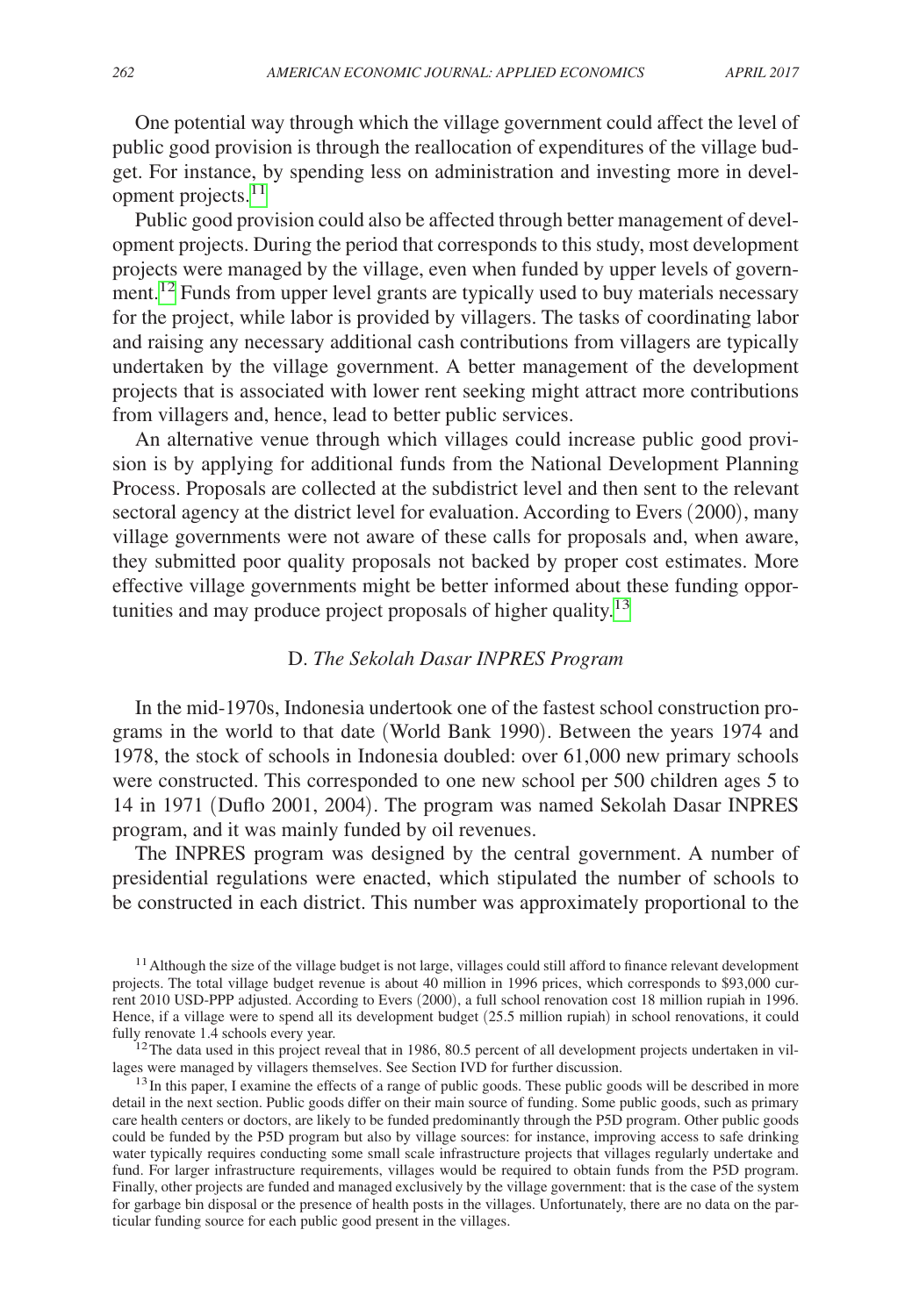number of school-aged children not enrolled in school prior to the program.<sup>14</sup> Each new school was designed to host 3 teachers and 120 pupils of primary school age. In particular, children between the ages of 7 and 12 could attend these new schools.

#### **II. Data and Empirical Specifications**

#### A. *Data*

The main data used in this project corresponds to different waves of the Indonesian Village Census (*Potensi Desa*). These data are collected by the Central Bureau of Statistics (*Badan Pusat Statistik*) every three or four years. The data comprise a large number of measures of public goods provided in the village, such as health and educational facilities, and a host of village characteristics.<sup>[15](#page-7-1)</sup> Each year, the village census has a different focus (agriculture, economy, or population), and, as a result, several variables are not consistently reported in all waves of the village census. In this paper, I focus on public good outcomes that are consistently reported across the different waves of the survey.

To construct the dataset, I merge six different waves of the village census col-lected between the years 1986 and 2003.<sup>[16](#page-7-2)</sup> The Central Bureau of Statistics does not keep consistent village identifiers across waves and, as a result, the merge has to be implemented based on village names. Given the difficulty in merging datasets with a large number of observations, I focus on the most populous island of Indonesia: Java. The final dataset contains information on a balanced sample of 9,855 villages comprised in 4 provinces and 82 districts[.17](#page-7-3)

From the year 1986, the village census incorporates information on basic characteristics of the village head, such as the highest level of education achieved, age, and gender. Based on the information on the education level, I construct a measure of the number of years of schooling of the village head that was in office at each point in time. The 1993 village census also reports the length of tenure of the incumbent village head. I use this variable to derive the predicted electoral calendar of each village. In particular, I predict the timing of the upcoming election by using the date when the the term of the incumbent village head in 1993 is scheduled to expire. Using the timing of the expected election rather than the date of the actual election can reduce the power of the empirical test. However, an important advantage of this approach is that the expected timing is a more exogenous regressor than the actual

<span id="page-7-3"></span><span id="page-7-2"></span>

<span id="page-7-0"></span><sup>&</sup>lt;sup>14</sup>Duflo (2001) shows that a 10 percent increase in the number of children not enrolled in school is associated with a 7.8 percent increase in the number of schools. Hence, the program was less redistributive than intend

<span id="page-7-1"></span> $15$  Survey enumerators collect the answers from members of the village administration and also check village administrative records. The measures of public good provision are typically easily verifiable in the village (e.g., number of schools or number of health facilities). Hence, this survey provides a quite accurate representation of the level of public goods in these villages.

 $^{16}$  In particular, the waves correspond to the years 1986, 1990, 1993, 1996, 2000, and 2003.<br><sup>17</sup> The provinces included in the study are West Java, Central Java, East Java, Jakarta, and Yogjakarta. The province of Jakarta is not included in the sample because all of its villages are urban wards (i.e., *kelurahan*) and, hence, have a different governance structure. For more details on construction of the data see Section 7.2 in the online Appendix.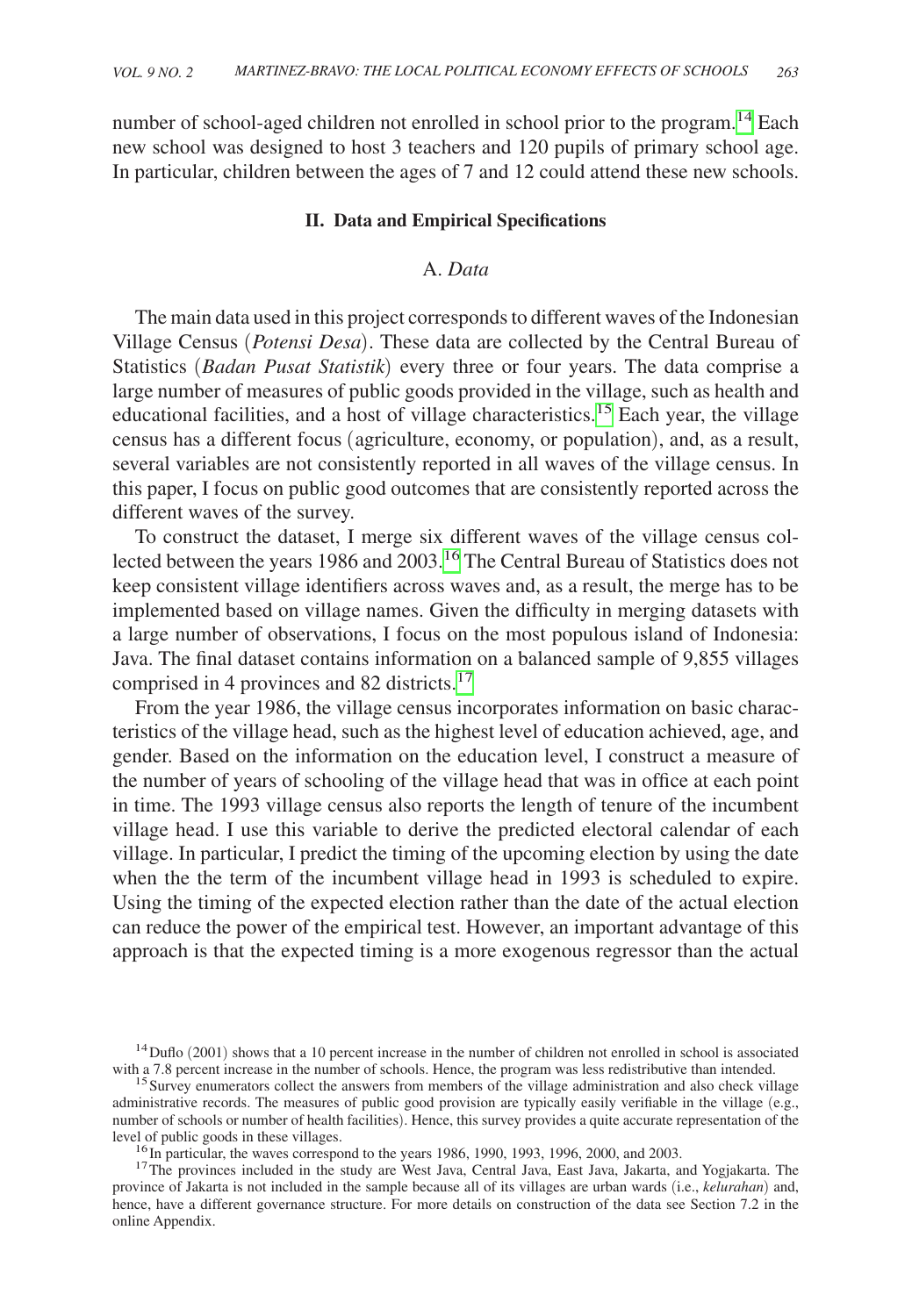|                                        | <b>Observations</b> | Mean  | <b>SD</b> | Years included         |
|----------------------------------------|---------------------|-------|-----------|------------------------|
|                                        | (1)                 | (2)   | (3)       | (4)                    |
| Number of population                   | 59,130              | 3,195 | 1,654     | 1986-2003              |
| Number of households                   | 59.130              | 759   | 411       | 1986-2003              |
| Primary school enrollment rate         | 9,851               | 0.94  | 0.10      | 1986                   |
| Percentage of rural households         | 59,130              | 0.63  | 0.31      | 1986-2003              |
| Urban village                          | 59,130              | 0.10  | 0.30      | 1986-2003              |
| Distance to district capital           | 39,420              | 23.69 | 20.71     | 1990, 1993, 2000, 2003 |
| Number of INPRES schools               | 9.855               | 0.89  | 0.72      | 1980                   |
| Primary health center in the village   | 59,130              | 0.10  | 0.30      | 1986-2003              |
| Doctor in the village                  | 59,130              | 0.12  | 0.33      | 1986-2003              |
| Access to safe drinking water          | 39,420              | 0.77  | 0.42      | 1986-1996              |
| Number of health posts                 | 38,748              | 4.08  | 2.47      | 1990, 1993, 2000, 2003 |
| Garbage disposal                       | 59,130              | 0.91  | 0.29      | 1986-2003              |
| Number of primary schools              | 59,130              | 3.13  | 1.67      | 1986-2003              |
| Number of high schools                 | 59,130              | 0.41  | 0.75      | 1986-2003              |
| Years of education of the village head | 59,130              | 9.87  | 3.13      | 1986-2003              |
| Years of education 25th percentile     | 59,130              | 6     |           | 1986-2003              |
| Years of education 50th percentile     | 59,130              | 9     |           | 1986-2003              |
| Years of education 75th percentile     | 59,130              | 12    |           | 1986-2003              |
| Age of the village head                | 59,105              | 42.95 | 9.23      | 1986-2003              |
| Age 25th percentile                    | 59,130              | 36    |           | 1986-2003              |
| Age 50th percentile                    | 59,130              | 42    |           | 1986-2003              |
| Age 75th percentile                    | 59,130              | 49    |           | 1986-2003              |
| Male village head                      | 59,122              | 0.97  | 0.17      | 1986-2003              |

Table 1—Summary Statistics

*Notes:* Summary statistics corresponding to 9,855 villages in 4 provinces and 82 districts. For most variables, information is available for the years: 1986, 1990, 1993, 1996, 2000, and 2003.

election timing, since the predicted election timing is less likely to be correlated with contemporaneous village-level shocks.<sup>[18,](#page-8-0)[19](#page-8-1)</sup>

Table 1 presents some descriptive statistics. The average village in the baseline sample comprises 3,195 people. Most of the inhabitants of these villages, 63 percent, are employed in the agricultural sector and only 10 percent of the villages are classified as urban, according to the Bureau of Statistics. Hence, the average village in the sample corresponds to a considerably rural village. The data also contain the number of INPRES schools constructed in each village. The average number of INPRES schools per village is 0.89, hence, confirming the large magnitude of the school construction program.<sup>[20,](#page-8-2)21</sup> The next set of rows contains descriptive

<span id="page-8-0"></span><sup>18</sup>The only exception corresponds to villages where the village head reports having been in office for zero or one year. In this case I have to use the actual timing of the previous election. See the online Data Appendix (Section 7.2) for more information on how this variable is constructed. The results are robust to using the actual election timing rather than the predicted election timing. See Section IIIB for more details.

<span id="page-8-3"></span>lected for this program (Duflo 2001). These data listed the number of schools to be constructed in each district. In contrast, the data I use in this project are obtained from the village census and contain the number of schools that

<span id="page-8-1"></span><sup>&</sup>lt;sup>19</sup> Note that whereas these data are rich in the number of jurisdictions covered, they contain limited information about elections for the village head position. In particular, there is no information on turnout, vote shares, or on the number or characteristics of competing candidates.

<span id="page-8-2"></span><sup>&</sup>lt;sup>20</sup> In particular, 4,566 villages obtained one INPRES school, 2,122 villages obtained 2 INPRES schools, and 3,167 villages obtained no INPRES schools. See online Appendix Figure 1 for the distribution of schools by province.<br><sup>21</sup>The previous studies that analyzed the impact of the INPRES program have used administrative data col-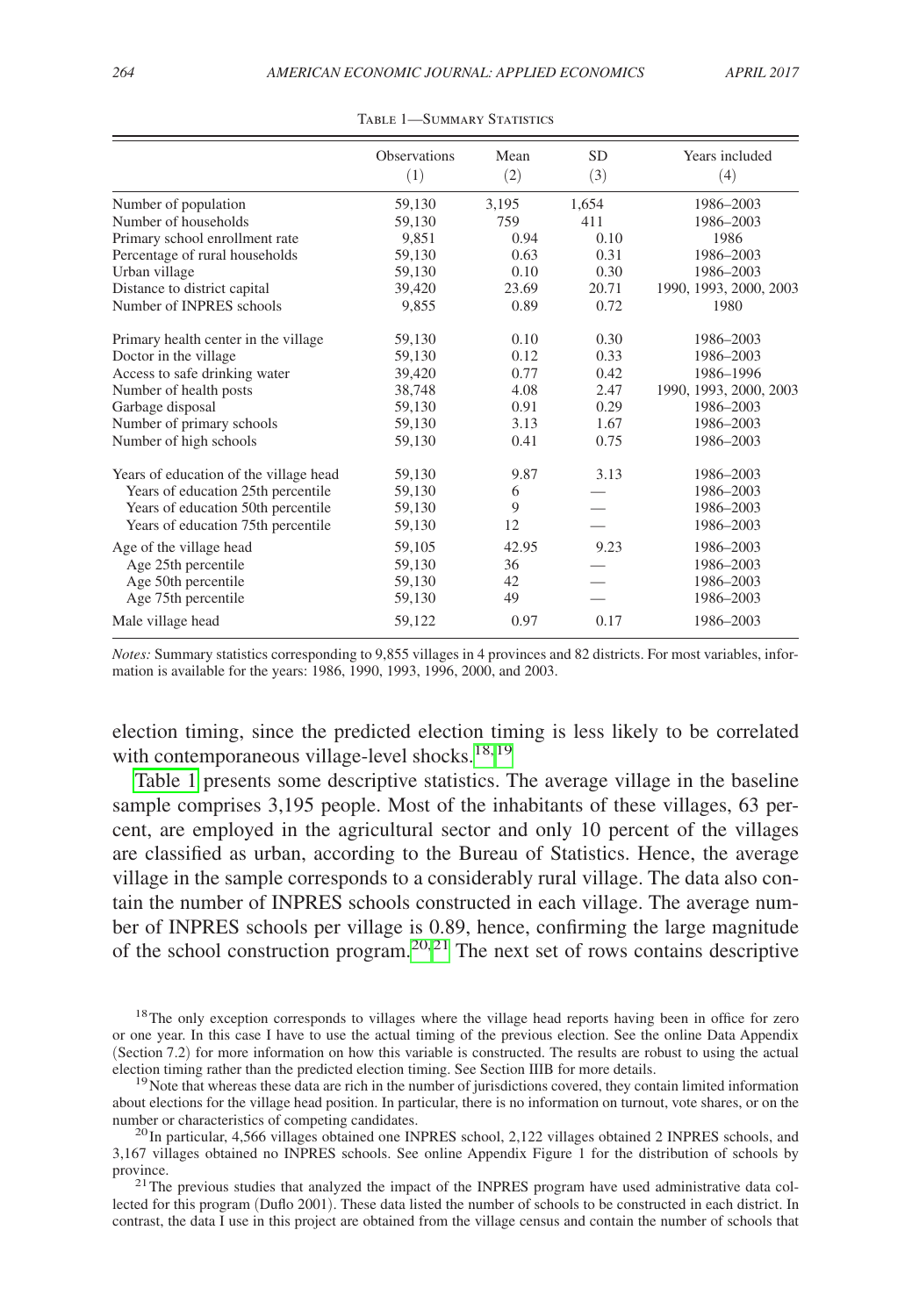

Figure 1. Timeline of the INPRES Program and Its Effects on Village Government

statistics of some of the outcomes of interest. About 10 percent of the villages have a primary care health center in the village and 12 percent of the villages have a formally trained doctor working in the village. Seventy-seven percent of villages have access to safe drinking water (tap water or access to a pump). Ninety-one percent of villages have access to some garbage disposal system (disposal using bins or holes). Finally, each village has on average 3.13 primary schools, and there is 1 high school for every 2.5 villages. The last set of statistics in Table 1 provides a description of the characteristics of village heads. The average number of years of education of the village head is 9.9. This level of educational attainment is comparable to the one of the general population: According to Duflo (2001), the average years of schooling in her sample of individuals was 7.98, while it was 9 for the sample of wage earners. The average age of village heads is 43 years old, while the median is 42. The age distribution is right-skewed because there are a few villages where the village head is quite old. A considerable fraction of village heads, 25 percent of them, are younger than 36 years old. Finally, the table shows that the large majority of village heads—97 percent of them—are male.

# B. *Main Empirical Specifications*

Figure 1 presents the timeline of events, which is useful to illustrate the main empirical strategy. The INPRES school construction program began in 1974. Children start primary school in Indonesia at the age of seven. Hence, the first cohort that could have completed primary school in the INPRES schools corresponds to children that were seven years old in 1974. Nine years later, in 1983, this first treated cohort turned 16 and joined the labor market. From that point on, every year one more educated cohort joined the labor market. In 1992, individuals that belonged to the first treated cohort turned 25 and became eligible candidates for the village head position. However, since village head elections were held in different years, the

were actually constructed in each village. The measures on the number of INPRES schools from the two sources are closely related. The main advantage of the data I use in this project is that they are provided at the village level, hence, a much finer geographical area (on average, each district contains 383 villages).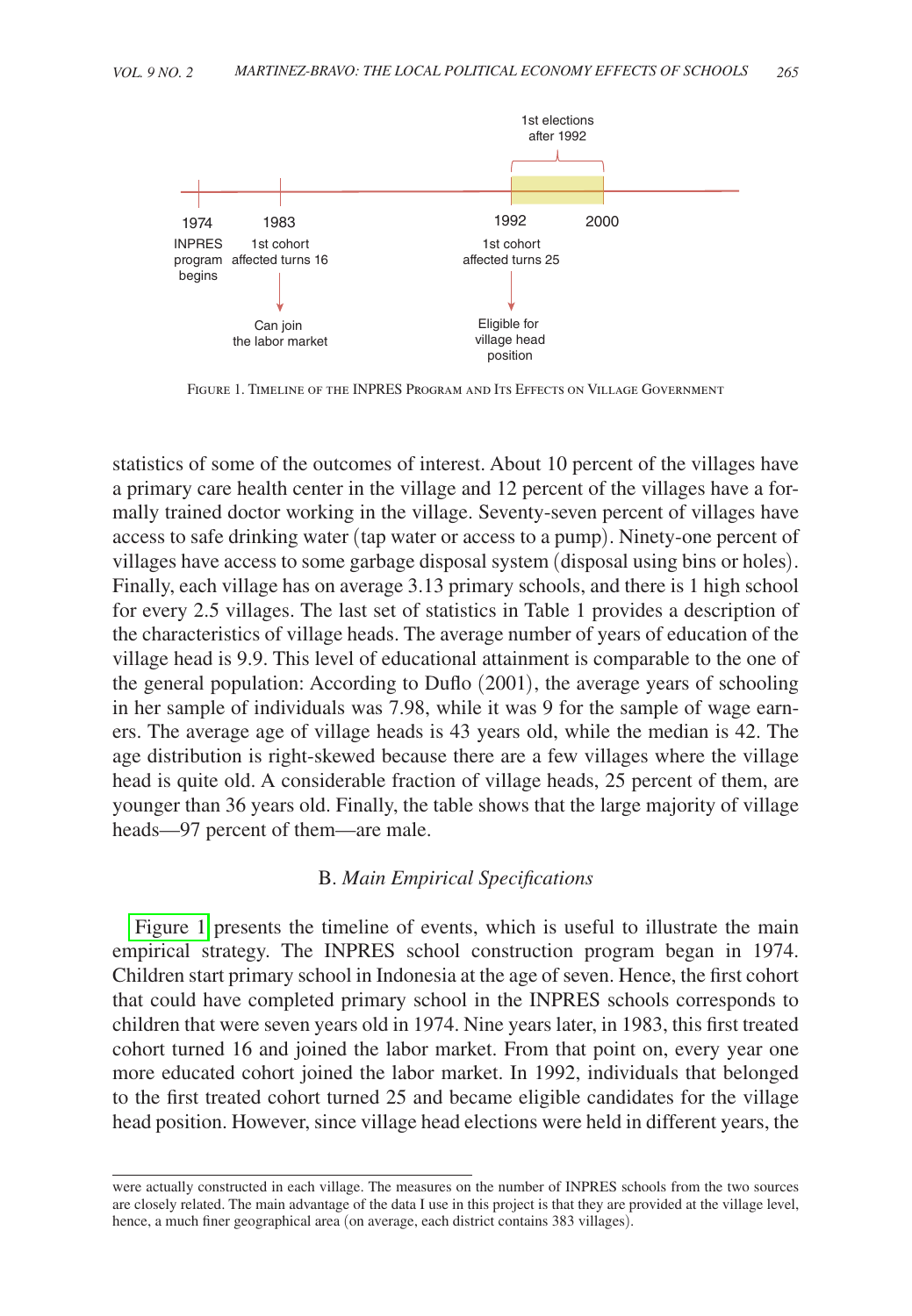newly educated cohorts were not able to run for election until the following village head election. Village elections take place every eight years. A village that held a village head election in 1991 had to wait until 2000 for the INPRES program to affect outcomes through the village government office. In contrast, a village that held a village head election in 1992 could have experienced the effects of the INPRES program through changes in village governance from that point in time.

In other words, the year of the first election post-1992 captures the time when cohorts fully educated in the INPRES schools could start running for office. Hence, that is the year when the effects driven by improvements in the village governance could start taking place. The shaded area of Figure 1 highlights the years when the first election post-1992 could have taken place in different villages. See online Appendix Table 2 for descriptive statistics on the timing of village elections.<sup>[22,](#page-10-0)[23](#page-10-1)</sup>

Before presenting the main empirical specification, I examine whether the timing of the increase in public good provision corresponds to the timing of the first election post-1992. With this objective, I divide villages into three groups depending on when they held the village election. Since the data is available every three years, the empirical predictions for all villages within the same group is the same: we expect to start observing effects in 1993 for villages that held elections in 1992–1993, while we expect to see effects from 1996 and 2000 for villages that held elections in 1994–1996, and 1997–2000, respectively.<sup>[24](#page-10-2)</sup>

For each group of villages, I examine how the intensity of the INPRES school construction program is associated with public good provision. In order to examine the timing of the effect, I allow the effect to differ by calendar year. More specifically, I estimate the following model:

(1) 
$$
y_{vt} = \beta_0 + \sum_{s=1990}^{2003} (\delta_s \times Num\_INPRES_v) \gamma_s + \alpha_v + \delta_t + \varepsilon_{vt},
$$

where  $y_v$  is the outcome of interest measured in village *v* and year *t*,  $\delta_s$  is a dummy that takes value one in year  $s$ ,  $Num$ <sub>*INPRES*<sub>*v*</sub> is the number of INPRES schools</sub> constructed in village  $v$ , and  $\alpha_v$  are village fixed effects.

<span id="page-10-0"></span> $22$  Java has a long history of village elections: village heads have been elected by popular vote during the last 150 years (Antlöv 2000). The variation in the timing of elections across villages is driven by the accumulation of early terminations of the eight-year terms of village heads throughout the history of village elections. Early terminations of village heads' term can be caused by death or by voluntary resignation of the village head. The implementation of the village law of 1979 did not reset the electoral calendar of villages. The incumbent village head was allowed to finish his eight-year term, before calling the following election. These historical events explain the variation in electoral timing across villages and support the assumption of the quasi-randomness of the village electoral timing.

<span id="page-10-1"></span><sup>23</sup>Note that it is theoretically plausible that cohorts partially educated in the INPRES schools—i.e., for a few years of their primary school education—contested the village elections earlier than 1992. However, there is no empirical evidence that they had an effect on outcomes. In particular, the level of education of the village head only starts being related to the intensity of the INPRES program after the first election post-1992. See Section IVA for

<span id="page-10-2"></span><sup>24</sup>The data are available for the following years: 1986, 1990, 1993, 1996, 2000, and 2003.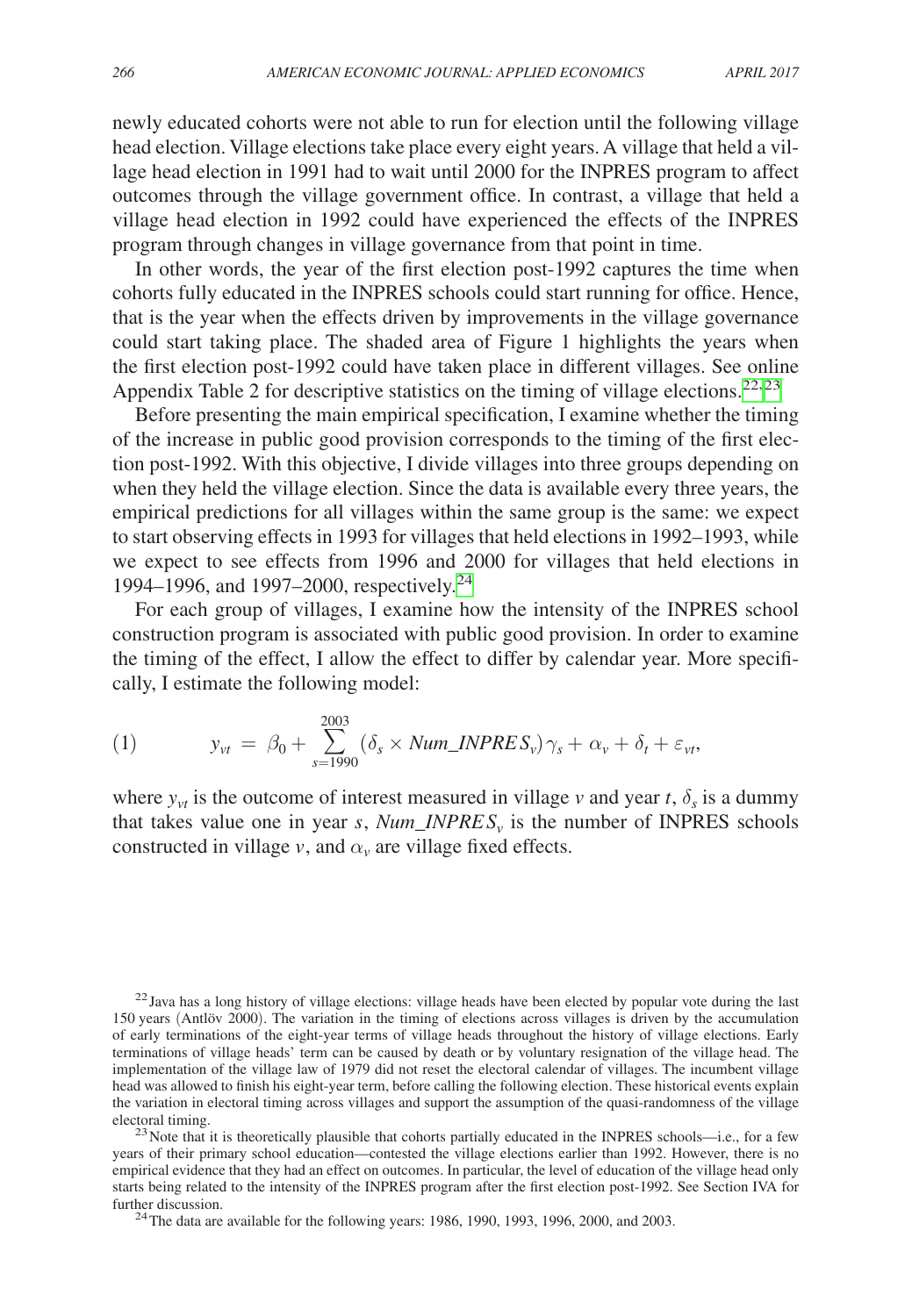

Figure 2. Yearly Effects of Number of INPRES Schools for Different Sets of Villages

Figure 2 plots the coefficients  $\gamma_s$  for the different sets of villages and for the main outcomes of the paper.[25](#page-11-0) The vertical line denotes when we expect the coefficients to become positive.

Figure 2, panels A–C examine the effects on the education of the village head. Figure 2, panel A indicates that there is no effect for villages that held elections shortly after 1992. The fact that very few of the cohorts educated in the INPRES schools could contest the election by that time could explain the lack of effects. However, for most villages—those holding elections between 1994 and 2000—the

<span id="page-11-0"></span><sup>25</sup> See Section III for further details on these outcomes. Figure 2 in the Online Appendix presents similar figures for some additional outcomes.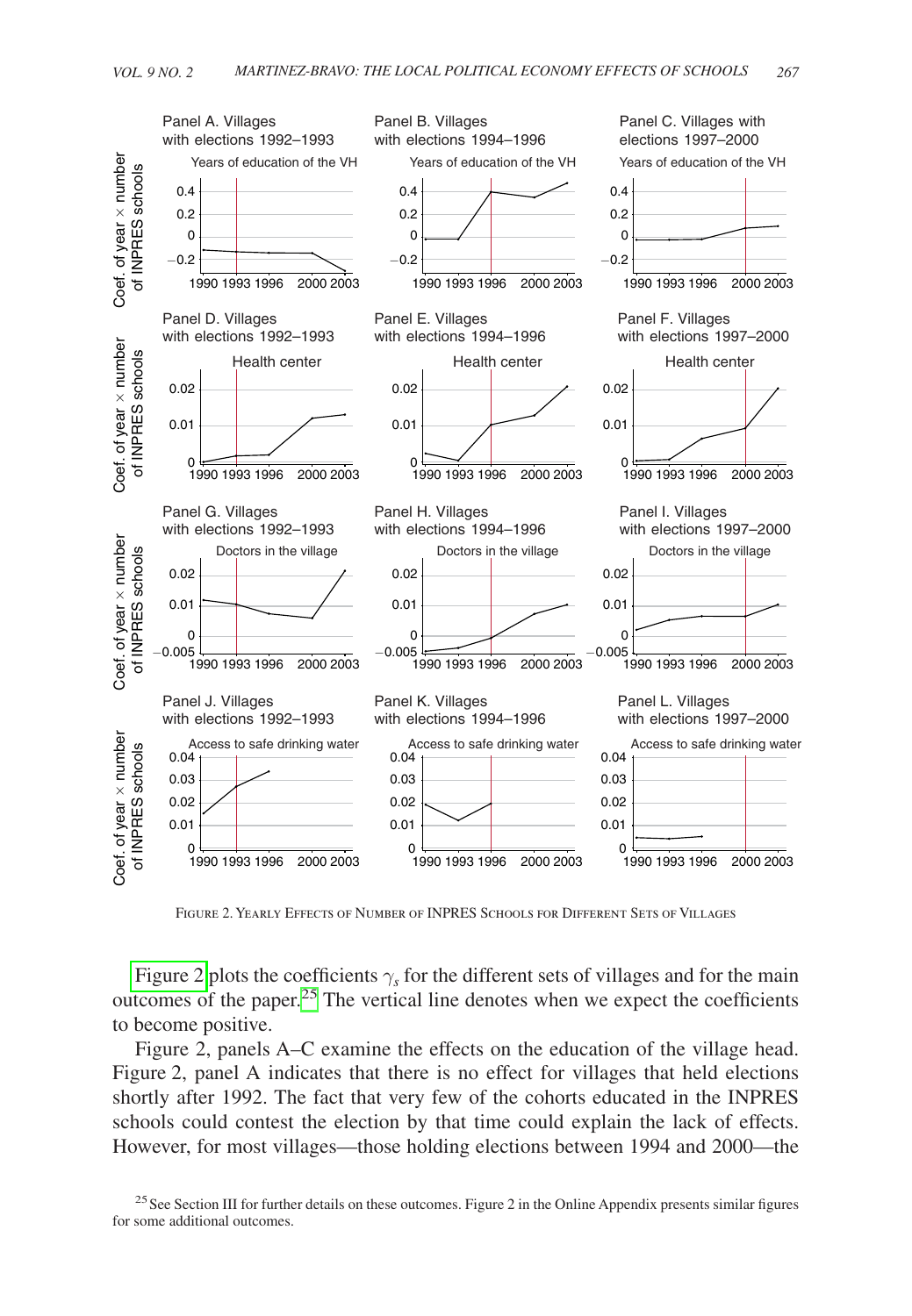timing of the increase in village head education coincides with the post-1992 electoral cycle. Figure 2, panels B and C show that the level of education of the village head starts being related to the intensity of the INPRES program after the first election post-1992, while there is no effect before that year.

The following rows of Figure 2 implement the same specification when examining a number of measures of public good provision: presence of primary health centers, presence of doctors, and access to safe drinking water. In general, the results do not show a significant pre-trend, and the main increase in public good provision starts being related to the intensity of the INPRES school construction program after the first election post-1992.<sup>26</sup>

These results suggest that once cohorts educated in the INPRES schools start contesting elections we observe increases in both the education of village heads and in public good provision. In order to assess the magnitude of the overall effect, I estimate the following empirical specification in the whole sample of villages:

(2) 
$$
y_{vt} = \lambda_0 + \lambda_1
$$
postel92<sub>vt</sub> +  $\lambda_2$ postel92<sub>vt</sub> × Num<sub>1</sub>INPRES<sub>v</sub> +  $\alpha_v$  +  $\delta_t$  +  $\varepsilon_{vt}$ ,

where  $y_{vt}$  corresponds to the outcome of interest in village  $v$  and year  $t$ . The variable *postel* 92 $_v$ *t* is a dummy that takes value one for all the periods *t* after village *v* has held its first village head election after  $1992<sup>27</sup>$  $1992<sup>27</sup>$  $1992<sup>27</sup>$  The next regressor is the interaction between the *postel* 92<sub>*vt*</sub> dummy and a measure of intensity of the INPRES school construction program (e.g., the number of INPRES schools constructed in the village). Finally,  $\alpha_{\nu}$  are village fixed effects and  $\delta_t$  are years fixed effects.<sup>[28](#page-12-2)</sup> I present robust standard errors, clustered at the district level.

A number of features of this specification are worth highlighting. First, since there is variation across villages in the timing of the first election post-1992, the *postel* 92<sub>*vt*</sub> variable is not collinear with the year fixed effects. Controlling for year fixed effects is particularly helpful because the year when the first educated cohort joins the labor market is the same for all villages. Hence, the year fixed effects capture part of the secular improvement in the education of the labor force as well as any other factors that change over time and that affect all villages similarly.

This reduced form specification is equivalent to a *Differences-in-Differences* strategy where I compare the change in public good provision in each village before

<span id="page-12-0"></span><sup>26</sup>While occasionally the year before the predicted treatment experiences an increase in the coefficients, such as in Figure 2, panel F; in other cases it experiences a decline, such as in Figure 2, panel K. Online Appendix Tables 3.A and 3.B show the regression estimates that correspond to these figures. The last row of the table reports the *p*-value of the joint significance test of all the pretreatment point estimates. As we can see, out of 18 regressions only 2 of these tests are statistically significant at the 10 percent level, which could have been

<span id="page-12-1"></span><sup>27</sup> postel92<sub>vt</sub> is constructed using the reported length of tenure of the village head in office in the year 1993. It is important to note that, with the exception of villages that report a length of tenure lower than one year in office, I use the next predicted election to construct the measure of the electoral timing. Using the scheduled election instead of the actual election decreases the power of the empirical strategy, but increases our confidence on the quasi-randomness assumption of the election timing. The results are robust to using the actual election timing rather than the predicted election timing. See Section IIIB for further details.<br><sup>28</sup>Note that the INPRES intensity measure is defined in absolute values, while in Duflo (2001) it was defined

<span id="page-12-2"></span>as number of schools per 1,000 children. Unfortunately, at the village level there are no measures of school-aged children prior to the school construction program. However, villages in Indonesia are much more comparable to one another than districts. Hence, the number of INPRES schools at the village level is a reasonable proxy for program intensity. See Section IIIB for robustness checks controlling for village population.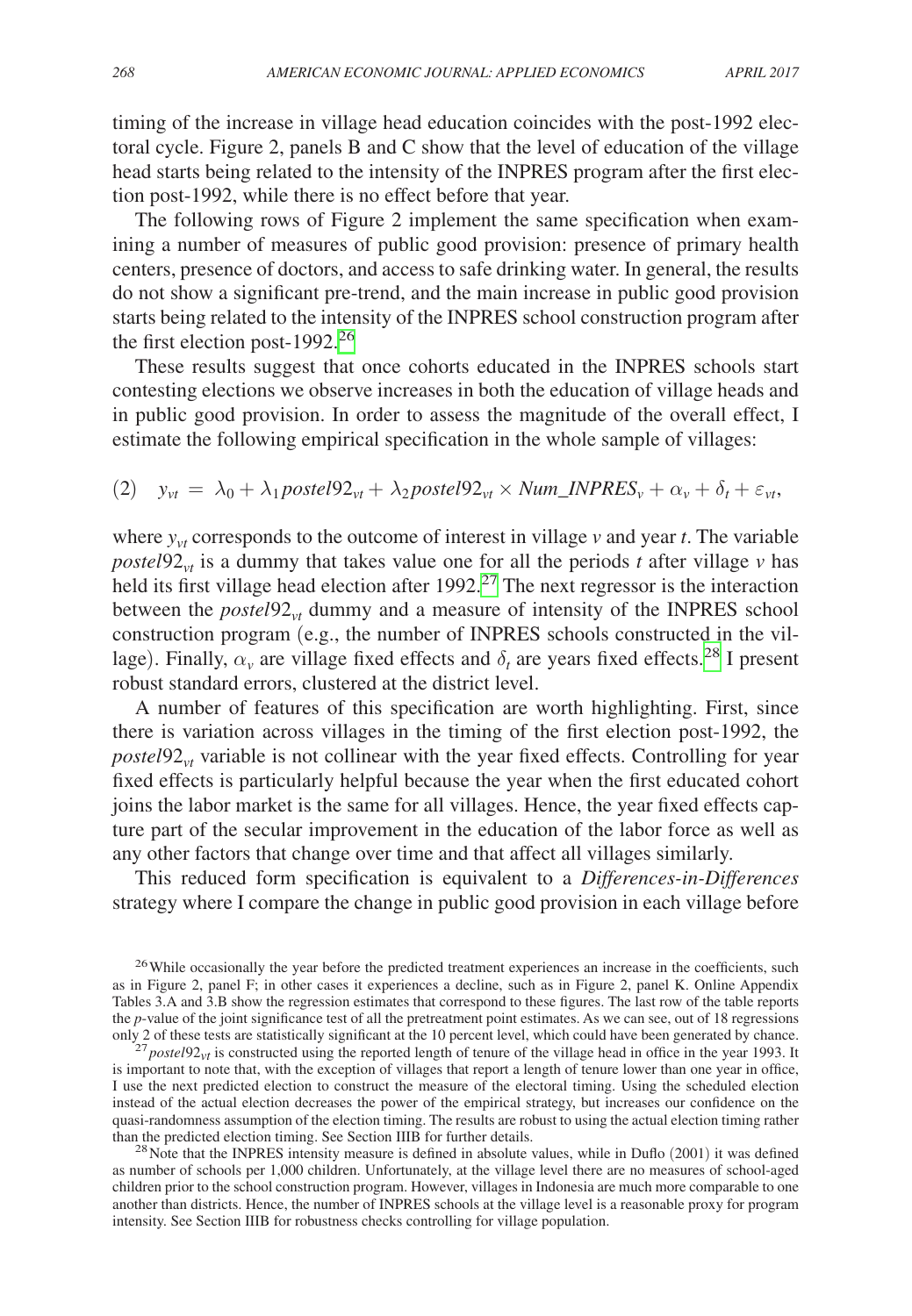|                                    | Dependent variable: Year of the first election after 1992 |                          |                               |                                                      |  |  |
|------------------------------------|-----------------------------------------------------------|--------------------------|-------------------------------|------------------------------------------------------|--|--|
|                                    | Coefficient<br>(1)                                        | Standard<br>error<br>(2) | Standardized<br>effect<br>(3) | Standard error of<br>standardized coefficient<br>(4) |  |  |
| log population                     | $-1.905$                                                  | (1.603)                  | $-0.016$                      | (0.013)                                              |  |  |
| Percentage of rural households     | 0.008                                                     | (0.059)                  | 0.002                         | (0.012)                                              |  |  |
| Urban village                      | $-0.013$                                                  | (0.020)                  | $-0.007$                      | (0.010)                                              |  |  |
| Share of land in agriculture       | 0.021                                                     | (0.094)                  | 0.003                         | (0.012)                                              |  |  |
| Number of doctors                  | $-0.057$                                                  | (0.038)                  | $-0.018$                      | (0.012)                                              |  |  |
| Number of health centers           | 0.046                                                     | (0.172)                  | 0.003                         | (0.011)                                              |  |  |
| Number of health posts             | 0.011                                                     | (0.027)                  | 0.004                         | (0.011)                                              |  |  |
| Safe drinking water                | 0.080                                                     | (0.051)                  | 0.019                         | (0.012)                                              |  |  |
| Critical land                      | 0.005                                                     | (0.017)                  | 0.003                         | (0.010)                                              |  |  |
| Bin garbage disposal               | $-0.010$                                                  | (0.019)                  | $-0.006$                      | (0.013)                                              |  |  |
| Asphalt/hard road                  | 0.001                                                     | (0.016)                  | 0.001                         | (0.011)                                              |  |  |
| Horse-drawn cart ( <i>pedati</i> ) | $-0.023$                                                  | (0.009)                  | $-0.020$                      | (0.008)                                              |  |  |
| Number of primary schools          | $-0.053$                                                  | (0.092)                  | $-0.006$                      | (0.011)                                              |  |  |
| Number of high schools             | $-0.023$                                                  | (0.022)                  | $-0.010$                      | (0.009)                                              |  |  |
| Village cooperative                | $-0.023$                                                  | (0.029)                  | $-0.009$                      | (0.011)                                              |  |  |
| Other type of village cooperative  | $-0.032$                                                  | (0.014)                  | $-0.024$                      | (0.011)                                              |  |  |
| Village group shop                 | 0.003                                                     | (0.025)                  | 0.001                         | (0.011)                                              |  |  |
| Number of churches                 | $-0.075$                                                  | (0.048)                  | $-0.018$                      | (0.012)                                              |  |  |
| Number of mosques                  | 0.047                                                     | (0.030)                  | 0.014                         | (0.009)                                              |  |  |
| Number of markets                  | $-0.029$                                                  | (0.046)                  | $-0.007$                      | (0.011)                                              |  |  |
| Number of banks                    | $-0.056$                                                  | (0.029)                  | $-0.026$                      | (0.014)                                              |  |  |

| TABLE 2—DETERMINANTS OF TIMING OF VILLAGE ELECTIONS |  |
|-----------------------------------------------------|--|
|-----------------------------------------------------|--|

*Notes:* Bivariate regressions estimated in the cross section of villages. The dependent variable is the year of the first election post-1992. The regressor of interest is defined by each row. In particular, it corresponds to the percentage change of the corresponding covariate between two pretreatment years: 1986 and 1990. When information for 1990 is missing, I use the percentage change between 1983 and 1986. Columns 3 and 4 show the standardized (beta) coefficient and its corresponding standard error; 9,855 villages are included.

and after the first post-1992 election and across villages that have already held their post-1992 elections to those that have not yet held their post-1992 election. Furthermore, I explore whether this effect is stronger for villages that experienced a higher intensity of school construction.

I expect to obtain estimates such that  $\hat{\lambda}_2 > 0$ : villages that had a more intense INPRES school construction program in the 1970s should experience a greater influx of educated cohorts contesting village elections and, hence, greater improvements in public good provision after the first election post-1992.

The identifying assumption requires that the timing of the first village election post-1992 and its interaction with the program intensity are quasi-random (i.e., as good as randomly assigned, conditional on controls). [29](#page-13-0) In Table 2, I test the validity of quasi-exogeneity of the election timing. In particular, I document that the election timing is uncorrelated to a large number of preexisting trends in village-level characteristics.[30](#page-13-1) Each row of Table 2 shows the results of a different cross-sectional regression, where the dependent variable is the year of the first election post-1992

<span id="page-13-0"></span><sup>&</sup>lt;sup>29</sup> Since the treatment is staggered in time, the quasi-randomness assumption is equivalent to the "parallel trends assumption" of standard *Differences-in-Differences* specifications.

<span id="page-13-1"></span><sup>&</sup>lt;sup>30</sup> Note that, since the main specification controls for village fixed effects, the identification assumption does not require that the timing of elections is independent of time-invariant village characteristics. Instead, it requires the weaker assumption that the timing of elections is independent of underlying trends in village characteristics. For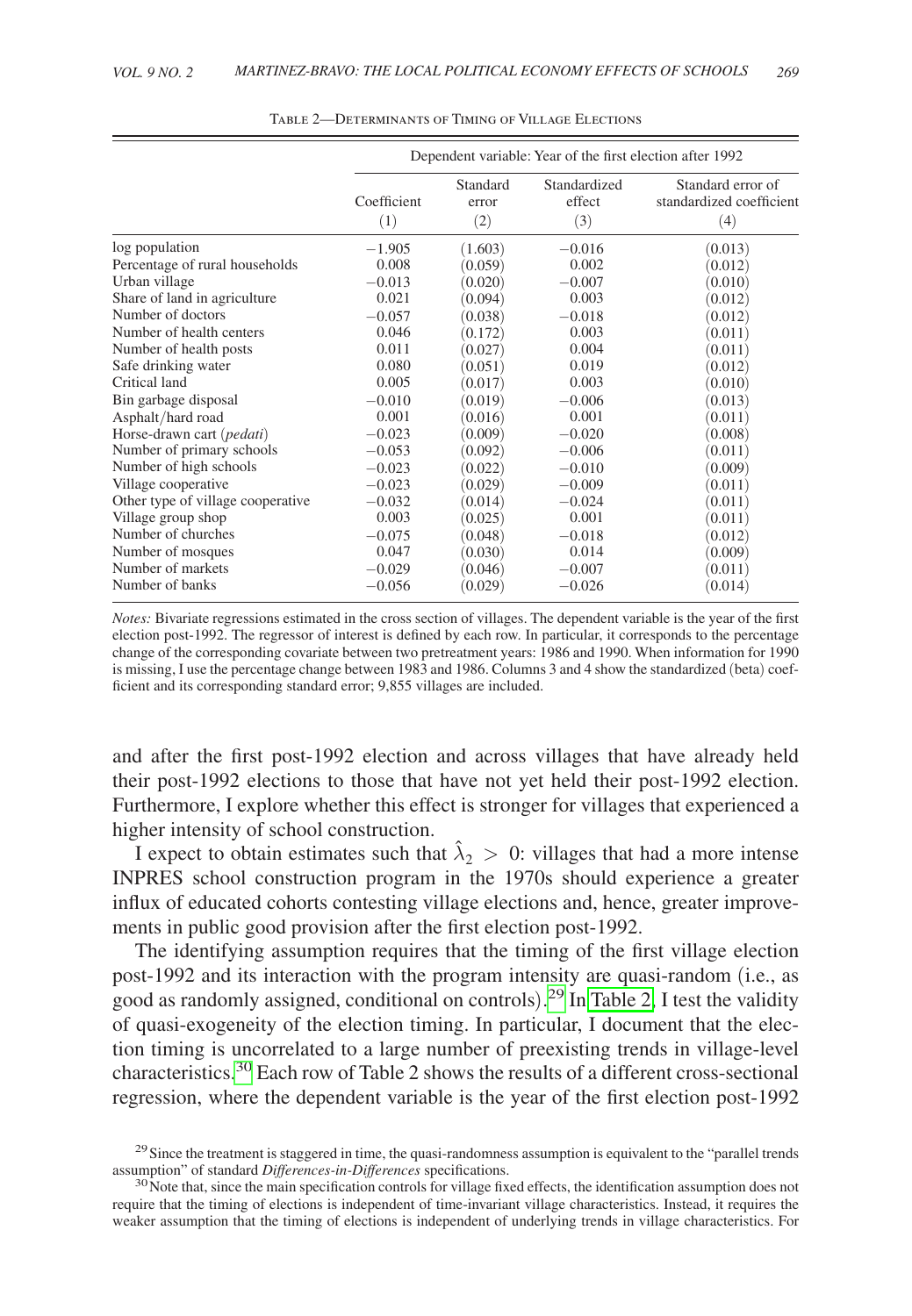and the independent variable is the percentage change of the corresponding regressor between the years 1986 and 1990. Columns 1 and 2 show the point estimates and the standard errors, while columns 3 and 4 show the standardized (beta) coefficients and their corresponding standard errors. Out of 50 pairwise correlations performed, only 3 of them are statistically significant at the 10 percent level or lower. These represent 6 percent of the regressions performed, which is consistent with the quasi-randomness assumption of the election timing. $31$ 

The exogeneity of the election timing also supports the hypothesis that the interaction of the election timing and the intensity of the INPRES school construction program is quasi-random. Note that the village fixed effects control for the main effect of the intensity of the INPRES program and by all time-invariant determinants of the allocation of the program. A remaining concern is the potential presence of omitted time-varying village-specific factors that correlate to the presence of the INPRES program and covary with the electoral cycle. In order to address this concern, I follow a similar approach to the one presented in Duflo (2001) and show that the results are robust to controlling flexibly by the initial level of school enrollment, which was the main determinant of the allocation of INPRES schools. Similarly, I show that the results are robust to controlling for the presence of other development programs implemented during the sample period. See Section IIIB for further discussion.

In a second empirical specification, I explore the presence of heterogeneous effects across villages. More specifically, I study whether public goods, whose provision was most deficient at baseline, experience the largest increases after the first election post-1992. Increases in the quality of local government may not lead to increases in all types of public goods. It is likely that the largest increases are concentrated in those public goods that were in worse condition at baseline and, hence, more highly demanded by villagers. To capture this, I estimate the following specification:

(3) 
$$
y_{vt} = \beta_0 + \beta_1 postel92_{vt} + \beta_2 postel92_{vt} \times BadService_v + \beta_3 postel92_{vt} \times Num\_INPRES_v + \beta_4 postel92_{vt} \times BadService_v \times Num\_INPRES_v + \alpha_v + \delta_t + \varepsilon_{vt},
$$

instance, if villages with a low growth of public services held elections sooner in the 1992 to 2000 time window, the identification assumption would not be satisfied.<br> $31$ The covariates that are predictive of the timing of elections are the availability of a horse-drawn cart in the

<span id="page-14-0"></span>village, the presence of village cooperatives, and the number of banks. The full set of pairwise correlations are available from the author upon request.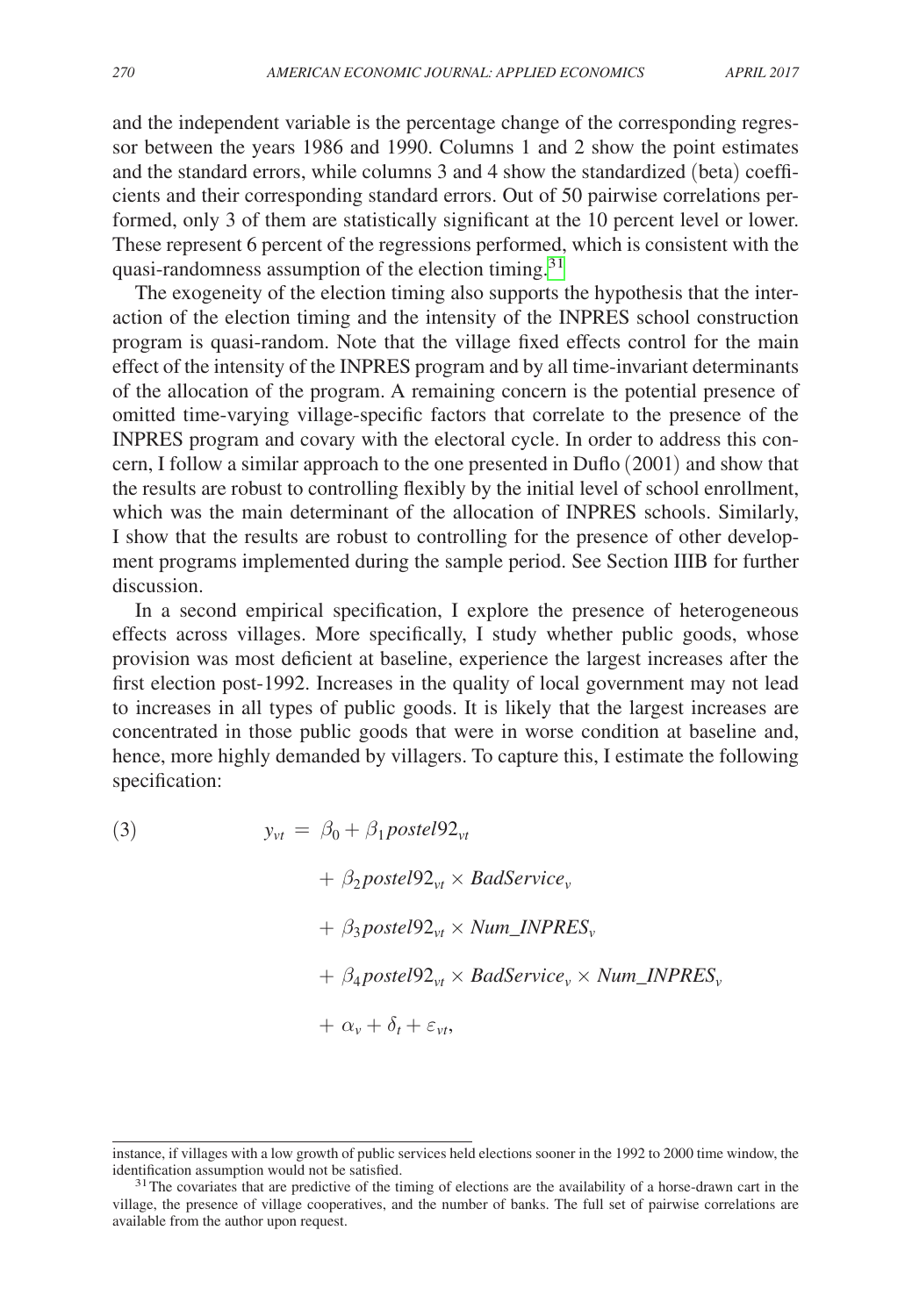where *BadService*<sub>v</sub> is a dummy that takes the value one if public good  $y$  was under-provided at baseline (year 1986). The rest of the variables are defined as in (2).<sup>[32](#page-15-0)</sup>

I expect to obtain estimates such that  $\hat{\beta}_2 > 0$  and  $\hat{\beta}_4 > 0$ : villages with a greater demand for a particular public good should increase their provision after the first election post-1992, and to a greater extent for villages that experienced a more intense INPRES construction program.

#### **III. Results**

### A. *Main Results: The Effect of the School Construction Program on Public Goods*

Next, I present the results of estimating equation (2) when the dependent variables correspond to different types of public goods. In the main text of the paper, I present the results for the availability of primary health care facilities in the village, presence of doctors, and access to safe drinking water. These three are important public goods that have a substantial impact on the health and well-being of poor villagers. Because of space constraints I relegate to the online Appendix the results on the number of health posts and the availability of a garbage disposal system in the village.<sup>[33](#page-15-1)</sup>

I explore three different measures of intensity of the INPRES school construction program: The number of INPRES schools (in deviations from its sample mean), a dummy that takes the value one if at least one INPRES school was constructed, and two dummies for whether one or two INPRES schools were constructed.<sup>[34](#page-15-2)</sup>

Each panel of [Table 3](#page-16-0) presents the results for one of the three main public good outcomes. As we can see, the interaction coefficients of the post dummy and the measures of INPRES intensity are positive and statistically significant. Furthermore, the evidence presented in column 4 suggests that the magnitude of the effects monotonically increases with the number of INPRES schools constructed in the village. This evidence suggests that, after the first election post-1992, public good provision especially increased in villages that experienced a more intense INPRES school construction. This is consistent with the hypothesis that those villages experienced larger improvements in local governance due to the influx of more educated individuals contesting village elections.

The results indicate that every additional INPRES school constructed in the village leads to an additional increase in public good provision after the first election post-1992 of 1.2 percentage points for primary health centers, 0.6 percentage points for doctors, and 1.8 percentage points for access to safe water. To assess the magnitude

<span id="page-15-2"></span>of specification (2) is interpreted as the effect of the post dummy for villages with an average number of INPRES schools constructed. The interpretation of the interaction coefficient  $\lambda_2$  remains the same.

<span id="page-15-0"></span> $32$  When the variable is not available for the year 1986, I measure it using the year 1990. See Section 7.2 in the online Data Appendix for a detailed definition of measures of public good provision, and for measures of under-provision of public goods at baseline.

<span id="page-15-1"></span><sup>&</sup>lt;sup>33</sup>Health posts correspond to *posyandu*, small community-based healthcare facilities that are responsible for family planning and maternal and child care. Primary care health centers correspond to *puskesmas* and *polyclinics*, where formally trained doctors and nurses provide basic medical services. I focus on these measures of public goods because they are consistently reported across waves of the village census and because the village government is involved in its provision. See Section IIIB for further discussion and for additional results. <sup>34</sup>When the intensity measure is the number of INPRES in deviations from its sample mean, the coefficient  $\lambda_1$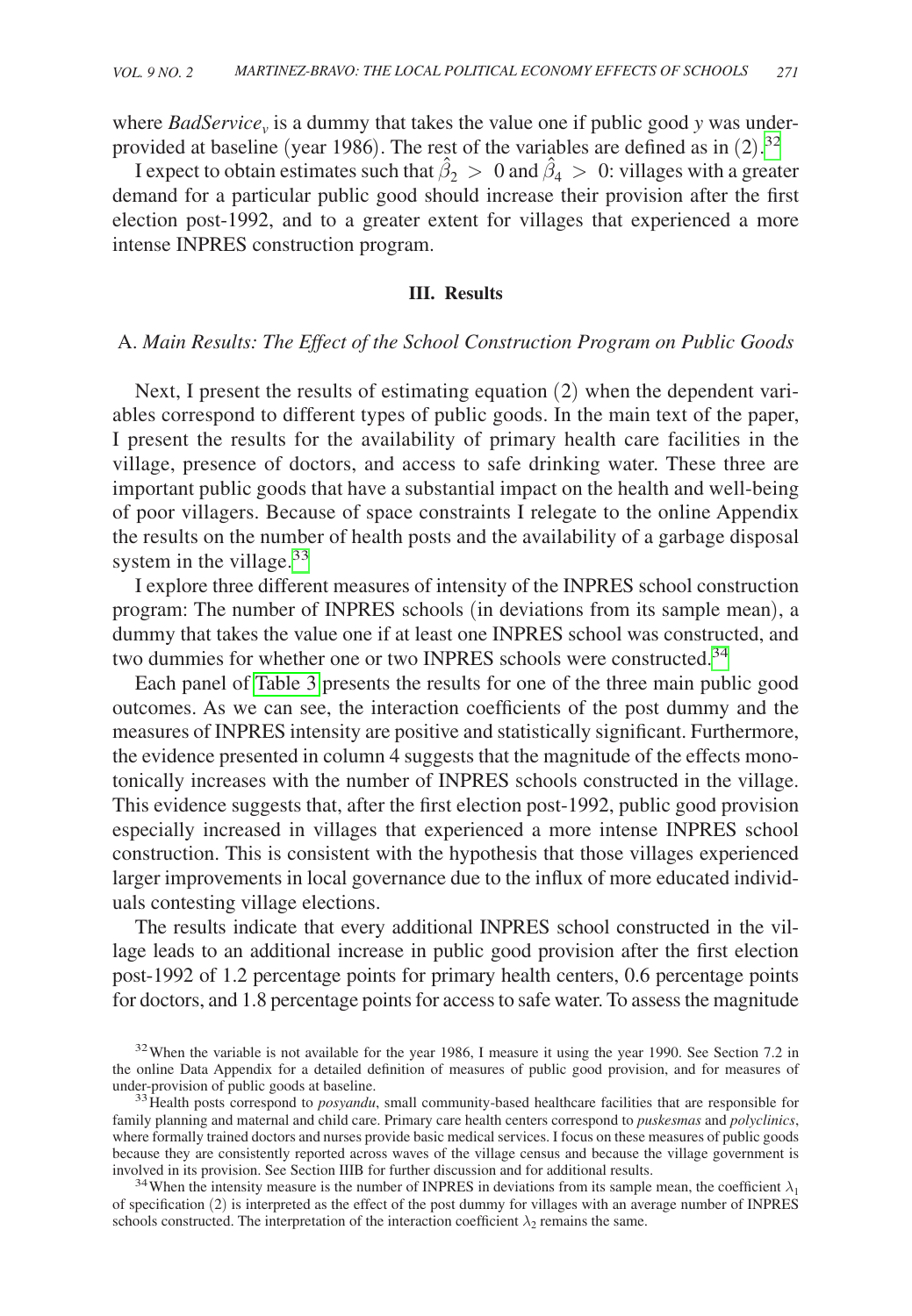<span id="page-16-0"></span>

|                                                                   | (1)      | (2)              | (3)              | (4)      |
|-------------------------------------------------------------------|----------|------------------|------------------|----------|
| Panel A. Dependent variable: Primary health center in the village |          |                  |                  |          |
| post first election after 1992                                    | $-0.005$ | $-0.005$         | $-0.016$         | $-0.017$ |
|                                                                   | (0.003)  | (0.003)          | (0.004)          | (0.004)  |
| post $\times$ num. INPRES schools <sup>§</sup>                    |          | 0.012<br>(0.003) |                  |          |
| $post \times num$ . INPRES $> 0$                                  |          |                  | 0.017<br>(0.004) |          |
| $post \times INPRES$ schools = 1                                  |          |                  |                  | 0.013    |
|                                                                   |          |                  |                  | (0.005)  |
| $post \times INPRES$ schools = 2                                  |          |                  |                  | 0.024    |
|                                                                   |          |                  |                  | (0.006)  |
| <b>Observations</b>                                               | 59,130   | 59,130           | 59,130           | 59,130   |
| $R^2$                                                             | 0.836    | 0.837            | 0.837            | 0.837    |
| Mean of the dependent variable                                    | 0.10     | 0.10             | 0.10             | 0.10     |
| Panel B. Dependent variable: Doctors in the village               |          |                  |                  |          |
| post first election after 1992                                    | 0.001    | 0.001            | $-0.006$         | $-0.006$ |
|                                                                   | (0.003)  | (0.003)          | (0.005)          | (0.005)  |
| post $\times$ num. INPRES schools <sup>§</sup>                    |          | 0.006            |                  |          |
|                                                                   |          | (0.003)          |                  |          |
| $post \times num$ . INPRES $> 0$                                  |          |                  | 0.010<br>(0.005) |          |
|                                                                   |          |                  |                  | 0.009    |
| $post \times INPRES$ schools = 1                                  |          |                  |                  | (0.005)  |
| $post \times INPRES$ schools = 2                                  |          |                  |                  | 0.011    |
|                                                                   |          |                  |                  | (0.007)  |
| Observations                                                      | 59,130   | 59,130           | 59,130           | 59,130   |
| $R^2$                                                             | 0.820    | 0.820            | 0.820            | 0.820    |
| Mean of the dependent variable                                    | 0.12     | 0.12             | 0.12             | 0.12     |
| Panel C. Dependent variable: Access to safe drinking water        |          |                  |                  |          |
| post first election after 1992                                    | $-0.003$ | $-0.005$         | $-0.017$         | $-0.017$ |
|                                                                   | (0.005)  | (0.005)          | (0.007)          | (0.007)  |
| post $\times$ num. INPRES schools <sup>§</sup>                    |          | 0.018            |                  |          |
|                                                                   |          | (0.007)          |                  |          |
| $post \times num$ . INPRES $> 0$                                  |          |                  | 0.019            |          |
|                                                                   |          |                  | (0.009)          | 0.010    |
| $post \times INPRES$ schools $0 = 1$                              |          |                  |                  | (0.009)  |
| $post \times INPRES$ schools = 2                                  |          |                  |                  | 0.036    |
|                                                                   |          |                  |                  | (0.014)  |
| Observations                                                      | 39,420   | 39,420           | 39,420           | 39,420   |
| $R^2$                                                             | 0.922    | 0.923            | 0.922            | 0.923    |
| Mean of the dependent variable.                                   | 0.77     | 0.77             | 0.77             | 0.77     |

Table 3—The Effects of School Construction on Public Good Provision

*Notes:* Robust standard errors, clustered at the district level, are in parentheses. The sample includes 82 districts and 9,855 villages. The unit of observation is the village-year level. The years included in all regressions are 1986, 1990, 1993, 1996, 2000, and 2003, except for access to safe water, which is not reported for years 2000 and 2003. The number of observations varies because of missing values in the dependent variables. All regressions control for village fixed effects and year fixed effects.

§The number of INPRES schools is defined in deviations from its sample mean.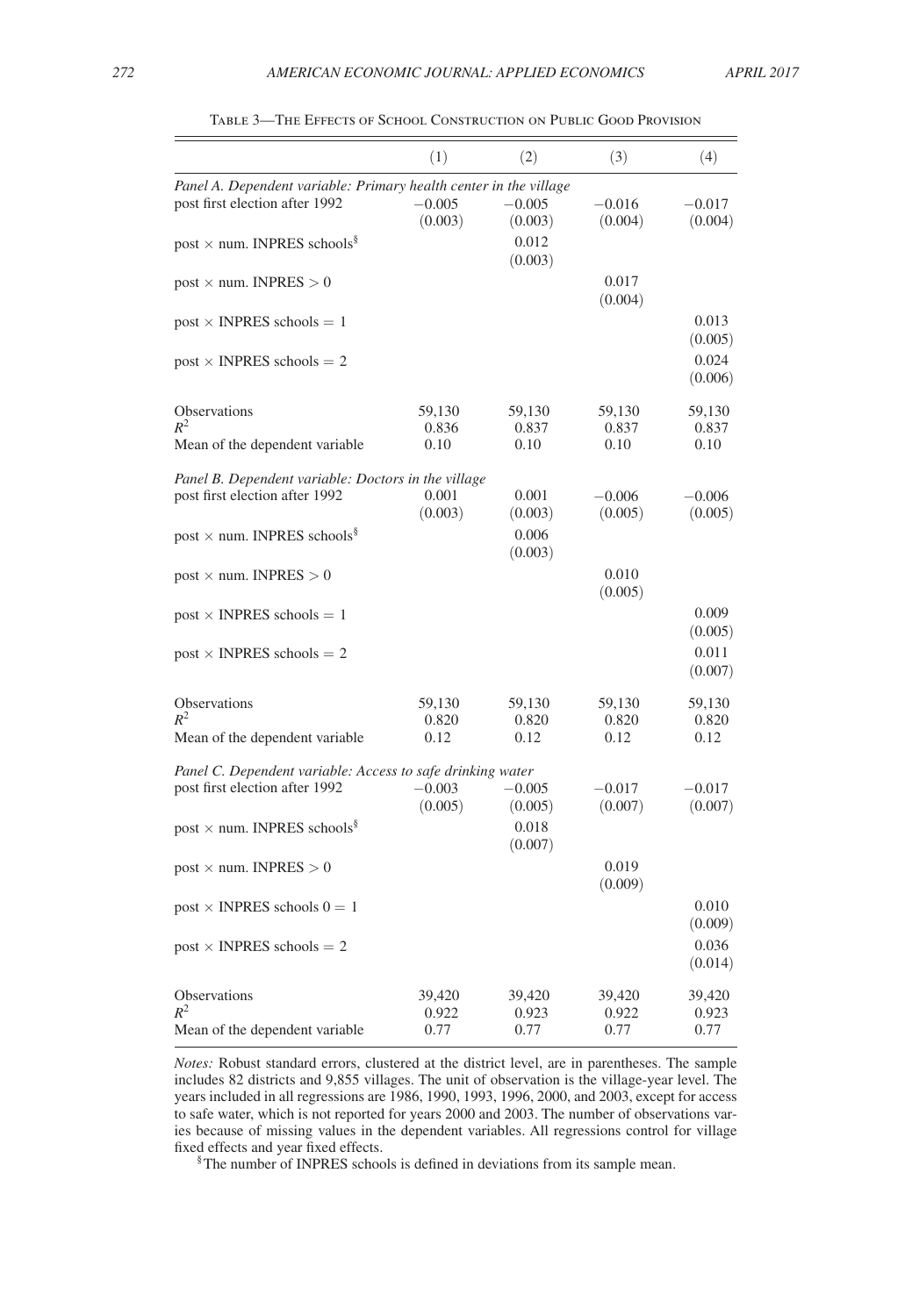|                                    |               | Dependent variables:                    |               |                           |                                  |               |  |  |
|------------------------------------|---------------|-----------------------------------------|---------------|---------------------------|----------------------------------|---------------|--|--|
|                                    |               | Primary health center<br>in the village |               | Doctors<br>in the village | Access to safe<br>drinking water |               |  |  |
|                                    | Interaction:  | Interaction:                            | Interaction:  | Interaction:              | Interaction:                     | Interaction:  |  |  |
|                                    | Num.          | Dummy                                   | Num.          | Dummy                     | Num.                             | Dummy         |  |  |
|                                    | <b>INPRES</b> | <b>INPRES</b>                           | <b>INPRES</b> | <b>INPRES</b>             | <b>INPRES</b>                    | <b>INPRES</b> |  |  |
|                                    | schools       | schools > 0                             | schools       | schools > 0               | schools                          | schools > 0   |  |  |
|                                    | (1)           | (2)                                     | (3)           | (4)                       | (5)                              | (6)           |  |  |
| Dep. var. mean                     | 0.10          | 0.10                                    | 0.12          | 0.12                      | 0.77                             | 0.77          |  |  |
| post first election after 1992     | $-0.056$      | $-0.055$                                | $-0.063$      | $-0.063$                  | $-0.044$                         | $-0.044$      |  |  |
|                                    | (0.005)       | (0.005)                                 | (0.005)       | (0.005)                   | (0.006)                          | (0.006)       |  |  |
| $post \times measure of INPRES$    | 0.000         | $-0.001$                                | 0.000         | $-0.000$                  | $-0.000$                         | 0.000         |  |  |
| school intensity                   | (0.000)       | (0.001)                                 | (0.000)       | (0.000)                   | (0.000)                          | (0.000)       |  |  |
| $post \times bad$ baseline         | 0.055         | 0.040                                   | 0.069         | 0.060                     | 0.160                            | 0.126         |  |  |
| service                            | (0.004)       | (0.005)                                 | (0.005)       | (0.007)                   | (0.019)                          | (0.033)       |  |  |
| $post \times bad$ baseline service | 0.014         | 0.021                                   | 0.007         | 0.013                     | 0.057                            | 0.057         |  |  |
| $\times$ INPRES sch. intensity     | (0.003)       | (0.005)                                 | (0.004)       | (0.005)                   | (0.023)                          | (0.036)       |  |  |
| Observations                       | 59,130        | 59.130                                  | 59,130        | 59,130                    | 39,420                           | 39,420        |  |  |
| $R^2$                              | 0.837         | 0.837                                   | 0.821         | 0.821                     | 0.924                            | 0.924         |  |  |

Table 4—Heterogeneous Effects of School Construction on Public Good Provision

*Notes:* Robust standard errors, clustered at the district level, are in parentheses. The sample includes 82 districts and 9,855 villages. The unit of observation is the village-year level. The dependent variable is defined by the column headings. The years included in all regressions are 1986, 1990, 1993, 1996, 2000, and 2003, except for access to safe water, which is not reported for years 2000 and 2003. In the odd columns, the measure of INPRES school intensity used corresponds to the number of INPRES schools in deviations from its sample mean. In even columns, the intensity measure corresponds to a dummy for any INPRES schools constructed in the village. In columns 1 and 2, bad baseline service equals one for villages with no primary care facilities in year 1986. In columns 3 and 4, bad baseline service equals one for villages with no doctors in year 1986. In columns 5 and 6, bad baseline service equals one for villages with no access to purified drinking water in 1986. The number of observations varies because of missing values in the dependent variables. All regressions control for village fixed effects and year fixed effects.

of these effects, I compute the change in public good provision after the first election post-1992 for villages with one INPRES school over the sample mean. The results suggest that these villages experience increases in these public goods of 7 percent, 6 percent, and 1.7 percent, respectively, over the corresponding sample mean[.35,](#page-17-0)[36](#page-17-1)

Appendix Table 4 in the online Appendix, presents the results on number of health posts in the village and access to garbage disposal system. The results suggest that, villages with one INPRES school over the sample mean, experience an increase in health posts of 0.7 percent and in access to garbage disposal of 1.8 percent, over their corresponding sample mean. However, these effects are less precisely estimated.

Table 4 explores whether these results are heterogenous across villages based on villagers' demands. It is unlikely that an improvement in local governance leads to increases in all types of public goods. Instead, I expect better quality of governance to improve those public goods that were in worse condition at baseline.

<span id="page-17-0"></span><sup>&</sup>lt;sup>35</sup>These estimates are obtained by adding the coefficients on the post-1992 election dummy and its interaction with the number of INPRES schools constructed, and then dividing by the corresponding sample mean.

<span id="page-17-1"></span> $36$  Note that all specifications include year fixed effects. Hence, the negative coefficients on the uninteracted post-1992 election dummy indicate that, in villages with no INPRES schools, public good provision increased less than for the average village. Villages did not experience actual declines of the availability of public services over the sample period.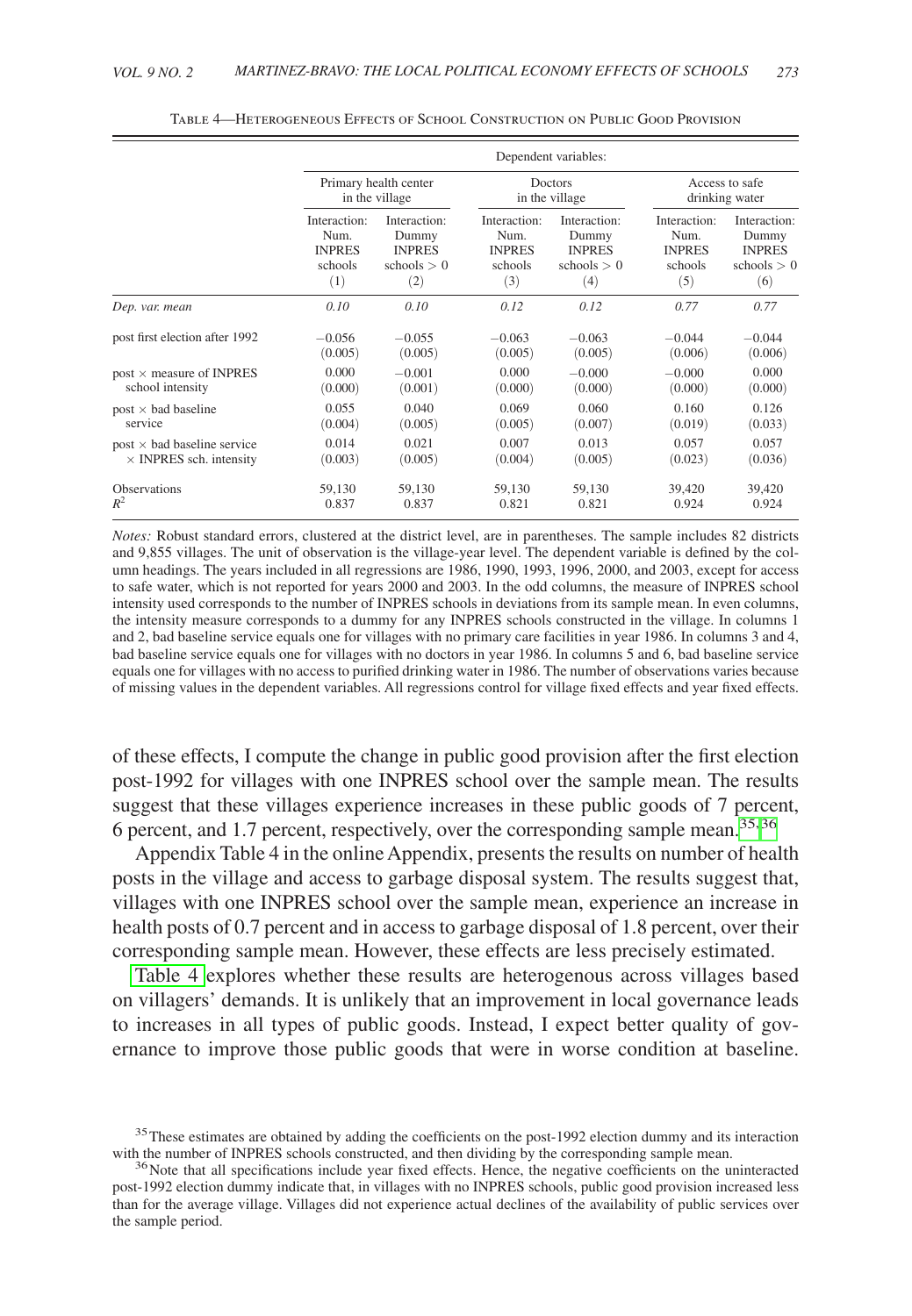To investigate this possibility I estimate specification  $(3)$ .<sup>[37](#page-18-0)</sup> I present the results for two measures of INPRES program intensity: the demeaned number of schools constructed (columns 1, 3, and 5) and the dummy for any INPRES school constructed (columns 2, 4, and 6).

The last row of coefficients presents the estimates on the triple interaction between the post dummy, the measure of the INPRES program intensity, and the dummy for bad service of the corresponding public good at baseline. As the table shows, the coefficients associated with this triple interaction are positive and statistically significant. The results are similar for both measures of INPRES program intensity.

These estimates suggest the effects presented in Table 3 are stronger for villages with bad quality of service at baseline. In those villages, the additional increase in public good provision per extra INPRES school constructed is of 1.4 percentage points in the likelihood of having a primary health care center, of 0.7 percentage point in the likelihood of having a doctor, and 5.7 percentage points in the likelihood of access to safe drinking water.<sup>[38,](#page-18-1)[39](#page-18-2)</sup>

Overall, these results suggest that villages with higher intensity of the INPRES program became more sensitive to underlying village needs in the provision of public goods. This is again consistent with the hypothesis that those villages experienced greater increases in the quality of village governance and, as a result, public good provision became more responsive to the needs of villagers.

# B. *Robustness Checks*

In this section, I explore whether the results are robust to alternative econometric specifications and different sets of controls[. Table 5](#page-19-0) displays the robustness checks on the results presented in Table 3. Column 1 includes controls for log population. The results are highly robust, hence, reducing the concern that different sizes of villages could affect the results. Column 2 incorporates as controls the pretreatment value of the corresponding dependent variable interacted with year fixed effects. The results are robust to this alternative specification. This mitigates the concern that villages with different levels of pretreatment public goods had differential underlying trends of public good provision. In other words, it mitigates the concern of mean reversion. Column 3 adds as controls the pretreatment value of the three covariates that were correlated to the timing elections (reported in Table 2), interacted with

<span id="page-18-2"></span> $\frac{39}{9}$ Online Appendix Table 5 shows the results for the number of health posts and system of garbage disposal. While the triple interaction is not statistically significant, adding the four coefficients led to positive effects, suggesting that villages with poor quality of service and high number of INPRES schools experienced an increase in public good provision. These results predict an increase of 1.9 in the number of health posts and an increase of 34 percentage points in the availability of a garbage disposal system, for villages with bad service at baseline, and at least one INPRES school.

<span id="page-18-0"></span> $37$  I define villages with bad quality of service as follows: in columns 1 and 2, villages with no primary care facilities in 1986; in columns 3 and 4, villages with no doctors in 1986; in columns 5 and 6, villages with no access to purified drinking water in 1986. See Section 7.2 in the online Appendix for further details.

<span id="page-18-1"></span><sup>&</sup>lt;sup>38</sup> Note that for some public goods, the coefficient of the uninteracted *postel* 92*<sub><i>vpt</sub>* dummy is negative and statis-</sub> tically significant. This suggests that villages with low demand for a specific public good and no school construction experienced a lower expansion of that public good, relative to villages where there was high demand. There is not an a priori prediction of the sign of the unineteracted coefficient: it is possible that entrepreneurial village heads transferred resources from public goods in low demand to public goods in high demand within a village, consequently, leading to lower growth of public goods that were not in high demand.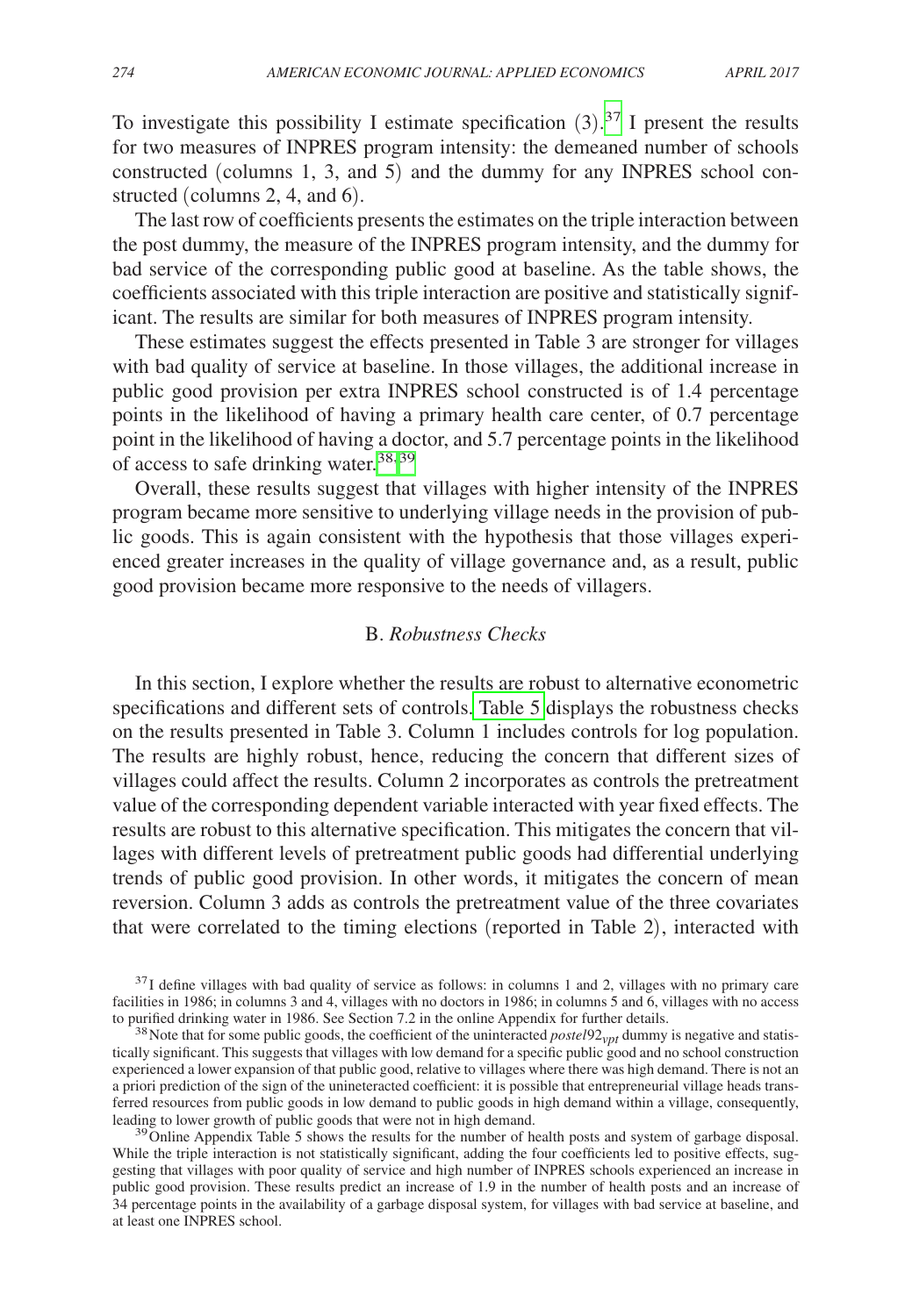<span id="page-19-0"></span>

|                                                                                                            | Additional controls:     |                                                                       |                                                            |                                                                         |                                     |  |
|------------------------------------------------------------------------------------------------------------|--------------------------|-----------------------------------------------------------------------|------------------------------------------------------------|-------------------------------------------------------------------------|-------------------------------------|--|
|                                                                                                            | log<br>population<br>(1) | Pre-<br>treatment<br>dependent<br>variable<br>$\times$ year FE<br>(2) | Pre-<br>treatment<br>covariates<br>$\times$ year FE<br>(3) | Enrollment<br>and water<br>and<br>sanitation<br>$\times$ year FE<br>(4) | Pre-<br>treatment<br>effects<br>(5) |  |
| Panel A. Dependent variable: Primary health center in the village                                          |                          |                                                                       |                                                            |                                                                         |                                     |  |
| post                                                                                                       | $-0.005$<br>(0.003)      | $-0.005$<br>(0.003)                                                   | $-0.005$<br>(0.003)                                        | $-0.005$<br>(0.003)                                                     | $-0.005$<br>(0.003)                 |  |
| post $\times$ num. INPRES schools <sup>§</sup>                                                             | 0.012<br>(0.003)         | 0.014<br>(0.003)                                                      | 0.012<br>(0.003)                                           | 0.012<br>(0.003)                                                        | 0.013<br>(0.003)                    |  |
| 1 year before election $\times$ num. INPRES schools <sup>§</sup>                                           |                          |                                                                       |                                                            |                                                                         | 0.005<br>(0.004)                    |  |
| 2 year before election $\times$ num. INPRES schools <sup>§</sup>                                           |                          |                                                                       |                                                            |                                                                         | 0.005<br>(0.004)                    |  |
| 3 year before election $\times$ num. INPRES schools <sup>§</sup>                                           |                          |                                                                       |                                                            |                                                                         | 0.005<br>(0.003)                    |  |
| Observations                                                                                               | 59,130                   | 59,130                                                                | 59,130                                                     | 59,106                                                                  | 59,130                              |  |
| $R^2$<br>Mean of the dependent variable<br>$p$ -value joint significance of pretreatment interactions      | 0.837<br>0.10            | 0.838<br>0.10                                                         | 0.837<br>0.10                                              | 0.837<br>0.10                                                           | 0.837<br>0.10<br>0.221              |  |
| Panel B. Dependent variable: Doctors in the village                                                        |                          |                                                                       |                                                            |                                                                         |                                     |  |
| post                                                                                                       | 0.001<br>(0.003)         | 0.000<br>(0.003)                                                      | 0.000<br>(0.003)                                           | 0.001<br>(0.003)                                                        | 0.001<br>(0.003)                    |  |
| post $\times$ num. INPRES schools <sup>§</sup>                                                             | 0.006<br>(0.003)         | 0.007<br>(0.004)                                                      | 0.006<br>(0.003)                                           | 0.006<br>(0.003)                                                        | 0.007<br>(0.004)                    |  |
| 1 year before election $\times$ num. INPRES schools <sup>§</sup>                                           |                          |                                                                       |                                                            |                                                                         | 0.001<br>(0.005)                    |  |
| 2 year before election $\times$ num. INPRES schools <sup>§</sup>                                           |                          |                                                                       |                                                            |                                                                         | 0.005<br>(0.004)                    |  |
| 3 year before election $\times$ num. INPRES schools <sup>§</sup>                                           |                          |                                                                       |                                                            |                                                                         | 0.006<br>(0.003)                    |  |
| Observations<br>$R^2$                                                                                      | 59.130<br>0.820          | 59.130<br>0.821                                                       | 59,130<br>0.822                                            | 59.106<br>0.821                                                         | 59.130<br>0.820                     |  |
| Mean of the dependent variable<br><i>p</i> -value joint significance of pretreatment interactions          | 0.12                     | 0.12                                                                  | 0.12                                                       | 0.12                                                                    | 0.12<br>0.280                       |  |
| Panel C. Dependent variable: Access to safe drinking water                                                 |                          |                                                                       |                                                            |                                                                         |                                     |  |
| post                                                                                                       | $-0.005$<br>(0.005)      | 0.000<br>(0.004)                                                      | $-0.005$<br>(0.005)                                        | $-0.005$<br>(0.005)                                                     | $-0.005$<br>(0.005)                 |  |
| post $\times$ num. INPRES schools <sup>§</sup>                                                             | 0.018<br>(0.007)         | 0.013<br>(0.006)                                                      | 0.017<br>(0.007)                                           | 0.017<br>(0.007)                                                        | 0.019<br>(0.008)                    |  |
| 1 year before election $\times$ num. INPRES schools <sup>§</sup>                                           |                          |                                                                       |                                                            |                                                                         | 0.003<br>(0.007)                    |  |
| 2 year before election $\times$ num. INPRES schools <sup>§</sup>                                           |                          |                                                                       |                                                            |                                                                         | 0.001<br>(0.007)                    |  |
| 3 year before election $\times$ num. INPRES schools <sup>§</sup>                                           |                          |                                                                       |                                                            |                                                                         | 0.005<br>(0.004)                    |  |
| Observations                                                                                               | 39,420                   | 39,420                                                                | 39,420                                                     | 39,404                                                                  | 39,420                              |  |
| $R^2$<br>Mean of the dependent variable<br><i>p</i> -value joint significance of pretreatment interactions | 0.923<br>0.77            | 0.933<br>0.77                                                         | 0.923<br>0.77                                              | 0.923<br>0.77                                                           | 0.923<br>0.77<br>0.690              |  |

Table 5—Robustness Checks of the Effects of School Construction on Public Goods

*Notes:* Robust standard errors, clustered at the district level, are in parentheses. The sample includes 82 districts and 9,855 villages. The unit of observation is the village-year level. The years included in all regressions are 1986, 1990, 1993, 1996, 2000, and 2003, except for access to safe water, which is not reported for years 2000 and 2003. The number of observations varies because of missing values in the dependent variables. All regressions control for village fixed effects and year fixed effects. Additional controls are included as shown in the column headings.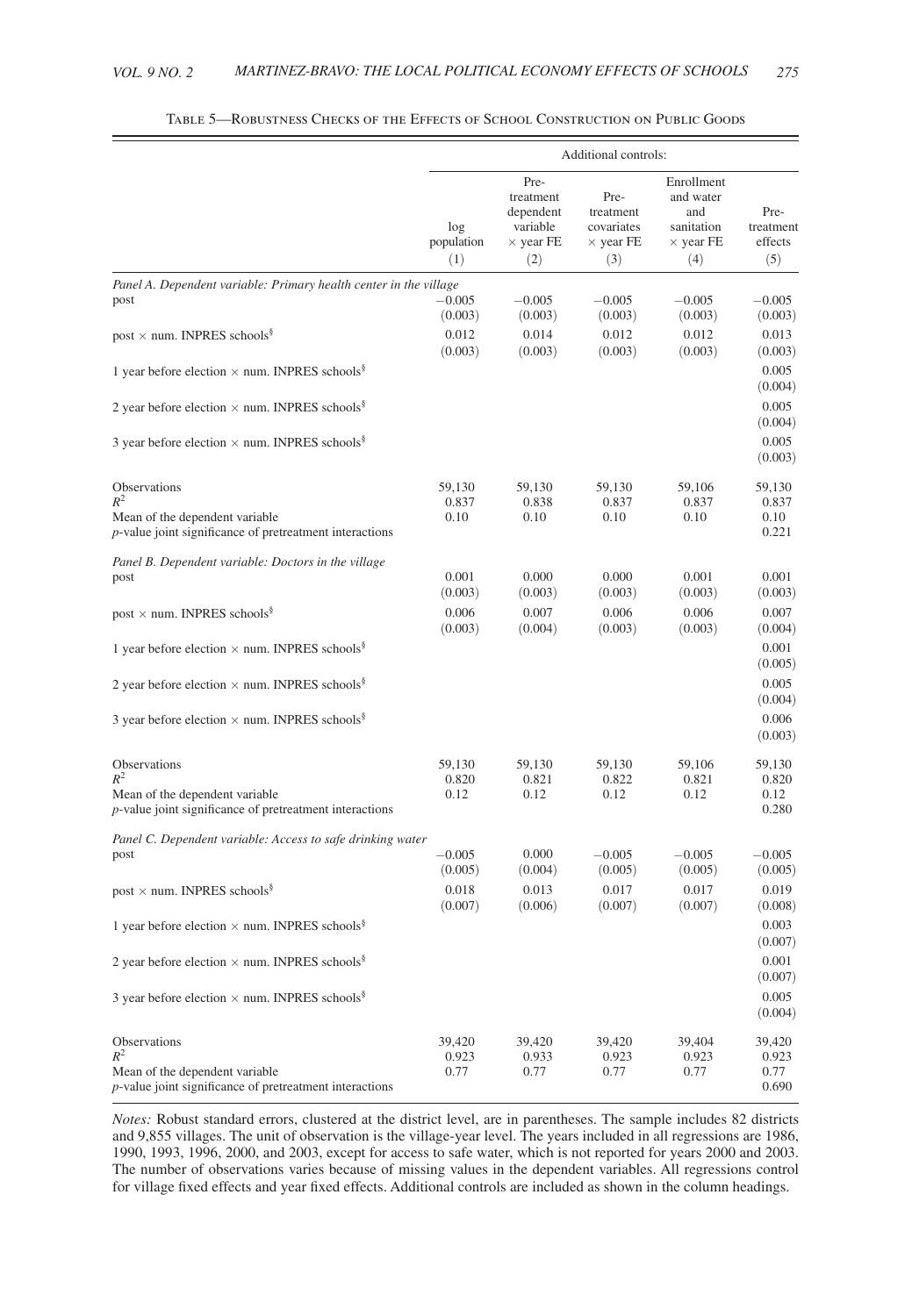year fixed effects. The results are robust to this specification as well. Following the specifications in Duflo (2001), column 4 includes as controls the primary school enrollment rate in 1986—the first year of our sample—interacted with year fixed effects. Furthermore, I include an indicator of whether the village received a water and sanitation program, that was contemporaneous to the INPRES school construction program, interacted with year fixed effects. This mitigates the concern that the results are driven by time-varying factors that correlate to the determinants of the program.

Column 5 explores the presence of pre-trends in the interaction of the post dummy with the INPRES program intensity. Note that the absence of pre-trends was graphically examined in Figure 2. To further investigate the presence of pre-trends, I display in Table 5 the interaction terms of the measure of INPRES intensity with dummies for one, two, and three years before the first election post-1992. The omitted category corresponds to the interaction with four or more years before this election. The results show that the interaction of the post-dummy and INPRES intensity is highly robust to the inclusion of flexible controls in the pre-trend. Furthermore, the coefficients of the pretreatment interactions are, in general, small and insignificant. The last row of each panel shows that the pretreatment interactions are jointly insignificant.[40](#page-20-0)

Another set of concerns relates to the presence of other development programs during the 1990s and 2000s. If the determinants of the allocation of the INPRES program in the 1970s correlate with the demands or needs for national development programs three decades later, the effects could be mistakenly attributed to the improvement in local governance. Note that the empirical design mitigates, to some extent, this concern. First, the inclusion of village fixed effects controls for all time-invariant determinants of the allocation of development programs. Second, the main identifying variation combines the INPRES program with the village-specific electoral calendar. Since the timing of implementation of national-level programs is unlikely to be related to the village electoral calendar, the year fixed effects would control by the potential implementation of these programs.

A related concern, consists of the differential impact of the 1998 East Asian financial crisis across villages. If villages that obtained the INPRES schools were also more negatively affected by the crisis, the crisis-mitigation spending might be a confounding factor.

Online Appendix Table 8 investigates these concerns. The first column for each outcome shows that the results are robust to flexibly controlling by the incidence of the economic crisis. I follow the work of Chen (2010) and use the fraction agricultural land in the village devoted to rice cultivation—denoted as wetland—as a proxy for low impact of the economic crisis. This exploits the fact that, during the crisis, the price of rice increased much more relative to the price of other food

<span id="page-20-0"></span><sup>40</sup>Online Appendix Table 6 provides the robustness checks for the number of health posts and the garbage disposal system. The point estimates and the standard errors are robust to the different specifications, with the only exception of controlling for pretreatment values of the dependent variable, which increases the magnitude of the effect for number of health posts, and reduces it for garbage disposal system. These outcomes show no pre-trends in the interactions with the INPRES school intensity. Finally, online Appendix Tables 7A and 7B show the robustness checks of the heterogenous results presented in Table 4. The results of this alternative specification are also highly robust to the addition of the previously discussed controls.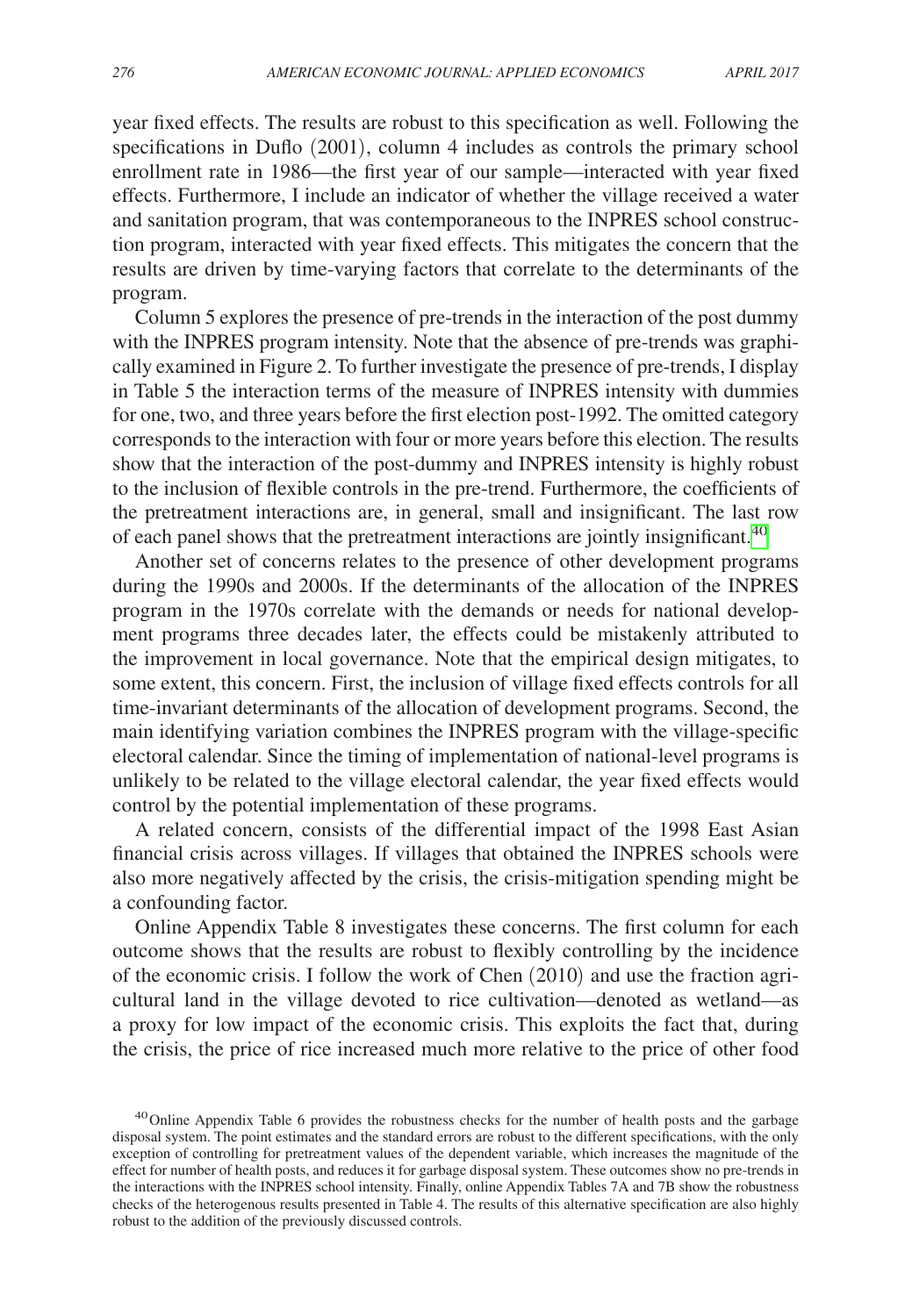items. The results are unaffected by these controls. The second to the fifth column for each outcome incorporate controls for the IDT program and by a number of crisis-mitigation programs.[41](#page-21-0) The results are also unaffected. Finally, the last column for each outcome incorporates all the above controls in a single specification. As we can see, the results are highly robust. Overall, the empirical evidence does not support that the results presented in this paper are driven by the implementation of other national-level programs or by the differential impact of the economic crisis.

The results are also robust to excluding from the sample villages that held elections during the late 1990s. As discussed in Section 2, during those years Indonesia experienced important political and economic changes. A potential concern is that, during that period, village elections were different in nature, and this could have led to particular dynamics that affected public good provision. Online Appendix Table 9 presents the results. The first column of each outcome presents the baseline results for comparison. The second and third column of each outcome drops from the sample villages that had elections in 1999–2000 and 1998–2000, respectively. The results are fully robust to the first sample restriction. The results decrease in statistical significance when implementing the second sample restriction. However, this is not surprising since this restriction eliminates 67 percent of the sample. Still the point estimates are similar to the baseline results.<sup>[42](#page-21-1)</sup>

#### **IV. Mechanisms**

The results presented so far indicate that the first village election in which INPRES-educated cohorts can run as candidates leads to increases in public good provision. These increases are larger for those goods demanded by villagers and in areas where the INPRES school construction program was more intense. There are a number of different channels through which the influx of educated candidates could have led to changes in public good provision. A first set of mechanisms relate to the characteristics of the village head that is ultimately elected in those elections. A particular characteristic, which based on the Indonesian literature seems especially

<span id="page-21-0"></span><sup>&</sup>lt;sup>41</sup>The Inpres Desa Tertinghal (IDT) program was implemented in the late 1990s and consisted of a village-level credit rotating fund that was targeted to poor individuals in the village. The IDT program is considered as one of the precursors of the Kecamatan Development Program (KDP). See Guggenheim et al. (2004).

<span id="page-21-1"></span> $^{42}$ In the online Appendix, I also present some additional robustness checks. Online Appendix Table 10 shows that the results are robust to adding as controls the covariates presented in Table 5 interacted with the post dummy, instead of interacted with the year fixed effects. Online Appendix Tables 11.A and 11.B show that the results are robust to defining the post-1992 election dummy according to the actual election timing, rather than the predicted election timing. Online Appendix Table 12 shows the results for other outcomes available in the village census for the six waves corresponding to the sample period. First, I examine the effects for presence of irrigation, usage of electricity or kerosene for cooking, and availability of motor transportation in the village. The results suggest there are no effects on these variables. While the measures could be affected by the actions of the village government, they could also be provided by the private sector or crowded out by private sector goods—such in the case of toilets. Hence, it is unclear that the village government is fully accountable for the presence of these goods in the village. The next set of columns examine education facilities, such as number of kindergartens, number of primary schools, and number of high schools. The results suggest that there is an increase in the availability of these goods after the 1992 election, in particular in those villages with more INPRES schools. However, I do not focus on these outcomes because the construction of INPRES in the 1970s could have affected the demands for school facilities in the following decades. Column 8 reports the effects on the presence of asphalt roads. The results indicate that there is not a significant effect. Finally, note that all results of the paper are robust to adding a full set of province fixed effects interacted with year fixed effects as controls. The results are available from the author upon request.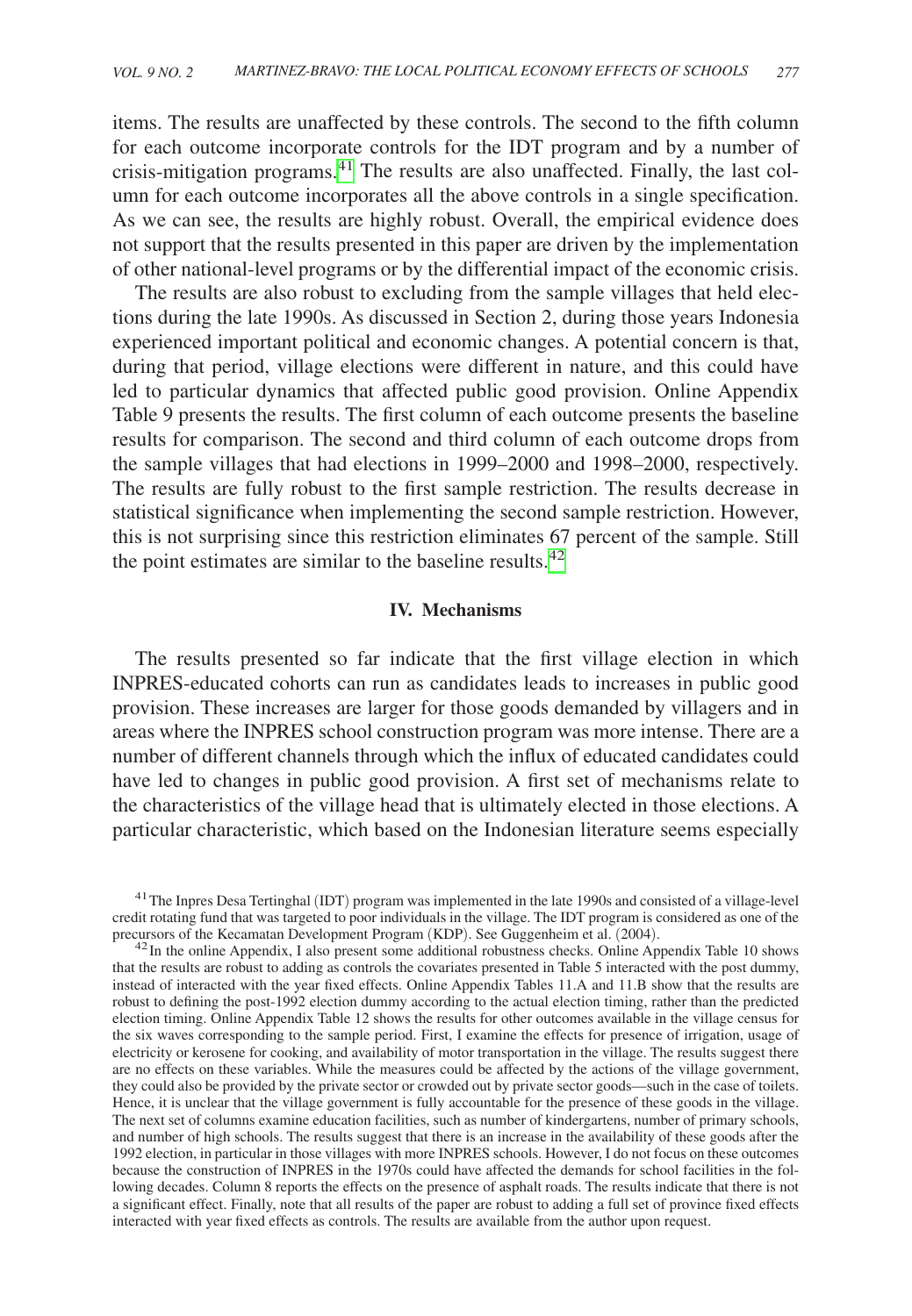|                                                                         | Dependent variable: Years of education of the village head |                  |                  |                  |                  |                  |
|-------------------------------------------------------------------------|------------------------------------------------------------|------------------|------------------|------------------|------------------|------------------|
|                                                                         | (1)                                                        | (2)              | (3)              | (4)              | (5)              | (6)              |
| Mean of the dependent variable                                          | 9.87                                                       | 9.87             | 9.87             | 9.87             | 9.87             | 9.87             |
| post first election after 1992                                          | 0.433<br>(0.089)                                           | 0.429<br>(0.088) | 0.367<br>(0.087) | 0.364<br>(0.087) | 0.299<br>(0.092) | 0.294<br>(0.090) |
| post first election after $1992 \times$ num INPRES schools <sup>§</sup> |                                                            | 0.110<br>(0.057) |                  |                  |                  | 0.113<br>(0.062) |
| post first election after $1992 \times \text{INPRES}$ schools $> 0$     |                                                            |                  | 0.095<br>(0.075) |                  |                  |                  |
| post first election after $1992 \times \text{INPRES}$ schools = 1       |                                                            |                  |                  | 0.029<br>(0.076) |                  |                  |
| post first election after $1992 \times \text{INPRES}$ schools = 2       |                                                            |                  |                  | 0.238<br>(0.119) |                  |                  |
| $post \times young VH$                                                  |                                                            |                  |                  |                  | 1.125<br>(0.126) | 1.129<br>(0.125) |
| post $\times$ young VH $\times$ num INPRES schools <sup>§</sup>         |                                                            |                  |                  |                  |                  | 0.035<br>(0.118) |
| <b>Observations</b><br>$R^2$                                            | 59,130<br>0.583                                            | 59,130<br>0.583  | 59,130<br>0.583  | 59,130<br>0.583  | 59,105<br>0.588  | 59,105<br>0.588  |

Table 6—First Stage: The Effects of School Construction on Village Head Education

*Notes:* Robust standard errors, clustered at the district level, are in parentheses. The sample includes 82 districts. The unit of observation is the village-year level. The sample includes 9,855 villages. The dependent variable is the number of years of education of the village head in office in the corresponding village and year. The years included in all regressions are 1986, 1990, 1993, 1996, 2000, and 2003. All regressions control for village fixed effects and year fixed effects.

§The number of INPRES schools is defined in deviations from its sample mean.

important, is the level of education of the village head. A more educated village head could be more entrepreneurial and start more development projects. It is also likely that additional years of schooling enhance the cognitive skills of village heads, allowing them to implement development projects more effectively. In the next subsections, I explore the effects of the school construction program on village head characteristics. I also investigate the relevance of alternative channels, such as village-specific changes in the level of education of the electorate.

# A. *The Effect of School Construction on Village Head Characteristics*

*Education of the Village Head*.—The results in Table 6 explore whether the first election in which newly educated cohorts can contest the election leads to more educated village heads being elected. I estimate variations of equation (2) when the dependent variable is the number of years of education of the village head. Column 1 shows that the first election post-1992 leads to an increase of 0.43 in the years of education of the village head. This effect represents a 4.4 percent increase over the sample mean.

Columns 2 to 4 show that the increase was higher in villages where the INPRES program was more intense. For instance, column 4 suggests that villages that had the highest intensity of INPRES school construction experienced an increase in the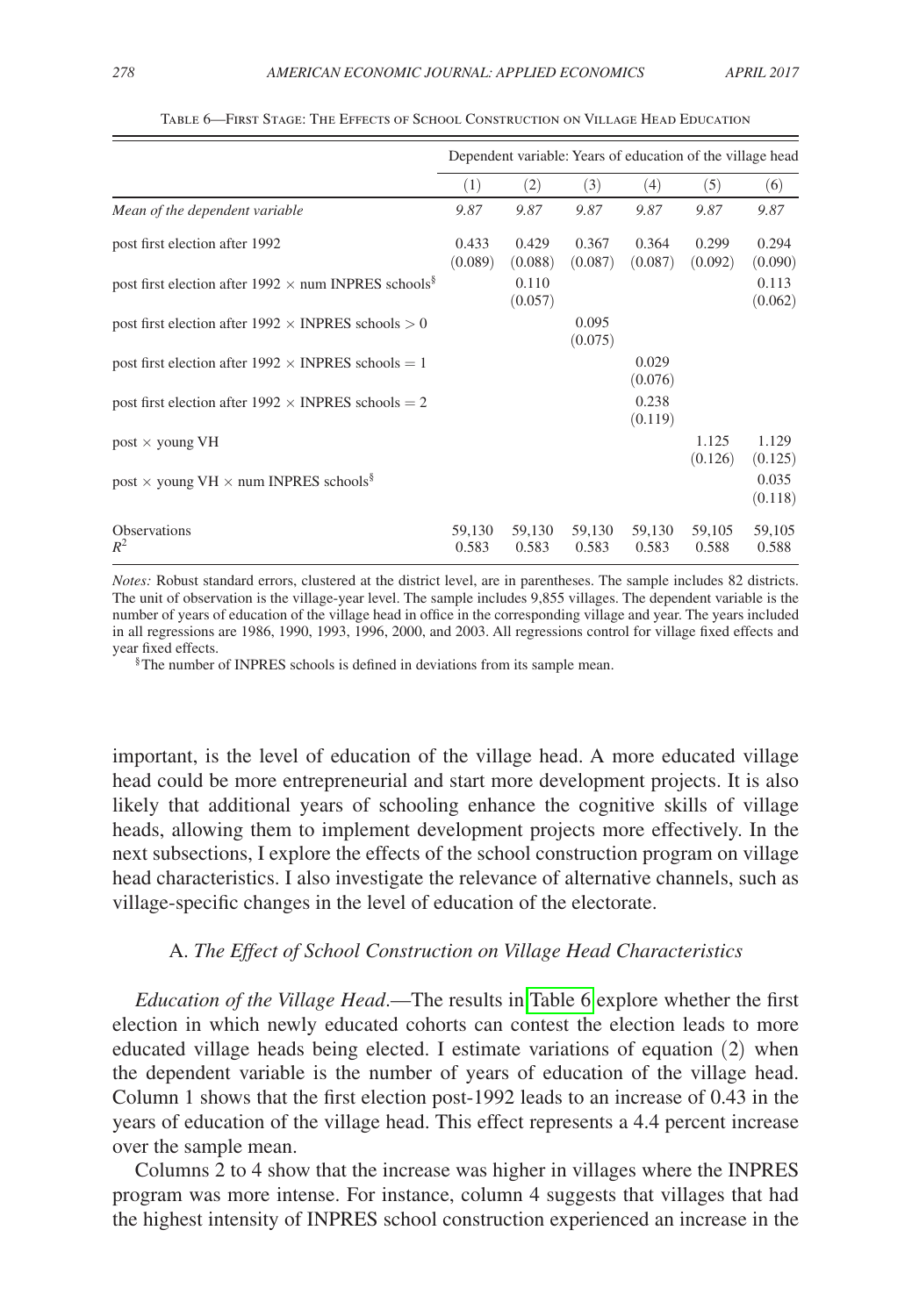education of the village head of 0.6 years of schooling, which represents a 6.1 percent increase over the sample mean.

Panels A to C of Figure 2 illustrated the timing of the increase in village head education for different sets of villages. The figures show that villages that adopt elections after 1994 experienced a sizable increase in the education of the village head that coincides with the timing of elections. Note that the figures also show a clear absence of pre-trends in the years leading to the first election post-1992. In addition to supporting the validity of the empirical strategy, this result also suggests that the entry of cohorts partially educated in the INPRES schools does not result in a more educated village head. To further illustrate this point, Figure 3 in the online Appendix presents a similar figure restricted to villages that held elections between 1997 and 1999. These villages also held elections between 1989 and 1991. However, for the pre-1992 electoral cycle we observe no effects, while the effect is sizable for the post-1992 electoral cycle.

*Changes in the Local Political Equilibrium*.—The results presented in Table 6 suggest that the entry of young and educated candidates changed the local political equilibrium and, as a result, a more educated village leader was elected. Data limitations prevent an exhaustive analysis of the nature of this change in the political equilibrium. In particular, no dataset has systematically recorded the characteristics of the candidates contesting village elections.

In order to mitigate the scarcity of data, I hired an Indonesian research assistant to conduct online searches on village elections. He was able to obtain information on the age and education of candidates for 38 village-level electoral contests that took place between 2009 and 2015 in 10 districts.[43](#page-23-0) Despite the limited geographic and time coverage, these data provide anecdotal evidence about the characteristics of the pool of candidates of some village elections.

Online Appendix Table 13 presents some summary statistics. Panel A reproduces information from the main dataset for comparison. Panel B summarizes the information on village election candidates, obtained through online searches. On average, each election has about four contestants. The average number of years of education of the winner—i.e., the resulting village head—is 12 and the average age is 42.8. Note that the age composition of the village head is quite similar to that of our main dataset. Hence, it is likely that the age profile of candidates in our main dataset is also similar to that featured in the online data.

The last set of rows report descriptive statistics for the youngest contestant of each election. On average, the youngest contestant is quite young: 34 years old, 9 years younger than the average winner. Figure 4 in the online Appendix presents the age distributions of the youngest contestant and of the village head. First, we observe that the age distribution of the youngest contestant is substantially shifted to the left, with respect to the age distribution of village heads. Second, there is a substantial mass of villages that had at least 1 contestant of very young age: 31.6 percent of

<span id="page-23-0"></span><sup>&</sup>lt;sup>43</sup>The source of information was typically news portals and Indonesian district government websites. The research assistant was required to provide the link to the online source.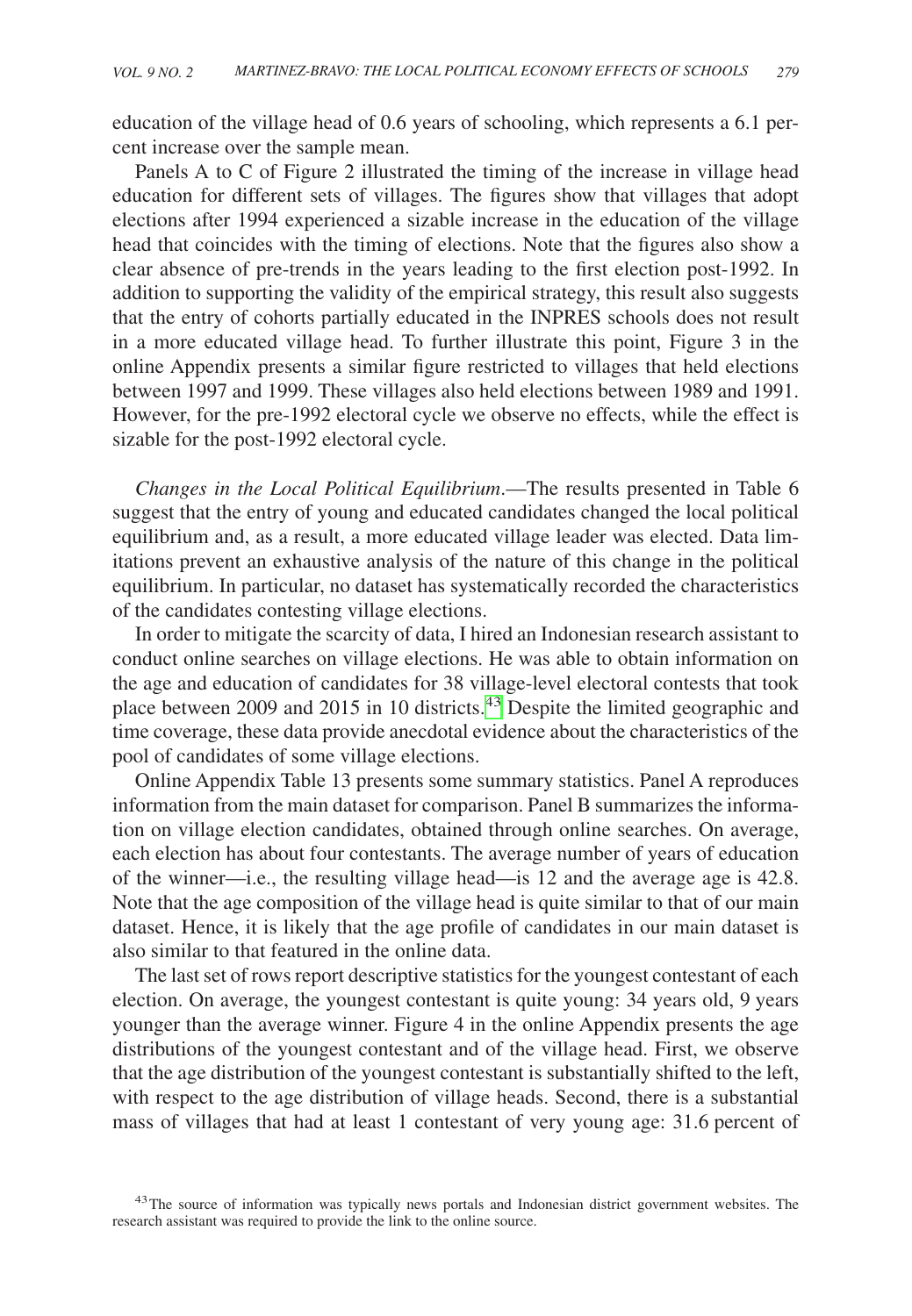villages had a contestant younger than 30 years old and 63 percent of villages had a contestant younger than 35 years old.

Using this information I can compute what percentage of villages in the estimating sample could have had a contestant that attended the INPRES schools. Note that as reported in online Appendix Table 2, most villages have their first election post-1992 in the second half of the period 1992–2000. In villages that held their election later, a higher number of cohorts educated in the INPRES schools were eligible to run as candidates in the first election post-1992.[44](#page-24-0) To compute the fraction of elections that could have had a contestant that attended the INPRES schools, I use the empirical distribution of dates of the first election post-1992 and assume that all elections had the age-distribution of contestants that we observe in the new data collected. The results suggest that 40 percent of the electoral contests in the sample could have had at least one contestant that attended the INPRES schools. This corresponds to a substantial fraction of villages.

Note that the reduced form results presented in Tables 3 and 4 are likely to be driven by improvements in local governance in this 40 percent of villages. However, the magnitude of the implied effects is still plausible: this would suggest that villages with one INPRES school over the mean, and where there was a young entrant, experienced increases of 17 percent, 15 percent, and 4.2 percent in their likelihood of having access to health centers, doctors, and safe drinking water after the first election post-1992.

Next, I discuss the empirical relevance of two ways in which the entry of these cohorts could have resulted in a more educated village head. First, one of the new entrants could obtain the largest vote share and become the new village head. The second channel would emerge if the entry of new candidates generated an equilibrium effect: the new configuration of electoral supports could lead to changes in the identity of the preferred candidate, even when the preferred candidate is not among the cohort of new entrants. For instance, the competition of more educated entrants could make the level of education a more salient characteristic of candidates. As a result, among two leading candidates, the population might start preferring the more educated one after the entry of more educated cohorts. This could happen even if the two leading candidates were established candidates, hence, not members of the new cohorts of entrants.

Columns 5 and 6 of Table 6 investigate the empirical relevance of each of these two channels. I create a dummy—"*Young VH*"—that takes value one if the village head elected after the first post-1992 election was young enough to have attended the INPRES schools.<sup>45</sup> Eighteen percent of the villages elected a village head who was young enough to have attended the INPRES schools in the first election after 1992. This implies that among the 40 percent of villages with at least 1 young candidate, 45 percent of them resulted in the young candidate elected as village head. In column 5, I interact the *Young VH* with the *postel* 92*vpt* dummy. The results suggest

<span id="page-24-0"></span><sup>&</sup>lt;sup>44</sup>For example, in villages that held elections in 2000, 8 cohorts potentially educated in the INPRES schools could run as candidates for the first time: those aged between 25 and 33. 45This dummy takes the value 1 if the village head was 25 years old or younger and the village had elections in

<span id="page-24-1"></span><sup>1992,</sup> and takes the value 1 if the village head was 26 years old or younger and the village had elections in 1993, etc.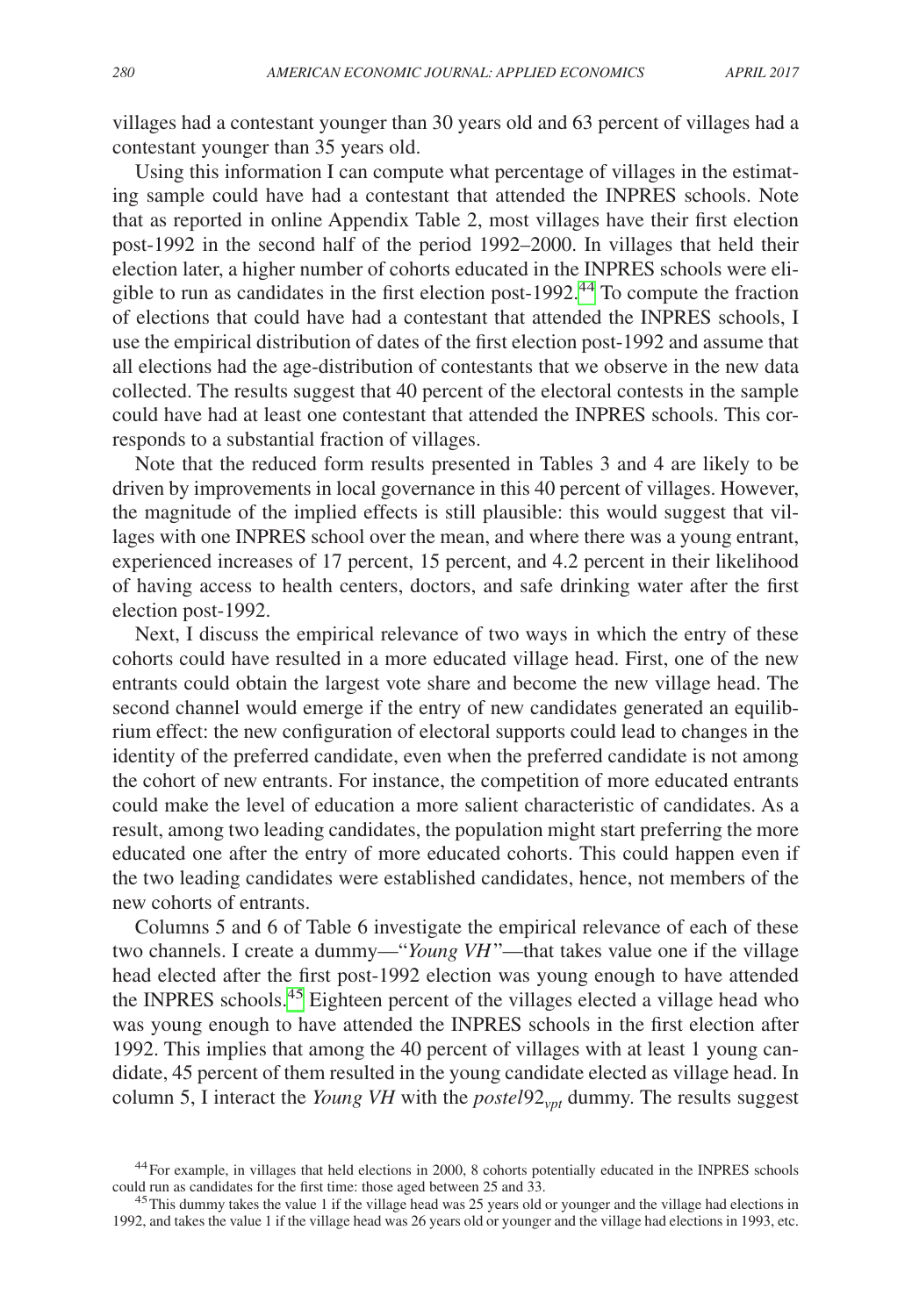that the increase in the level of education of the village head was much stronger in villages where the elected village head was young enough to have attended the INPRES schools. In those villages, the increase in the education of the village head was of 1.4 years of education, which represents a 14 percent increase over the sample mean. However, even in villages where the village head elected in the first election after 1992 was too old to have attended the INPRES schools, there was also a small increase in the years of education of the village head: the uninteracted post-1992 dummy is positive and statistically significant. Hence, these results suggest that while the two types of changes in the political equilibrium seem to play some role, the first one—younger entrants becoming the village head—is quantitatively more important.<sup>46</sup>

*Age and Gender of the Village Head*.—There is a large literature on the effects of gender of politicians on policy outcomes (see for instance Chattopadhyay and Duflo 2004 and Clots-Figueras 2011, 2012) and a recent literature on the effects of the age of politicians (Alesina, Troiano, and Cassidy 2015). In order to explore the relevance of these characteristics in the Indonesian local context, I estimate the baseline econometric specification when the dependent variable is the age of the village head or a dummy for whether the village head is male. The results on age are presented in online Appendix Table 14. They suggest that the age of the village head declined by 3.2 years after the first election post-1992. However, the intensity of the INPRES program does not seem to be associated with a differential change in age. This suggests that changes in the age of the village head are unlikely to be the driver of the expansion of public goods which, as shown in the previous section, was particularly strong in villages with more intensive school construction programs.

Online Appendix Table 15 shows that there are no effects on the likelihood that the village head is male. This is not surprising given that in only 3 percent of the villages the village head is a woman. Hence, changes in the gender composition are unlikely to be a relevant mechanism behind the results.

### B. *The Effect of School Construction on the Level of Education of the Electorate*

The previous subsection provided evidence that the INPRES program increased the average education of village heads. However, the INPRES program also led to increases in the educational attainment of the population. Since the population elects the village head, some of the effects in public good provision could potentially be driven by a more educated electorate. Previous research on the effects of education on political attitudes has produced mixed results: while Milligan et al. (2004) and Friedman et al. (2016) find that more educated individuals are more informed about politics, the authors of these studies do not find evidence that more education makes individuals more likely to turn out to vote. Milligan et al. (2004) find that more educated individuals participate more actively in community meetings, while

<span id="page-25-0"></span><sup>46</sup>Column 6 presents results where the interaction with the intensity of the program are incorporated. While both interaction terms are positive, the triple interaction term is imprecisely estimated.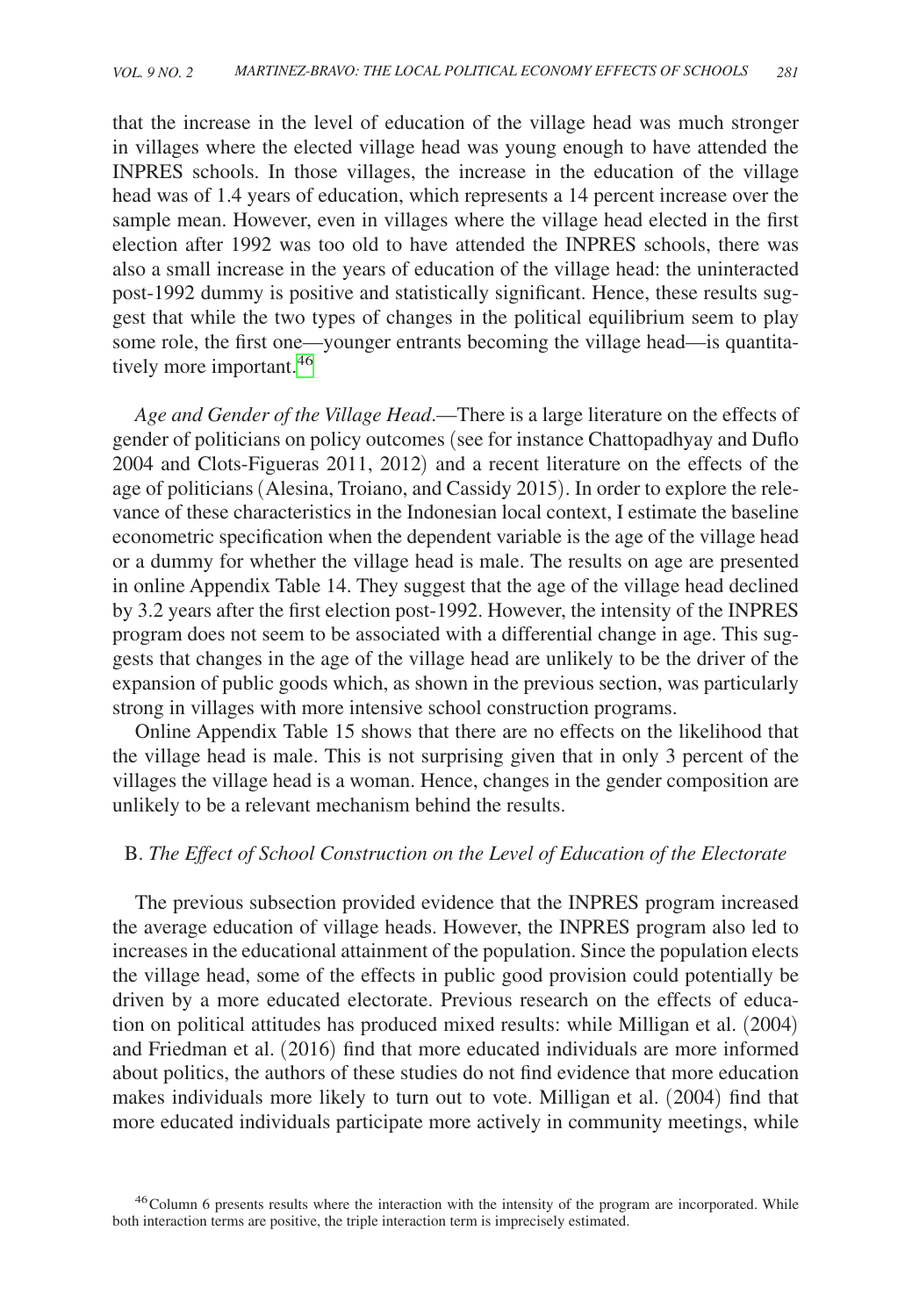Friedman et al. (2016) find no effects on participation in politics or community affairs<sup>47</sup>

It is possible that part of the results presented in this paper are driven by more educated villagers demanding greater provision of public goods. Note that the empirical specification mitigates, to some extent, this possibility. The main identifying variation exploits the combination of the INPRES intensity with the village-level electoral calendar. Furthermore, the year fixed effects control for all secular changes that affect all villages in a similar way. Since the minimum working and voting ages are the same across Indonesia, in all villages every year one more educated cohort joins the labor force and the electorate. To the extent that the increase in the average education attainment of these groups is similar for all villages, these increases would be captured by the year fixed effects. However, if there are differential trends across villages, there could be residual variation in the education of the electorate.

The most direct way of testing for this possibility is to control for the average education of the electorate in each village. I construct a time-varying, village-level measure of the average level of education of population eligible to vote using the Indonesia Population census. Online Appendix Table 16 shows the baseline results when adding as a control the average education of the electorate.<sup>[48](#page-26-1)</sup> The results show that, with the exception of number of doctors, changes in the average education of the electorate are not associated with changes in public good provision. Furthermore, the coefficients on the post-1992 election and its interaction with the intensity of the INPRES school program are remarkably stable to the introduction of controls for the education of the electorate.

Note that this should not be interpreted as suggesting that the education of the electorate is not a relevant factor in the provision of public goods. The empirical strategy adopted in this study probably controls by a large fraction of the secular increase in the level of education of the population. Therefore, it is natural that adding controls for direct measures of the education of the electorate does not affect the results. Overall, it is unlikely that the level of education of the electorate is an important driver of the results presented in this paper.

<span id="page-26-0"></span><sup>47</sup>For identification, Milligan et al. (2004) exploit changes in compulsory schooling laws in the United States and the United Kingdom. They find positive effects of the level of education on the likelihood of turning out to vote in the United States, but this result is driven by the fact that more educated individuals are more likely to register to vote. The authors do not find effects on the likelihood to vote in the United Kingdom, where registration is automatic. Friedman et al. (2016) conduct a randomized control trial in Kenya. A random set of schools obtained a scholarship program for top performing girls. The authors study how political attitudes changed for girls that the treatment induced to stay longer in school. 48The 2000 population census contains a representative sample of the population of Indonesia. I was able to

<span id="page-26-1"></span>obtain measures of the education of the population for approximately 20 percent of the villages in the sample. For these villages, I obtain the average education of the population above 17 years of age at each point in time. For villages with missing information, I use the average value of this variable for neighboring villages (in particular, I use the average for villages within the same subdistrict). A few subdistricts are dropped from the sample because I was unable to identify any of their villages in the population census. For each of the outcomes presented in online Appendix Table 16, the first column reproduces the baseline results restricting the sample to the set of villages for which there are measures from the population census. The second column of each outcome includes as controls the average education of the population.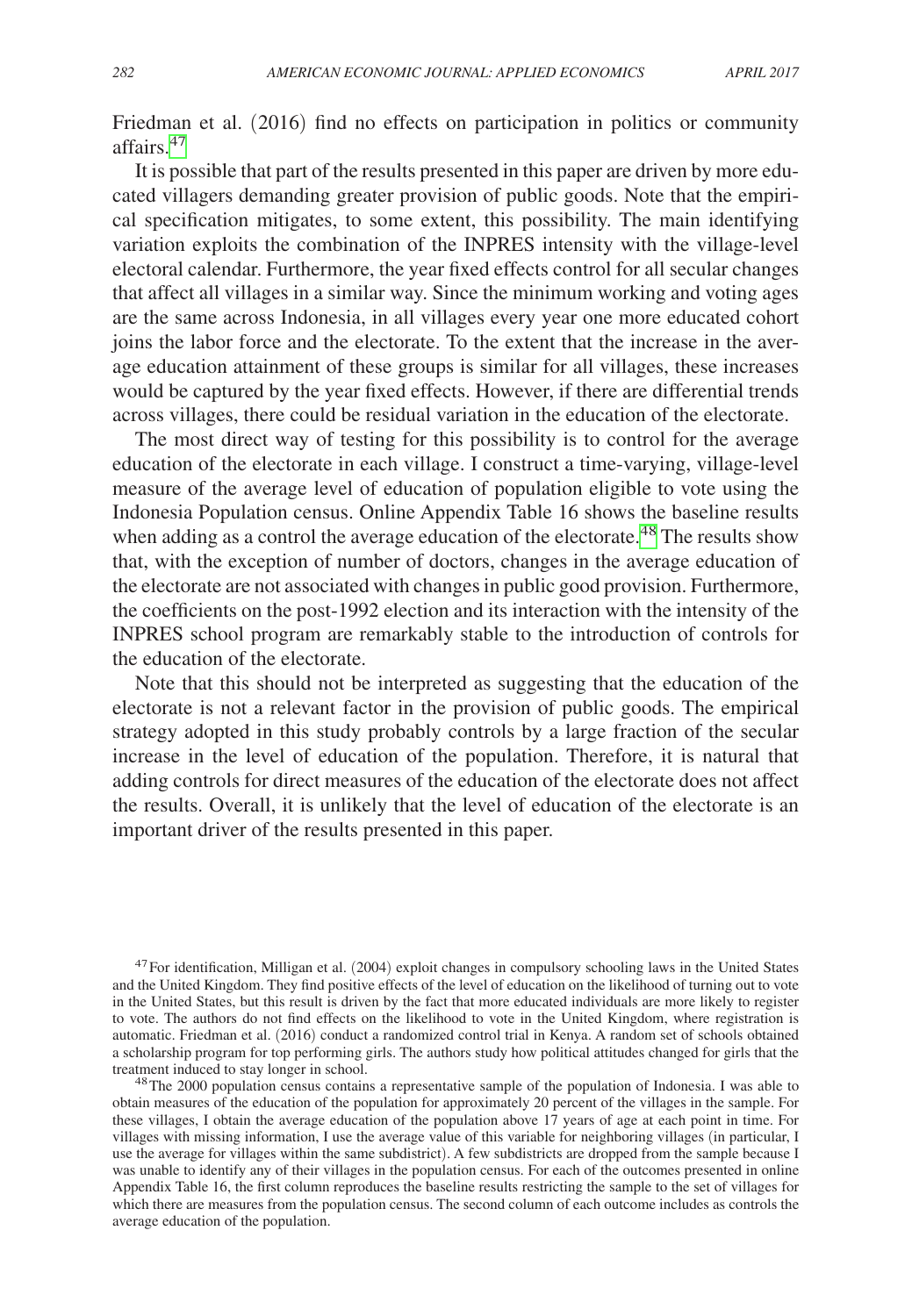#### C. *The Effect of the Village Head Education on Public Good Provision*

The results presented so far suggest that the most likely mechanism behind the estimated increase in public good provision is the increase in the level of education of village heads. This mechanism is also consistent with the literature on the Indonesian village context. The high concentration of power in the figure of the village head during the Soeharto period made the village head a key player in the management of village public goods (Evers 2000, Antlöv 2003).

In this subsection, I combine the results from Tables 3 and 6 to infer the implied elasticities for public good provision per extra year of education of the village head. Villages with one INPRES school over the sample mean experience an increase of 0.54 in the years of education of the village head after the post-1992 election. These villages also experience increases of 0.7, 0.7, and 1.3 percentage points in the likelihood of having a primary healthcare center, doctors, and access to safe water. If the identified increase in these public goods was only driven by the education of the village head, these results would imply that every year of education of the village head increases the provision of these public goods by 13 percent, 11 percent, and 3 percent, respectively.

These results suggest that the increase in the education of village heads could account for 44 percent, 32 percent, and 69 percent of the increase in the provision of each of these public goods over the sample period.<sup>[49,](#page-27-0)[50](#page-27-1)</sup>

Overall these results suggest that the increase in the education of village heads could account for a substantial fraction of the provision of public goods over the sample period.

# D. *Additional Results*

Since the higher education of village heads is one of the most likely mechanisms for the estimated effects in public good provision, it is important to investigate through which channels they could deliver more public goods. Based on the Indonesian qualitative literature and on my own conversations with experts in village governance, I identify three main ways through which village heads can affect public good provision in their villages:

- (i) obtaining more funds from upper levels of government;
- (ii) reallocating village government expenditures towards development projects;
- (iii) using village funds and managing development projects more efficiently.

<span id="page-27-0"></span><sup>&</sup>lt;sup>49</sup>During the sample period the average years of education of the village head increased by 3.3. I compute the predicted increase in public good provision using the aforementioned elasticities. Then I divide this predicted increase by the actual increase in each public good during the sample period.

<span id="page-27-1"></span> $50$  In Section 7.3 of the online Appendix, I present the complete set of 2SLS results, a detailed discussion on the identification assumptions, and a number of additional robustness checks.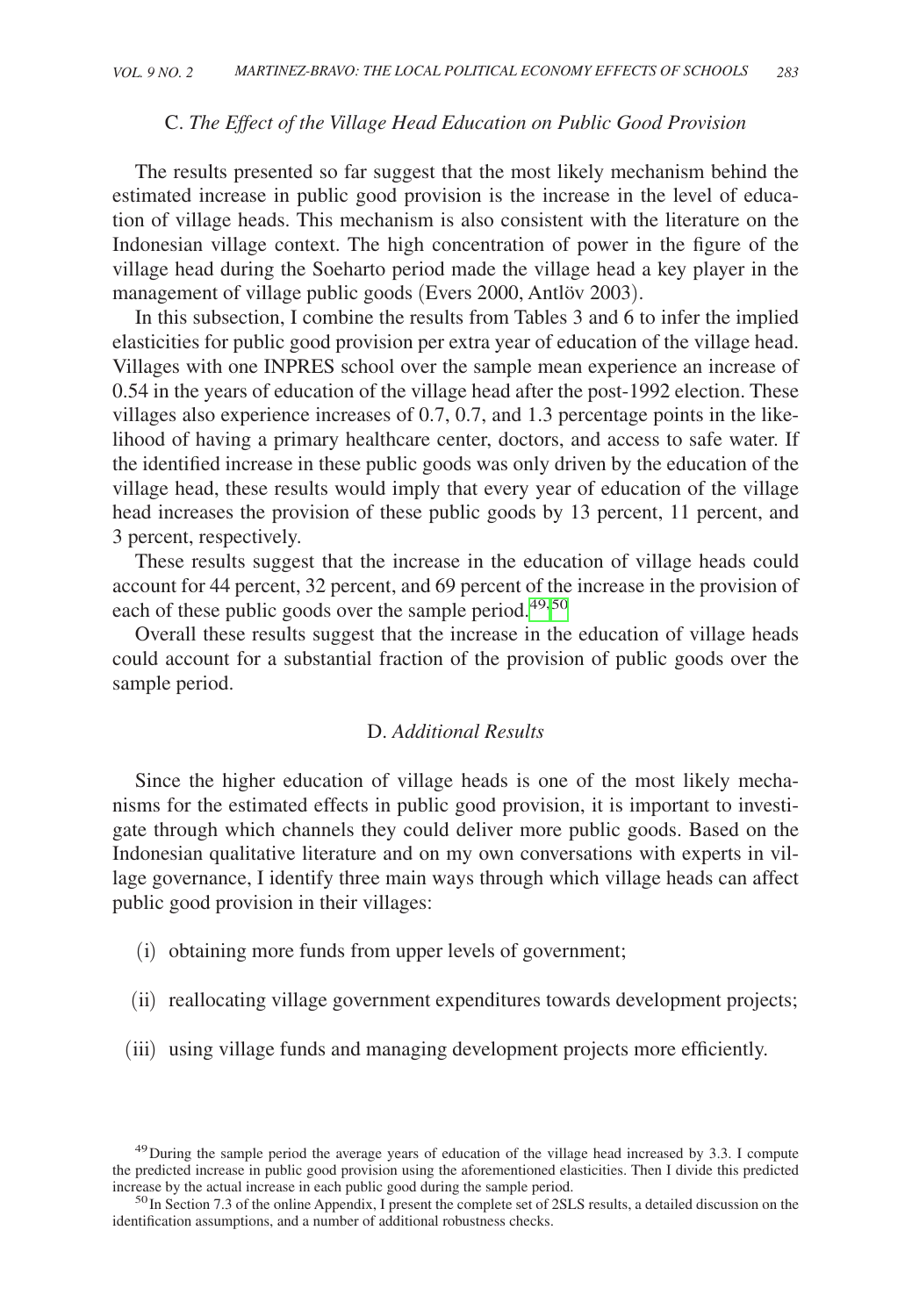One way of providing evidence for these channels is to study the effect of village head education on the different components of the village budget. Information on the village budget is provided for the year 1996. Hence, I estimate the following cross-sectional specification:

(4) 
$$
y_{vp} = \beta_0 + \beta_1 educ_v + \gamma_p + \mathbf{X}'_{vp} \delta + \varepsilon_{vp},
$$

where  $y_{vp}$  is the amount of a particular budget category in village  $v$  of province  $p$ , *educ<sub>v</sub>* is the level of education of the village head,  $\gamma_p$  are province fixed effects, and  $\mathbf{X}'_{vp}$  is a vector of village-level controls.<sup>51</sup> I estimate equation (4) by OLS and by 2SLS. In the latter methodology, I instrument the education of the village head using a dummy that takes value one if the village has had its first election after 1992 by the year 1996, which corresponds to the year when information on the village budget is available.

Online Appendix Table 17A shows the results on different sources of village government revenue, and online Appendix Table 17B shows the results on village government expenditures. The OLS results suggest that villages with more educated village heads have higher total revenues and that this is driven by sources of income within the village. However, the 2SLS results are very imprecisely estimated and, hence, the results are not conclusive. The results also suggest that more educated village heads do not obtain more funding from upper levels through the transfers to the village budget.

Online Appendix Table 17B shows the effect on village government expenditures. The results suggest that more educated governments spend more on infrastructure, expenses in goods, and social facilities. These results are consistent with the hypothesis that more educated village heads reallocate the village budget towards development expenses.

In [Table 7,](#page-29-0) I explore the impact of the education of village heads on the number and characteristics of development projects undertaken in the village. Information on development projects is available for the years 1983 and 1986. Hence, I estimate equation (4) by OLS and 2SLS in a cross section of villages where the dependent variable is different characteristics of these projects.<sup>52</sup> The 2SLS specification uses as instrument the average education of the village head in neighboring villages. Column 1 in panel B suggests that one additional year of education of the village head increases the number of development projects in the village by 0.17. However, the effect is not statistically significant. The estimate becomes more precise when I examine the effect on the number of projects managed by the village (column 2). In this case, one additional year of education increases the number of village projects by 0.21. The data also provide information on the main source of funding for each

<span id="page-28-0"></span> $51$ The controls include a quartic in log population and a quartic in the percentage of households whose main occupation is in agriculture. Since this specification does not include village fixed effects, it is important to add

<span id="page-28-1"></span> $52$  Note that information on the education of the village head is reported in the year 1986, but not in 1983. I combine both waves in order to increase the precision of the estimates, but still the analysis is cross-sectional. The dependent variables are defined as the average characteristics of projects undertaken in village  $\nu$  in the years 1983 and 1986.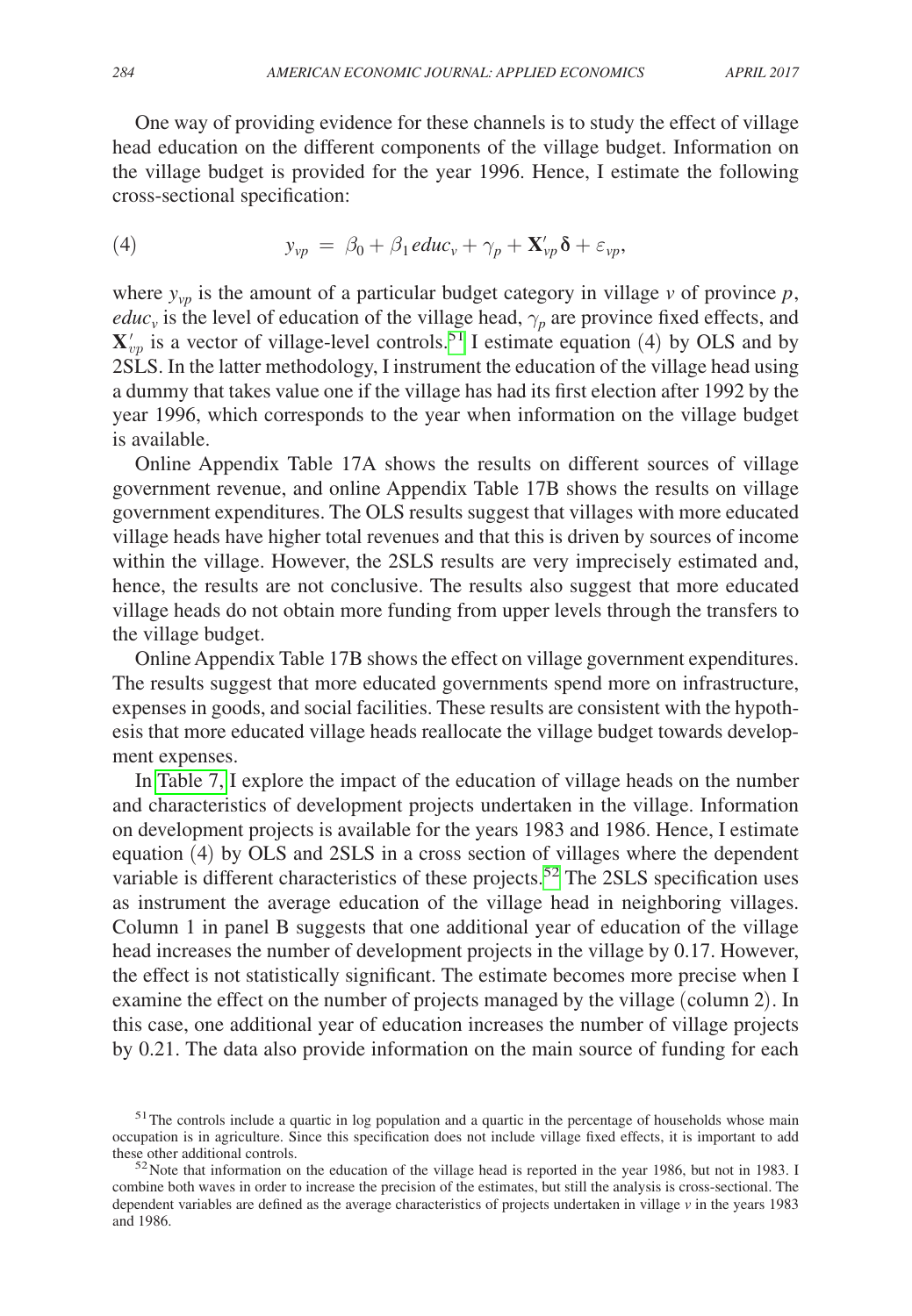<span id="page-29-0"></span>

|                     |                              |                                                           |                            | Dependent variables:                             |                                                         |                            |                                                             |
|---------------------|------------------------------|-----------------------------------------------------------|----------------------------|--------------------------------------------------|---------------------------------------------------------|----------------------------|-------------------------------------------------------------|
|                     |                              |                                                           |                            | Number of projects by<br>main source of funding: |                                                         |                            | Project<br>duration                                         |
|                     | Number of<br>projects<br>(1) | Number<br>of projects<br>managed by<br>the village<br>(2) | By the<br>villagers<br>(3) | By central<br>government<br>grants<br>(4)        | By central<br>government<br>budget<br>allocation<br>(5) | Project<br>duration<br>(6) | controlling<br>for project<br>completon<br>and type)<br>(7) |
| Dep. var. mean      | 5.66                         | 4.56                                                      | 2.38                       | 1.48                                             | 1.49                                                    | 3.56                       | 3.56                                                        |
| Panel A. OLS        |                              |                                                           |                            |                                                  |                                                         |                            |                                                             |
| Years of            | 0.015                        | 0.026                                                     | 0.025                      | $-0.013$                                         | 0.004                                                   | $-0.040$                   | $-0.036$                                                    |
| educ. VH            | (0.013)                      | (0.012)                                                   | (0.012)                    | (0.006)                                          | (0.006)                                                 | (0.013)                    | (0.013)                                                     |
| Panel B. 2SLS       |                              |                                                           |                            |                                                  |                                                         |                            |                                                             |
| Years of            | 0.169                        | 0.213                                                     | 0.238                      | $-0.094$                                         | 0.042                                                   | $-0.245$                   | $-0.175$                                                    |
| educ. VH            | (0.108)                      | (0.095)                                                   | (0.107)                    | (0.060)                                          | (0.052)                                                 | (0.071)                    | (0.069)                                                     |
| <b>Observations</b> | 9,855                        | 9.855                                                     | 9.855                      | 9.855                                            | 9,855                                                   | 7.637                      | 7,637                                                       |
| $R^2$ (OLS)         | 0.123                        | 0.075                                                     | 0.093                      | 0.054                                            | 0.104                                                   | 0.008                      | 0.076                                                       |

Table 7—Effect of Village Head Education on Development Projects

*Notes:* Robust standard errors, clustered at the district level, are in parentheses. Columns 1 to 5 correspond to cross-sectional regression where the unit of observation is the village level. The dependent variable in column 1 corresponds to the number of development projects undertaken in the corresponding village between the years 1983 and 1986. The dependent variable in columns 2 to 5 corresponds to the number of projects that had the characteristic defined by the column heading. The regressor of interest corresponds to the years of education of the village head in office in 1986. Columns 6 and 7 correspond to regressions at the project level. Each observation corresponds to a development project undertaken in the years 1983 or 1986. The regressor of interest corresponds to the years of education of the village head in office in 1986 in the village where the project was undertaken. Panel A shows the OLS results, while panel B shows the 2SLS results where the average education of village heads in neighboring villages is used as instruments for the education of the village head. All regressions include province fixed effects, a quartic on log population, and a quartic on the percentage of rural households as controls.

project. Columns 3 to 5 suggest that the increase in the number of projects is mainly driven by projects funded by villagers and not by projects funded by upper levels of government. While this is inconsistent with mechanism (i), an important caveat is that the list of development projects recorded in the village census might not have been an exhaustive list. It is possible that village leaders were more likely to report projects funded by village sources, since those may have been the projects for which villagers had a greater sense of ownership.

Overall, these results suggest that mechanisms (ii) and (iii) are empirically relevant, but are not fully conclusive about mechanism (i). In other words, I find that more educated village heads reallocate resources toward infrastructure and social facilities, and engage in more development projects managed by the village.

In order to test whether more educated village heads are more effective managers, I develop a measure of efficiency in the management of development projects. Following an analysis analogous to Rasul and Rogger (forthcoming), I examine within-type-of-project variation on duration of projects. For a subset of projects there is information on the duration of the project, the completion rate, and the type of project. I estimate a regression analogous to (4) where the unit of observation is the project level. Column 6 of Table 7 explores the effect of village head education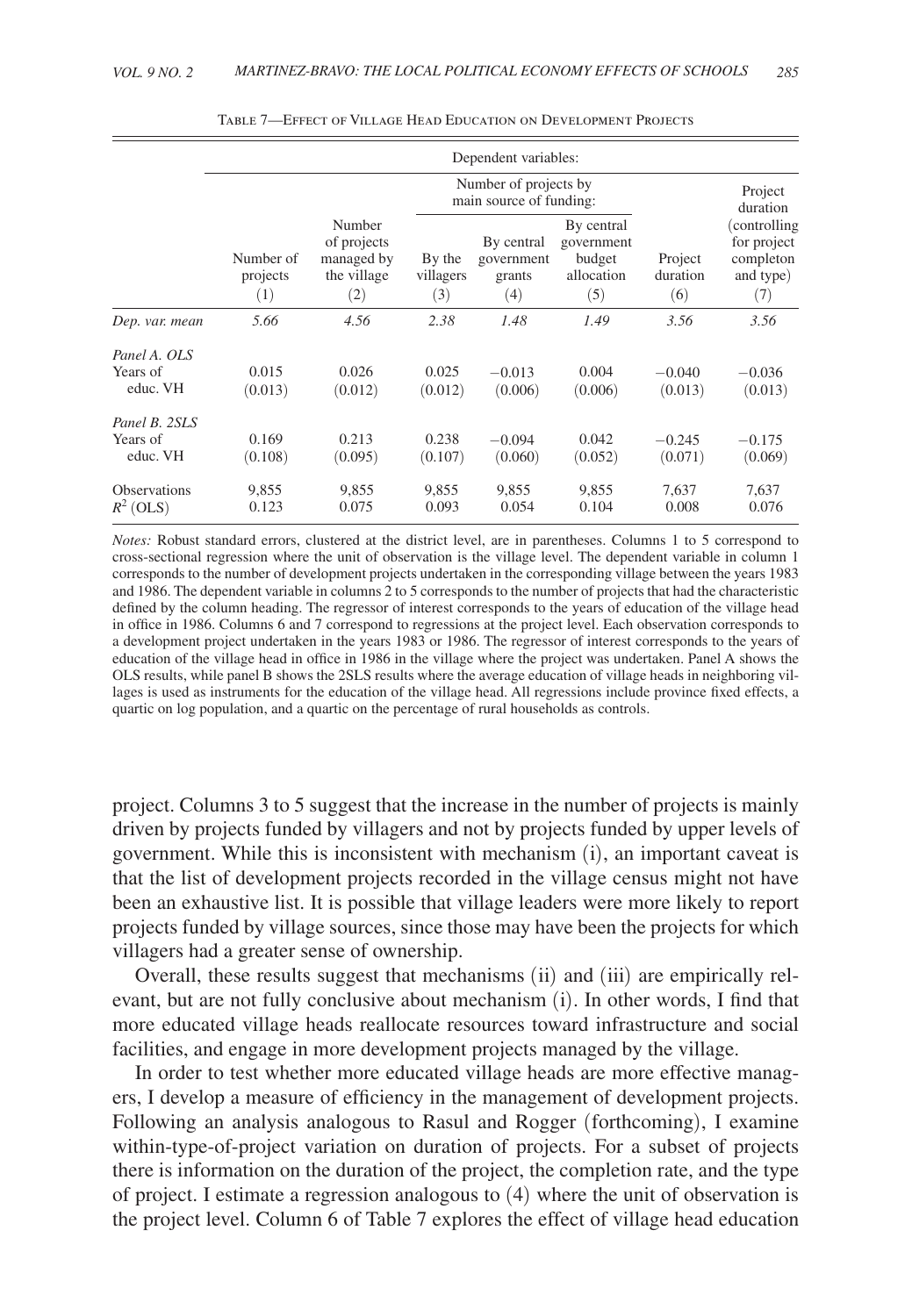on project duration. Both the OLS and the 2SLS results suggest that more educated village heads spend less time on development projects. However, this result could be confounded by more educated village heads engaging in less ambitious projects. The results presented in column 7 include dummies for the type of project and dummies for the completion rate of each project. The coefficient on the education of the village head remains negative and statistically significant.<sup>53</sup> This evidence suggests that for the same type of project, villages with more educated village heads are able to achieve a given completion rate in less time than villages with less educated village heads. This constitutes highly suggestive evidence that better educated village heads are better managers of development projects. This in turn could explain why villagers are more willing to contribute to these projects and also the overall increase in the number of projects managed by the village.

#### **V. Discussion**

This paper investigates the impact of a large school construction program in Indonesia on public good provision. By combining the presence of the program with the staggered timing of village elections, I isolate the effects that are driven by changes in local governance. The results show that public good provision substantially increased after the first election where newly educated cohorts could run as candidates, especially in villages that experienced an intense INPRES school construction program in the mid 1970s. Furthermore, the effects are heterogeneous across villages: public goods increased more in villages where there is a particular underlying demand for that specific public good.

In the second part of the paper, I explore the mechanisms behind these results. First, I provide anecdotal evidence that suggests that 40 percent of the elections had a candidate that could have attended the INPRES schools. It is likely that the entry of these candidates led to changes in the local political equilibrium. I provide evidence of this by documenting that the village head that resulted from these election had more years of education. In contrast, other characteristics of village heads did not experience significant changes after these elections. Furthermore, I provide evidence that changes in the level of education of the electorate cannot account for these results. This suggests that the increase in the level of schooling of the village head is a key driver of the increase in public good provision.

Building on this insight, I compute the implied elasticities. If the identified increase in these public goods was only driven by the increase in the education of the village head, these results would imply that every year of education of the village head leads to increases of 13 percent, 11 percent, and 3 percent in access to health centers, doctors, and safe drinking water, respectively. These results could account

<span id="page-30-0"></span> $53$  More formally, the specification I estimate in column 7 is the following:

 $y_{jvp} = \beta_0 + \beta_1$  *educ<sub>vp</sub>* +  $\beta_2$  *completion<sub>ivp</sub>* +  $\beta_3$ *type<sub>ivp</sub>* +  $\beta_4$ *completion<sub>ivp</sub>* × *type<sub>ivp</sub>* +  $\gamma_p$  +  $\mathbf{X}'_{vp}$ **δ** +  $\varepsilon_{vp}$ *,* 

where subindex *j* denotes the project,  $y_{jvp}$  is the duration of project *j* that took place in village  $v$  in province  $p$ , *completionjvp* are a set of dummies for different completion intervals, and *typejvp* are a set of dummies for each type of project. Interactions of these two sets of dummies are also included. The rest of the controls are the same as in specification (4).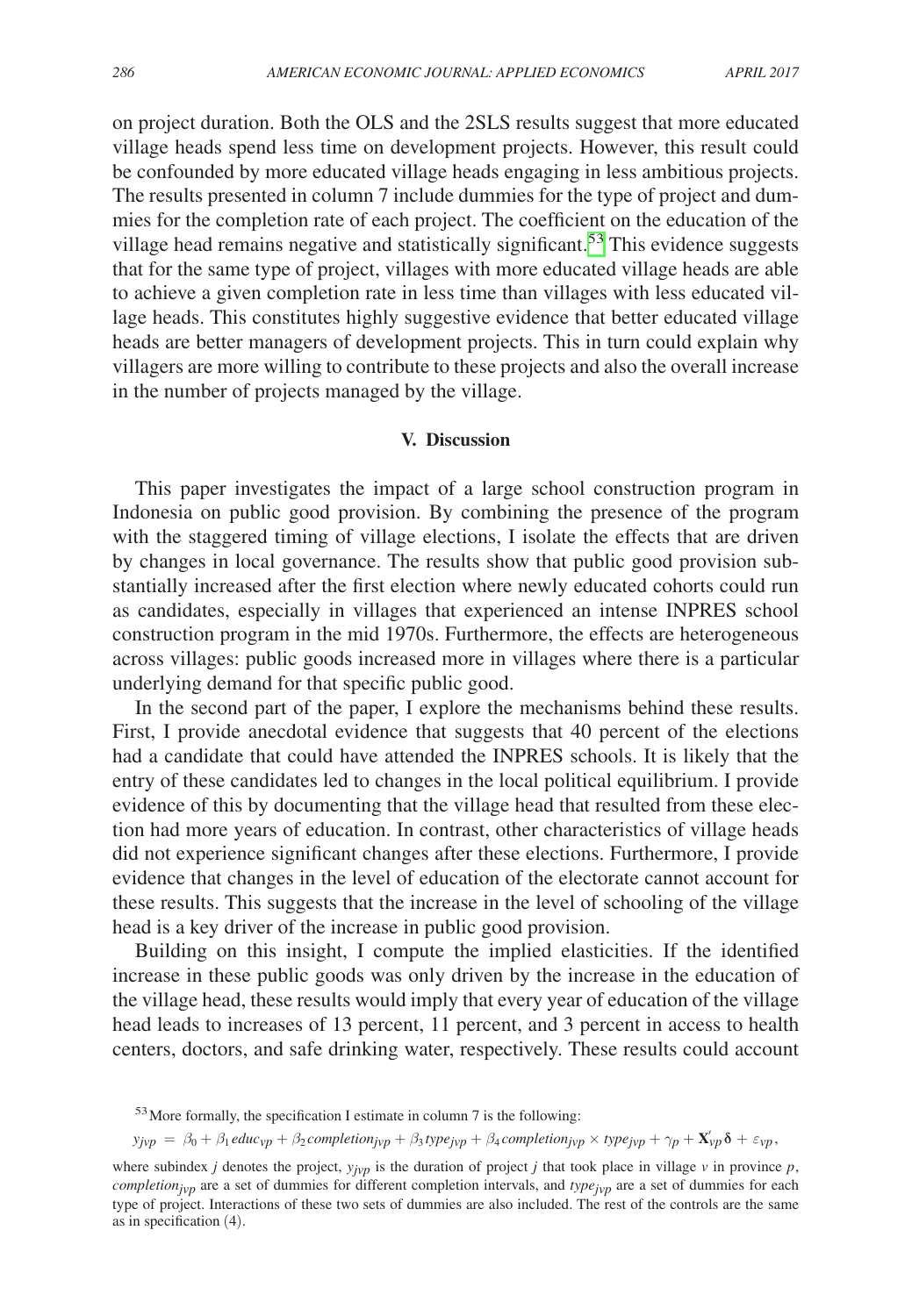for 44 percent, 32 percent, and 69 percent of the increase in the provision of each of these public goods over the sample period.

Additional empirical results suggest that more educated village heads achieve higher public good provision by reallocating funds towards development projects and managing them more efficiently.

Overall, these findings indicate that improvements in the level of education of village heads could generate large increases in household access to basic services. The results of this paper are consistent with the recent literature that suggests that the level of human capital of the public sector is a key determinant of state capacity, public good provision, and long-run development in developing countries.

Still, there are a number of open questions. First, it would be interesting to evaluate if the same results would apply to other contexts where local leaders had less autonomy over public good provision. Second, it is unclear what specific constraints educated village heads overcame. The evidence that they manage projects more efficiently could suggest that their skills and cognitive abilities might have been enhanced by staying extra years in school. However, it could also be that the entry of younger and more educated cohorts in the village electoral contests breaks a previous equilibrium of elite capture. Discerning between these different hypotheses seems a fruitful area for further research.

#### **REFERENCES**

- **Acemoglu, Daron, Simon Johnson, James A. Robinson, and Pierre Yared.** 2005. "From Education to Democracy?" *American Economic Review* 95 (2): 44–49.
	- **Alatas, Vivi, Abhijit Banerjee, Rema Hanna, Benjamin A. Olken, Ririn Purnamasari, and Matthew Wai-Poi.** 2013. "Does Elite Capture Matter? Local Elites and Targeted Welfare Programs in Indonesia." National Bureau of Economic Research (NBER) Working Paper 18798.
- **Alatas, Vivi, Abhijit Banerjee, Rema Hanna, Benjamin A. Olken, and Julia Tobias.** 2012. "Targeting the Poor: Evidence from a Field Experiment in Indonesia." *American Economic Review* 102 (4): 1206–40.
	- **Alesina, Alberto F., Ugo Troiano, and Traviss Cassidy.** 2015. "Old and Young Politicians." National Bureau of Economic Research (NBER) Working Paper 20977.
	- **Antlöv, Hans.** 2000. "Village Governance in Indonesia—Past, Present and Future Challenges." Paper presented at the PERCIK conference: Dynamics of Local Politics in Indonesia, Yogyakarta, July.
- **Antlöv, Hans.** 2003. "Village Government and Rural Development in Indonesia: The New Democratic Framework." *Bulletin of Indonesian Economic Studies* 39 (2): 193–214.
	- **Antlöv, Hans.** 2004. "National elections, local issues: The 1997 and 1999 national elections in a village on Java." In *Elections in Indonesia: The New Order and Beyond*, edited by Hans Antlöv and Sven Cederroth, 111–37. London: RoutledgeCurzon.
	- **Ashraf, Nava, Oriana Bandiera, and Scott S. Lee.** 2015. "Do-Gooders and Ladder-Climbers: Career [Incentives, Selection, and Performance in Public Service Delivery." http://www.poverty-action.org/](http://www.poverty-action.org/sites/default/files/publications/doGooders_Mar2015.pdf) sites/default/files/publications/doGooders\_Mar2015.pdf.
	- **Ashraf, Nava, Natalie Bau, Nathan Nunn, and Alessandra Voena.** 2015. "Bride Price and Female Education." http://scholar.harvard.edu/files/nbau/files/paper\_draft\_indonesia\_zambia\_20140821.pdf.
	- **Beath, Andrew, Fotini Christia, Georgy Egorov, and Ruben Enikolopov.** 2015. "Electoral Rules and Political Selection: Theory and Evidence from a Field Experiment in Afghanistan." World Bank Policy Research Working Paper 7361.
- **Besley, Timothy, Jose G. Montalvo, and Marta Reynal-Querol.** 2011. "Do Educated Leaders Matter?" *Economic Journal* 121 (554): F205–27.
	- **Besley, Timothy J., Rohini Pande, and Vijayendra Rao.** 2005. "Political Selection and the Quality of Government: Evidence from South India." Yale University Economic Growth Center Discussion Paper 921.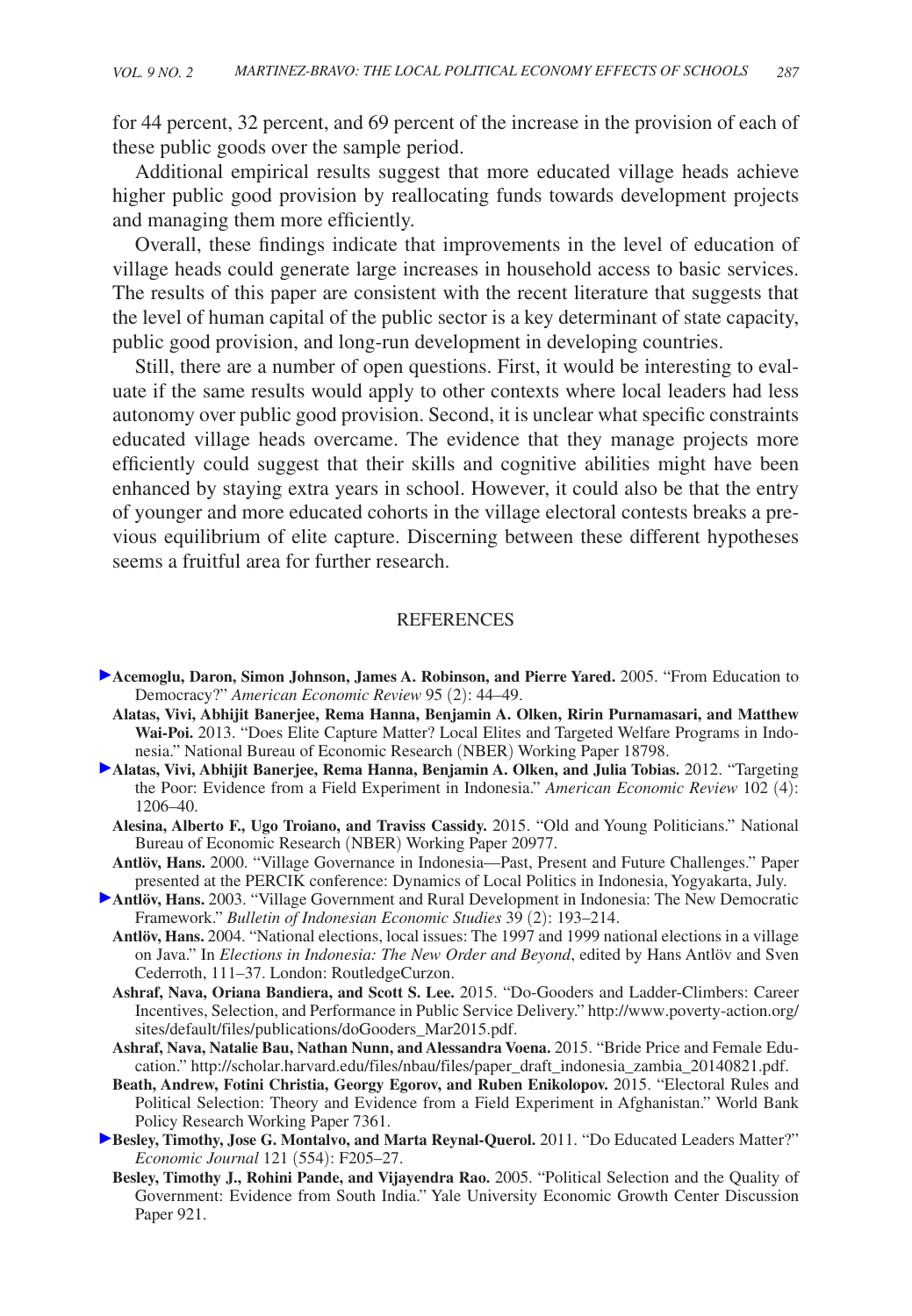- **Bils, Mark, and Peter J. Klenow.** 2000. "Does Schooling Cause Growth?" *American Economic Review* 90 (5): 1160–83.
- **Breierova, Lucia, and Esther Duflo.** 2004. "The Impact of Education on Fertility and Child Mortality: Do Fathers Really Matter Less than Mothers?" National Bureau of Economic Research (NBER) Working Paper 10513.
- **Brollo, Fernanda, Tommaso Nannicini, Roberto Perotti, and Guido Tabellini.** 2013. "The Political Resource Curse." *American Economic Review* 103 (5): 1759–96.
	- **Callen, Michael, Saad Gulzar, Ali Hasanain, Yasir Khan, and Arman Rezaee.** 2014. "Personalities and [Public Sector Performance: Evidence from a Health Experiment in Pakistan." http://citeseerx.ist.](http://citeseerx.ist.psu.edu/viewdoc/download?doi=10.1.1.471.4221&rep=rep1&type=pdf) psu.edu/viewdoc/download?doi=10.1.1.471.4221&rep=rep1&type=pdf.
- **Campante, Filipe R., and Davin Chor.** 2012. "Schooling, Political Participation, and the Economy." *Review of Economics and Statistics* 94 (4): 841–59.
- **Carnes, Nicholas, and Noam Lupu.** 2016. "What Good Is a College Degree? Education and Leader Quality Reconsidered." *Journal of Politics* 78 (1): 35–49.
- **Chattopadhyay, Raghabendra, and Esther Duflo.** 2004. "Women as Policy Makers: Evidence from a Randomized Policy Experiment in India." *Econometrica* 72 (5): 1409–43.
- **Chen, Daniel L.** 2010. "Club Goods and Group Identity: Evidence from Islamic Resurgence during the Indonesian Financial Crisis." *Journal of Political Economy* 118 (2): 300–354.
- **Clots-Figueras, Irma.** 2011. "Women in Politics: Evidence from the Indian States." *Journal of Public Economics* 95 (7–8): 664–90.
- **Clots-Figueras, Irma.** 2012. "Are Female Leaders Good for Education? Evidence from India." *American Economic Journal: Applied Economics* 4 (1): 212–44.
- **Dal Bó, Ernesto, Frederico Finan, and Martín A. Rossi.** 2013. "Strengthening State Capabilities: The Role of Financial Incentives in the Call to Public Service." *Quarterly Journal of Economics* 128 (3): 1169–1218.
- **Dee, Thomas S.** 2004. "Are There Civic Returns to Education?" *Journal of Public Economics* 88 (9–10): 1697–1720.
- **Duflo, Esther.** 2001. "Schooling and Labor Market Consequences of School Construction in Indonesia: Evidence from an Unusual Policy Experiment." *American Economic Review* 91 (4): 795–813.
- **Duflo, Esther.** 2004. "The medium run consequences of educational expansion: Evidence from a large school construction program in Indonesia." *Journal of Development Economics* 74 (1): 163–97.
	- **Evers, Pieter J.** 2000. *Resourceful Villagers, Powerless Communities: Rural Village Government in Indonesia.* Jakarta: World Bank.
- **Ferraz, Claudio, and Frederico Finan.** 2011. "Motivating Politicians: The Impacts of Monetary Incentives on Quality and Performance." http://eml.berkeley.edu/~ffinan/Finan\_MPoliticians.pdf.
- **Fisman, Raymond, Nikolaj A. Harmon, Emir Kamenica, and Inger Munk.** 2015. "Labor Supply of Politicians." *Journal of the European Economic Association* 13 (5): 871–905.
- **Friedman, Willa, Michael Kremer, Edward Miguel, and Rebecca Thornton.** 2016. "Education as Liberation?" *Economica* 83 (329): 1–30.
- **Gagliarducci, Stefano, and Tommaso Nannicini.** 2013. "Do Better Paid Politicians Perform Better? Disentangling Incentives from Selection." *Journal of the European Economic Association* 11 (2): 369–98.
- **Glaeser, Edward L., Giacomo A. M. Ponzetto, and Andrei Shleifer.** 2007. "Why does democracy need education?" *Journal of Economic Growth* 12 (2): 77–99.
	- **Guggenheim, Scott, Tatag Wiranto, Yogana Prasta, and Susan Wong.** 2004. "Indonesia's Kecamatan Development Program: A Large-Scale Use of Community Development to Reduce Poverty." Paper presented at Scaling Up Poverty Reduction: A Global Learning Process and Conference, Shanghai, May 25–27.
	- **Hanna, Rema, and Shing-Yi Wang.** 2016. "Dishonesty and Selection into Public Service: Evidence from India." http://assets.wharton.upenn.edu/~was/corruption\_selection\_paper.pdf.
- **Lipset, Seymour Martin.** 1959. "Some Social Requisites of Democracy: Economic Development and Political Legitimacy." *American Political Science Review* 53 (1): 69–105.
- **Martinez-Bravo, Monica.** 2014. "The Role of Local Officials in New Democracies: Evidence from Indonesia." *American Economic Review* 104 (4): 1244–87.
	- **Martinez-Bravo, Monica.** 2017. "The Local Political Economy Effects of School Construction in Indonesia: Dataset." *[American Economic Journal: Applied Economics.](https://doi.org/10.1257/app.20150447)* https://doi.org/10.1257/ app.20150447.
	- **Martinez-Bravo, Monica, Priya Mukherjee, and Andreas Stegmann.** 2016. "The Non-Democratic Roots of Elite-Capture: Evidence from Soeharto Mayors in Indonesia." Centro de Estudios Monetarios y Financieros (CEMFI) Working Paper 1601.